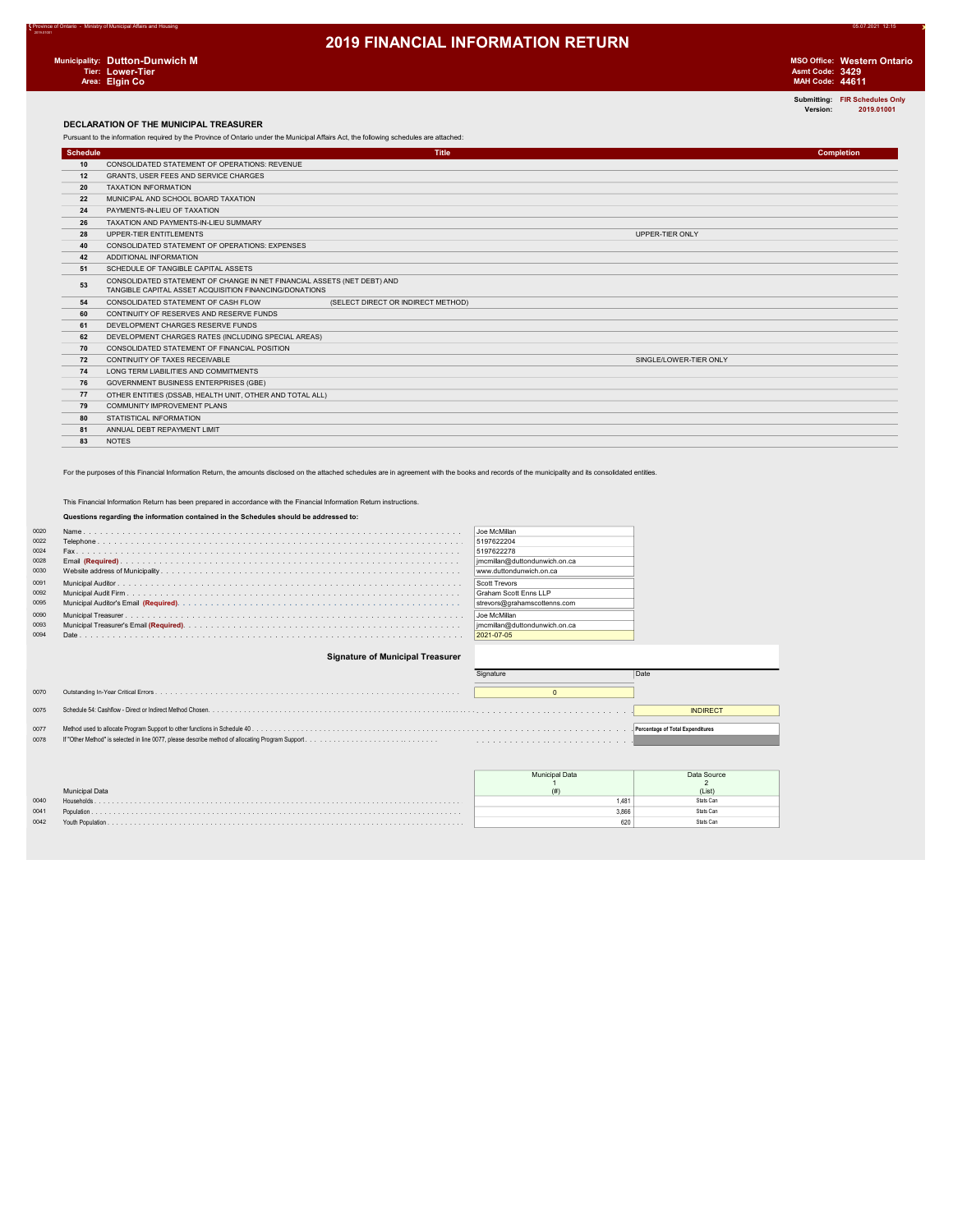|              | Province of Ontario - Ministry of Municipal Affairs and Housing               |                                                      | 05.07.2021 12:15                     |
|--------------|-------------------------------------------------------------------------------|------------------------------------------------------|--------------------------------------|
|              | <b>FIR2019: Dutton-Dunwich M</b>                                              |                                                      | <b>Schedule 10</b>                   |
|              | Asmt Code: 3429                                                               | <b>CONSOLIDATED STATEMENT OF OPERATIONS: REVENUE</b> |                                      |
|              | <b>MAH Code: 44611</b>                                                        |                                                      | for the year ended December 31, 2019 |
|              |                                                                               |                                                      |                                      |
|              | <b>STATEMENT OF OPERATIONS: REVENUE</b>                                       |                                                      | Own Purposes Revenue                 |
|              | <b>Property Taxation</b>                                                      |                                                      | $\mathbb{S}$                         |
| 0299         |                                                                               |                                                      | 4,241,261                            |
| 0499         |                                                                               |                                                      | 109,300                              |
| 9940         |                                                                               |                                                      |                                      |
|              |                                                                               | Subtotal                                             | 4,350,561                            |
| 0510         |                                                                               |                                                      |                                      |
|              |                                                                               |                                                      |                                      |
| 0620         |                                                                               |                                                      | 403,200                              |
| 0625         |                                                                               |                                                      |                                      |
| 0695<br>0696 | Other<br>Other                                                                |                                                      | $-13,157$                            |
| 0697         | Other $\ldots$ $\ldots$ $\ldots$ $\ldots$ $\ldots$ $\ldots$ $\ldots$          |                                                      |                                      |
| 0698         | Other $\ldots$ $\ldots$ $\ldots$ $\ldots$ $\ldots$ $\ldots$ $\ldots$          |                                                      |                                      |
| 0699         |                                                                               | Subtotal                                             | 390,043                              |
|              | <b>Conditional Grants</b>                                                     |                                                      |                                      |
| 0810         |                                                                               |                                                      | 72,692                               |
| 0815         |                                                                               |                                                      | 840,674                              |
| 0820<br>0825 |                                                                               |                                                      | 6,045<br>242,816                     |
| 0830         |                                                                               |                                                      | $\Omega$                             |
| 0831         |                                                                               |                                                      | $\mathbf{0}$                         |
| 0899         |                                                                               | Subtotal                                             | 1,162,227                            |
| 1098         |                                                                               |                                                      | $\mathbf{0}$                         |
| 1099         |                                                                               |                                                      | 547,353                              |
|              |                                                                               |                                                      |                                      |
| 1299         |                                                                               |                                                      | 2,350,365                            |
|              | Licences, permits, rents, etc.                                                |                                                      |                                      |
| 1410<br>1420 |                                                                               |                                                      |                                      |
| 1430         |                                                                               |                                                      | 73,583<br>274,099                    |
| 1431         |                                                                               |                                                      |                                      |
| 1432         |                                                                               |                                                      |                                      |
| 1498         |                                                                               |                                                      |                                      |
| 1499         |                                                                               | Subtotal                                             | 347,682                              |
|              | <b>Fines and penalties</b>                                                    |                                                      |                                      |
| 1605         |                                                                               |                                                      |                                      |
| 1610         |                                                                               |                                                      | 9,480                                |
| 1620<br>1698 | Other.                                                                        |                                                      | 121,345                              |
| 1699         |                                                                               | Subtotal                                             | 130,825                              |
|              |                                                                               |                                                      |                                      |
|              | Other revenue                                                                 |                                                      |                                      |
| 1805         |                                                                               |                                                      | 4,027                                |
| 1806         |                                                                               |                                                      |                                      |
| 1811         |                                                                               |                                                      | $-170, 191$                          |
| 1812         |                                                                               |                                                      | $\mathbf{0}$<br>$\mathbf{0}$         |
| 1813<br>1814 | Other Deferred revenue earned                                                 |                                                      |                                      |
| 1830         |                                                                               |                                                      | 40,952                               |
| 1831         |                                                                               |                                                      | $\mathbf{0}$                         |
| 1840         |                                                                               |                                                      |                                      |
| 1850         |                                                                               |                                                      |                                      |
| 1865         |                                                                               |                                                      |                                      |
| 1870         |                                                                               |                                                      |                                      |
| 1890         | Other                                                                         |                                                      | 6,625                                |
| 1891         | Other                                                                         | Parks Contribution                                   | 40,000                               |
| 1892         | Other                                                                         | Fire Contribution                                    | 4,003                                |
| 1893<br>1894 | Other $\ldots$ $\ldots$ $\ldots$ $\ldots$ $\ldots$ $\ldots$ $\ldots$<br>Other |                                                      |                                      |
| 1895         | Other $\ldots$ $\ldots$ $\ldots$ $\ldots$ $\ldots$ $\ldots$ $\ldots$          |                                                      |                                      |
| 1896         | Other                                                                         |                                                      |                                      |
| 1897         | Other $\ldots$ $\ldots$ $\ldots$ $\ldots$ $\ldots$ $\ldots$ $\ldots$          |                                                      |                                      |
| 1898         | Other                                                                         |                                                      |                                      |
| 1899         |                                                                               | Subtotal                                             | $-74,584$                            |
| 1880         |                                                                               |                                                      |                                      |
|              |                                                                               |                                                      |                                      |
| 1886         |                                                                               |                                                      |                                      |
| 1905         |                                                                               |                                                      |                                      |
| 9910         |                                                                               | <b>TOTAL Revenues</b>                                | 9,204,472                            |
|              |                                                                               |                                                      |                                      |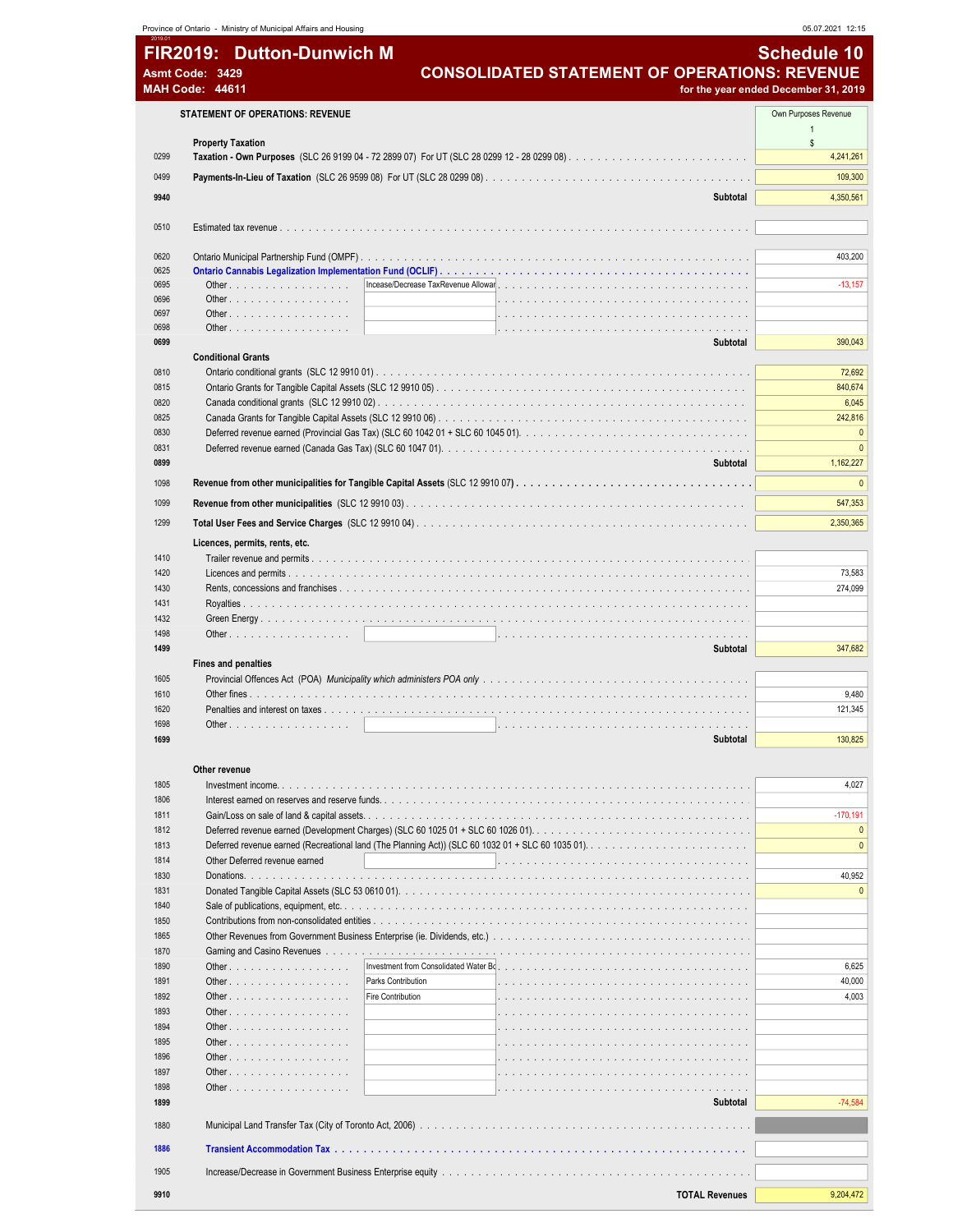| Province of Ontario - Ministry of Municipal Affairs and Housing | 05.07.2021 12:15                                     |
|-----------------------------------------------------------------|------------------------------------------------------|
| 2019.01<br><b>FIR2019: Dutton-Dunwich M</b>                     | ' Schedule 10」                                       |
| Asmt Code: 3429                                                 | <b>CONSOLIDATED STATEMENT OF OPERATIONS: REVENUE</b> |
| <b>MAH Code: 44611</b>                                          | for the year ended December 31, 2019                 |

**Continuity of Accumulated Surplus/(Deficit)** 1 **1** 

| 2010 |                                                                                                      | 9,204,472  |
|------|------------------------------------------------------------------------------------------------------|------------|
| 2020 |                                                                                                      | 8.547.548  |
| 2030 |                                                                                                      |            |
| 2040 |                                                                                                      |            |
| 2045 |                                                                                                      |            |
| 2099 |                                                                                                      | 656,924    |
| 2060 |                                                                                                      | 30.542.335 |
| 2061 |                                                                                                      |            |
| 2062 |                                                                                                      | 30.542.335 |
| 2063 |                                                                                                      |            |
| 9950 | Accumulated surplus/(deficit) at the end of year (SLC 10 2099 01 + SLC 10 2062 01 + SLC 10 2063 01). | 31.199.259 |

| <b>Continuity of Government Business Enterprise Equity</b> |  |
|------------------------------------------------------------|--|
| 6010                                                       |  |
| 6020                                                       |  |
| 6060<br>PLUS:                                              |  |
| 6090                                                       |  |

### Total of line 0899 includes:

|      | <b>Provincial Gas Tax Funding</b> |  |
|------|-----------------------------------|--|
| 4018 |                                   |  |
| 4019 |                                   |  |
| 4020 |                                   |  |
|      |                                   |  |

### Total of line 0899 includes:

|  | Canada Gas Tax Funding |  |
|--|------------------------|--|
|  |                        |  |

|      | Canada Gas Tax Funding                                       |         |
|------|--------------------------------------------------------------|---------|
| 4025 | <b>General Government</b><br><b>Transportation Services:</b> |         |
| 4030 |                                                              | 242.816 |
| 4031 |                                                              |         |
| 4032 |                                                              |         |
| 4033 |                                                              |         |
| 4040 |                                                              |         |
| 4041 |                                                              |         |
| 4045 |                                                              |         |
| 4046 |                                                              |         |
|      | <b>Environmental Services:</b>                               |         |
| 4060 |                                                              |         |
| 4061 |                                                              |         |
| 4062 |                                                              |         |
| 4063 |                                                              |         |
| 4064 |                                                              |         |
| 4065 |                                                              |         |
| 4066 |                                                              |         |
| 4067 |                                                              |         |
| 4068 |                                                              |         |
| 4069 |                                                              |         |
| 4075 |                                                              |         |
| 4076 |                                                              |         |
| 4080 |                                                              |         |
| 4099 | <b>Canada Gas Tax</b>                                        | 242.816 |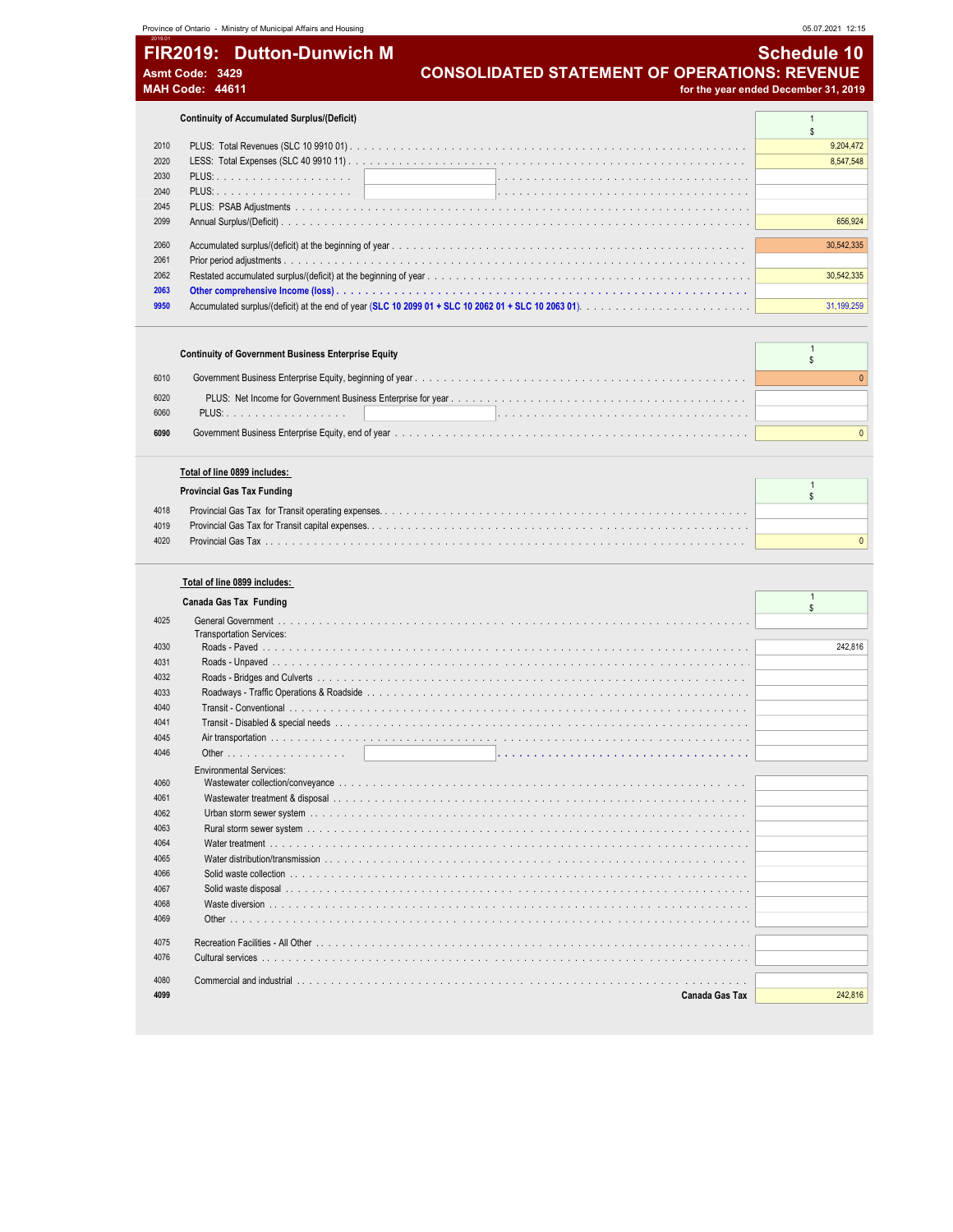# FIR2019: Dutton-Dunwich M Asmt Code: 3429<br>MAH Code: 44611

**Schedule 12 GRANTS, USER FEES AND SERVICE CHARGES**<br>for the year ended December 31, 2019

|              |                                                                                                                                                                                                                                         | <b>Ontario Conditional</b><br>Grants | Canada Conditional<br>Grants | <b>Other Municipalities</b> | User Fees and Service<br>Charges | Ontario Grants - Tangible<br><b>Capital Assets</b> | Canada Grants -<br>Tangible Capital Assets | Other Municipalities -<br>Tangible Capital Assets |
|--------------|-----------------------------------------------------------------------------------------------------------------------------------------------------------------------------------------------------------------------------------------|--------------------------------------|------------------------------|-----------------------------|----------------------------------|----------------------------------------------------|--------------------------------------------|---------------------------------------------------|
|              |                                                                                                                                                                                                                                         | $\overline{1}$<br>s.                 | $\overline{2}$<br>\$         | 3<br>s                      | $\overline{a}$<br>s.             | 5<br>\$                                            | $\boldsymbol{6}$<br>$\mathbb S$            | $\overline{7}$<br>s                               |
|              |                                                                                                                                                                                                                                         | 7,514                                |                              |                             | 20,958                           |                                                    |                                            |                                                   |
|              | <b>Protection services</b>                                                                                                                                                                                                              |                                      |                              |                             |                                  |                                                    |                                            |                                                   |
| 0410<br>0420 |                                                                                                                                                                                                                                         | 1,431                                |                              |                             |                                  |                                                    |                                            |                                                   |
| 0421         |                                                                                                                                                                                                                                         |                                      |                              |                             |                                  |                                                    |                                            |                                                   |
| 0422<br>0430 |                                                                                                                                                                                                                                         |                                      |                              |                             |                                  |                                                    |                                            |                                                   |
| 0440         |                                                                                                                                                                                                                                         |                                      |                              |                             |                                  |                                                    |                                            |                                                   |
| 0445         |                                                                                                                                                                                                                                         |                                      |                              | 59,743                      | 260                              |                                                    |                                            |                                                   |
| 0450<br>0460 |                                                                                                                                                                                                                                         |                                      |                              | 27,976                      |                                  |                                                    |                                            |                                                   |
| 0498         | Other<br>.                                                                                                                                                                                                                              |                                      |                              |                             |                                  |                                                    |                                            |                                                   |
| 0499         | <b>Subtotal</b><br><b>Transportation services</b>                                                                                                                                                                                       | 1,431                                | $\mathbf{0}$                 | 87,719                      | 260                              | $\mathbf{0}$                                       | $\mathbf{0}$                               |                                                   |
| 0611         |                                                                                                                                                                                                                                         |                                      | 6,045                        | 454,634                     | 30,522                           | 749,357                                            | 242,816                                    |                                                   |
| 0612         |                                                                                                                                                                                                                                         |                                      |                              |                             |                                  |                                                    |                                            |                                                   |
| 0613<br>0614 |                                                                                                                                                                                                                                         |                                      |                              |                             |                                  |                                                    |                                            |                                                   |
| 0621         | Winter Control - Except sidewalks, Parking Lots                                                                                                                                                                                         |                                      |                              |                             |                                  |                                                    |                                            |                                                   |
| 0622<br>0631 | Winter Control - Sidewalks, Parking Lots Only.                                                                                                                                                                                          |                                      |                              |                             |                                  |                                                    |                                            |                                                   |
| 0632         |                                                                                                                                                                                                                                         |                                      |                              |                             |                                  |                                                    |                                            |                                                   |
| 0640         |                                                                                                                                                                                                                                         |                                      |                              |                             |                                  |                                                    |                                            |                                                   |
| 0650<br>0660 |                                                                                                                                                                                                                                         |                                      |                              |                             |                                  |                                                    |                                            |                                                   |
| 0698         | Other<br>.                                                                                                                                                                                                                              |                                      |                              |                             |                                  |                                                    |                                            |                                                   |
| 0699         | <b>Subtotal</b><br><b>Environmental services</b>                                                                                                                                                                                        | $\mathbf{0}$                         | 6,045                        | 454,634                     | 30,522                           | 749,357                                            | 242,816                                    | $\overline{0}$                                    |
| 0811         |                                                                                                                                                                                                                                         |                                      |                              |                             |                                  |                                                    |                                            |                                                   |
| 0812         |                                                                                                                                                                                                                                         |                                      |                              |                             | 440,799                          |                                                    |                                            |                                                   |
| 0821<br>0822 |                                                                                                                                                                                                                                         |                                      |                              |                             |                                  |                                                    |                                            |                                                   |
| 0831         |                                                                                                                                                                                                                                         |                                      |                              |                             |                                  |                                                    |                                            |                                                   |
| 0832<br>0840 |                                                                                                                                                                                                                                         | 34,209                               |                              |                             | 1,249,827<br>24,865              |                                                    |                                            |                                                   |
| 0850         |                                                                                                                                                                                                                                         |                                      |                              |                             |                                  |                                                    |                                            |                                                   |
| 0860<br>0898 | <b>Consolidated Water Boards</b><br>Other<br>.                                                                                                                                                                                          |                                      |                              |                             | 14,049<br>467,197                |                                                    |                                            |                                                   |
| 0899         | <b>Subtotal</b>                                                                                                                                                                                                                         | 34,209                               | $\mathbf{0}$                 | $\mathbf{0}$                | 2,196,737                        | $\mathbf{0}$                                       | $\mathbf{0}$                               | $\Omega$                                          |
|              | <b>Health services</b>                                                                                                                                                                                                                  |                                      |                              |                             |                                  |                                                    |                                            |                                                   |
| 1010<br>1020 |                                                                                                                                                                                                                                         |                                      |                              |                             |                                  |                                                    |                                            |                                                   |
| 1030         |                                                                                                                                                                                                                                         |                                      |                              |                             |                                  |                                                    |                                            |                                                   |
| 1035<br>1040 |                                                                                                                                                                                                                                         |                                      |                              |                             | 7,436                            |                                                    |                                            |                                                   |
| 1098         | Other                                                                                                                                                                                                                                   |                                      |                              |                             |                                  |                                                    |                                            |                                                   |
| 1099         | <b>Subtotal</b><br>Social and family services                                                                                                                                                                                           | $\mathbf{0}$                         | $\mathbf{0}$                 | $\mathbf{0}$                | 7,436                            | $\mathbf{0}$                                       | $\mathbf{0}$                               | $\Omega$                                          |
| 1210         |                                                                                                                                                                                                                                         |                                      |                              |                             |                                  |                                                    |                                            |                                                   |
| 1220         |                                                                                                                                                                                                                                         |                                      |                              |                             |                                  |                                                    |                                            |                                                   |
| 1230<br>1298 | Other<br>.                                                                                                                                                                                                                              |                                      |                              |                             |                                  |                                                    |                                            |                                                   |
| 1299         | <b>Subtotal</b>                                                                                                                                                                                                                         | $\mathbf{0}$                         | $\mathbf{0}$                 | $\mathbf{0}$                | $\mathbf{0}$                     | $\mathbf{0}$                                       | $\mathbf{0}$                               | $\mathbf{0}$                                      |
|              | <b>Social Housing</b>                                                                                                                                                                                                                   |                                      |                              |                             |                                  |                                                    |                                            |                                                   |
| 1410<br>1420 |                                                                                                                                                                                                                                         |                                      |                              |                             |                                  |                                                    |                                            |                                                   |
| 1430         |                                                                                                                                                                                                                                         |                                      |                              |                             |                                  |                                                    |                                            |                                                   |
| 1497         | Other<br>and the contract of the contract of the contract of the contract of the contract of the contract of the contract of the contract of the contract of the contract of the contract of the contract of the contract of the contra |                                      |                              |                             |                                  |                                                    |                                            |                                                   |
| 1498<br>1499 | Other<br><b>Subtotal</b>                                                                                                                                                                                                                | $\mathbf{0}$                         | $\mathbf{0}$                 | $\mathbf{0}$                | $\pmb{0}$                        | $\pmb{0}$                                          | $\mathbf{0}$                               | $\pmb{0}$                                         |
|              | <b>Recreation and cultural services</b>                                                                                                                                                                                                 |                                      |                              |                             |                                  |                                                    |                                            |                                                   |
| 1610         |                                                                                                                                                                                                                                         |                                      |                              |                             | 1,265                            |                                                    |                                            |                                                   |
| 1620<br>1631 | Recreation facilities - Golf Course, Marina, Ski Hill                                                                                                                                                                                   |                                      |                              |                             | 421                              |                                                    |                                            |                                                   |
| 1634         |                                                                                                                                                                                                                                         | 3,936                                |                              | 5,000                       | 25,203                           |                                                    |                                            |                                                   |
| 1640<br>1645 |                                                                                                                                                                                                                                         |                                      |                              |                             |                                  |                                                    |                                            |                                                   |
| 1650         |                                                                                                                                                                                                                                         |                                      |                              |                             |                                  |                                                    |                                            |                                                   |
| 1698         | Other<br>.                                                                                                                                                                                                                              |                                      |                              |                             |                                  |                                                    |                                            |                                                   |
| 1699         | <b>Subtotal</b><br>Planning and development                                                                                                                                                                                             | 3,936                                | $\mathbf{0}$                 | 5,000                       | 26,889                           | $\mathbf{0}$                                       | $\mathbf{0}$                               | $\mathbf{0}$                                      |
| 1810         |                                                                                                                                                                                                                                         |                                      |                              |                             | 22,925                           |                                                    |                                            |                                                   |
| 1820<br>1830 |                                                                                                                                                                                                                                         |                                      |                              |                             |                                  |                                                    |                                            |                                                   |
| 1840         |                                                                                                                                                                                                                                         | 25,602                               |                              |                             | 525                              | 91,317                                             |                                            |                                                   |
| 1850<br>1898 | Service Ontario<br>.                                                                                                                                                                                                                    |                                      |                              |                             | 44,113                           |                                                    |                                            |                                                   |
| 1899         | Other<br>Subtotal                                                                                                                                                                                                                       | 25,602                               | $\mathbf{0}$                 | $\mathbf{0}$                | 67,563                           | 91,317                                             | $\mathbf{0}$                               | $\mathbf{0}$                                      |
| 1910         | Other<br>.                                                                                                                                                                                                                              |                                      |                              |                             |                                  |                                                    |                                            |                                                   |
| 9910         | <b>TOTAL</b>                                                                                                                                                                                                                            | 72,692                               | 6,045                        | 547,353                     | 2,350,365                        | 840,674                                            | 242,816                                    | $\mathbf{0}$                                      |
|              |                                                                                                                                                                                                                                         |                                      |                              |                             |                                  |                                                    |                                            |                                                   |

05.07.2021 12:15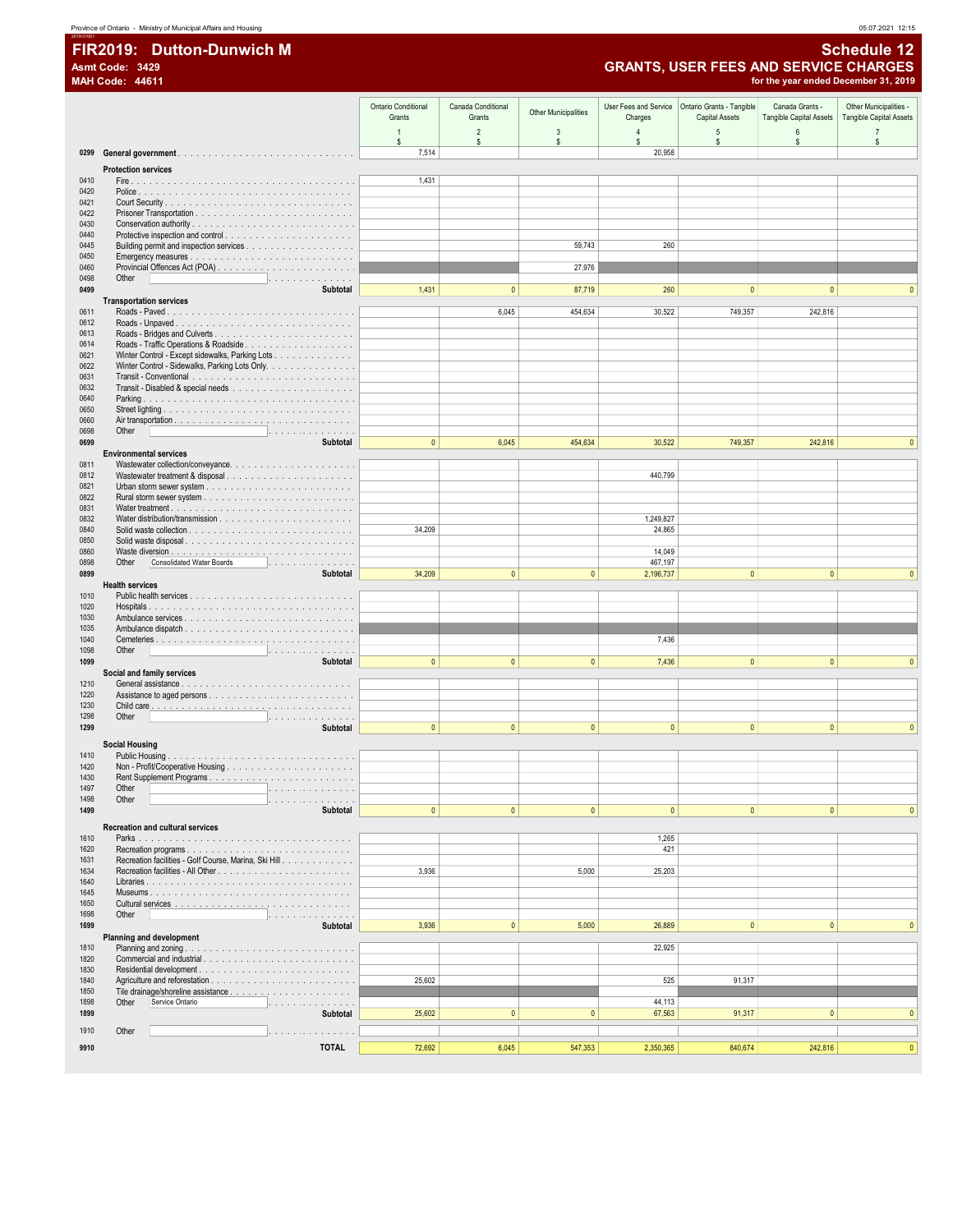### General Information

2019.01

|      | 1. Optional Property Classes in Effect |        |
|------|----------------------------------------|--------|
|      |                                        | Y or N |
| 0202 |                                        |        |
| 0205 |                                        |        |
| 0210 |                                        |        |
| 0215 |                                        |        |
| 0220 |                                        |        |
| 0225 | Other                                  |        |

|      | 2. Capping Parameters and Results | Exit capping<br>immediately | Decrease -<br>Percentage<br>Retained | Tax Adjustment -<br>Increasers | Net Class Impact Annualized Tax Limit | CVA Tax Limit | <b>CVA Threshold</b><br>Value for Protected Value for Clawed<br>Properties | CVA Threshold<br><b>Back Properties</b> | Exclude<br>Properties<br>Previously at<br>CVA Tax | Exclude<br>Properties that<br>to Clawed Back | Exclude<br>Properties that go<br>go from Capped   from Clawed Back<br>to Capped |
|------|-----------------------------------|-----------------------------|--------------------------------------|--------------------------------|---------------------------------------|---------------|----------------------------------------------------------------------------|-----------------------------------------|---------------------------------------------------|----------------------------------------------|---------------------------------------------------------------------------------|
|      |                                   |                             |                                      |                                |                                       |               |                                                                            |                                         |                                                   | 10                                           | 11                                                                              |
|      |                                   | Y or N                      | %                                    |                                |                                       |               |                                                                            |                                         | Y or N                                            | Y or N                                       | Y or N                                                                          |
| 0320 | M Multi-Residential.              |                             |                                      |                                |                                       |               |                                                                            |                                         |                                                   |                                              |                                                                                 |
| 0330 | C Commercial                      | N                           | 100.0%                               |                                | 10.0%                                 | 10.0%         | 500                                                                        | 500                                     |                                                   |                                              |                                                                                 |
| 0340 | Industrial                        |                             |                                      |                                |                                       |               |                                                                            |                                         |                                                   |                                              |                                                                                 |

|      |                                   |                               |                        |              | Low Band                  |              | Middle Band               |
|------|-----------------------------------|-------------------------------|------------------------|--------------|---------------------------|--------------|---------------------------|
|      |                                   | Grad, Tax Rates<br>in Effect? | Number of Tax<br>Bands | CVA Boundary | % of Highest Band<br>Rate | CVA Boundary | % of Highest Band<br>Rate |
|      | 3. Graduated Taxation (Tax Bands) |                               | 3                      |              |                           |              |                           |
|      |                                   | Y or N                        | #                      |              | $\frac{9}{6}$             |              | %                         |
| 0610 |                                   | N                             |                        |              |                           |              |                           |
| 0611 |                                   | N                             |                        |              |                           |              |                           |
| 0612 |                                   | N                             |                        |              |                           |              |                           |
| 0613 |                                   | N                             |                        |              |                           |              |                           |
| 0620 |                                   | N                             |                        |              |                           |              |                           |
| 0621 |                                   | N                             |                        |              |                           |              |                           |

|      | 4. Phase-In Program in Effect (Most recent Phase-In only) | Phase-In<br>Program in<br>Effect?<br>$\overline{\phantom{a}}$ | Year Current Phase-<br>In Initiated | Term of Current<br>Phase-In<br>4 |  |
|------|-----------------------------------------------------------|---------------------------------------------------------------|-------------------------------------|----------------------------------|--|
|      |                                                           | Y or N                                                        | Year                                | # of Yrs                         |  |
| 0805 |                                                           | N                                                             |                                     |                                  |  |
| 0810 |                                                           | N                                                             |                                     |                                  |  |
| 0815 |                                                           | N                                                             |                                     |                                  |  |
| 0820 |                                                           | N                                                             |                                     |                                  |  |
| 0840 |                                                           | N                                                             |                                     |                                  |  |
| 0850 |                                                           | N                                                             |                                     |                                  |  |
| 0855 |                                                           | N                                                             |                                     |                                  |  |
| 0860 |                                                           | N                                                             |                                     |                                  |  |
|      |                                                           |                                                               |                                     |                                  |  |
|      | 5. Rebates for Eligible Charities                         | $\mathfrak{p}$                                                |                                     |                                  |  |
|      |                                                           | $\frac{9}{6}$                                                 |                                     |                                  |  |

| 1010 | Rebate Percentage for Eligible Charities (SLC 72 2099 xx) | 40.0% |
|------|-----------------------------------------------------------|-------|

|      |                                                          |                | <b>INTERIM Billing Installments</b> |                 |                | <b>FINAL Billing Installments</b> |                 |
|------|----------------------------------------------------------|----------------|-------------------------------------|-----------------|----------------|-----------------------------------|-----------------|
|      | 6. Property Tax Due Dates for Current Year               | Installments   | First Due Date                      | Last Due Date   | Installments   | First Due Date                    | Last Due Date   |
|      | To be completed by Single/Lower-tier Municipalities Only |                |                                     |                 | 5              | 6                                 |                 |
|      |                                                          | #              | <b>YYYYMMDD</b>                     | <b>YYYYMMDD</b> | #              | <b>YYYYMMDD</b>                   | <b>YYYYMMDD</b> |
| 1210 |                                                          | $\overline{2}$ | 20190228                            | 20190531        | 2              | 20190830                          | 20191129        |
| 1220 |                                                          | $\overline{2}$ | 20190228                            | 20190531        | 2              | 20190830                          | 20191129        |
| 1230 |                                                          | $\overline{2}$ | 20190228                            | 20190531        |                | 20190830                          | 20191129        |
| 1240 |                                                          | $\overline{2}$ | 20190228                            | 20190531        | 2              | 20190830                          | 20191129        |
| 1250 |                                                          | $\overline{2}$ | 20190228                            | 20190531        | 2              | 20190830                          | 20191129        |
| 1260 |                                                          | $\overline{2}$ | 20190228                            | 20190531        | 2              | 20190830                          | 20191129        |
| 1270 |                                                          | $\overline{2}$ | 20190228                            | 20190531        | $\mathfrak{p}$ | 20190830                          | 20191129        |
| 1298 | Other                                                    |                |                                     |                 |                |                                   |                 |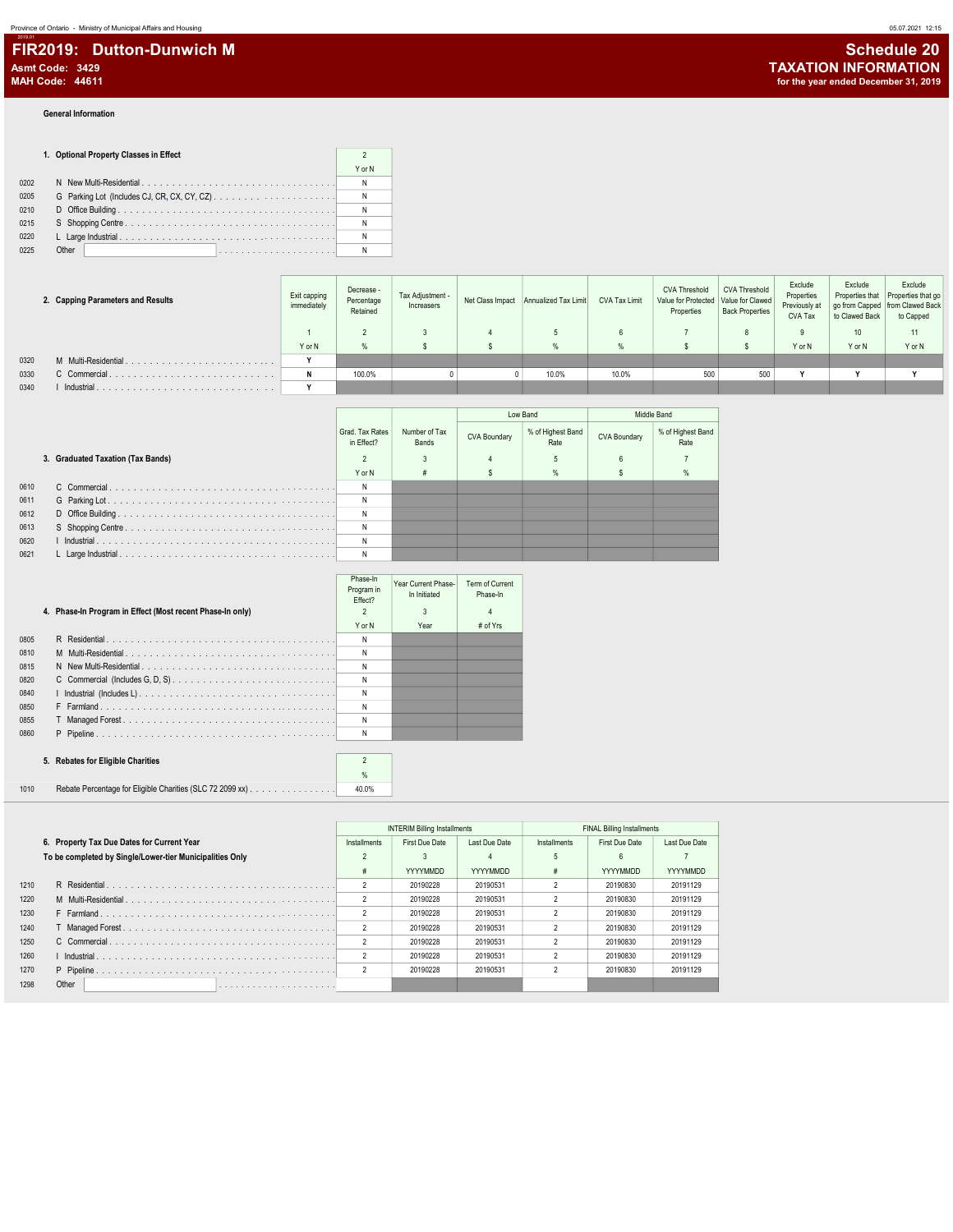1. GENERAL PURPOSE LEVY INFORMATION

|      |                          |                |                         |                           |                  |            |                | Phase-In Taxable   |                 |                 |                  |              | <b>LT/ST Taxes</b>     | UT Taxes  | <b>Education Taxes</b> | <b>TOTAL</b> |
|------|--------------------------|----------------|-------------------------|---------------------------|------------------|------------|----------------|--------------------|-----------------|-----------------|------------------|--------------|------------------------|-----------|------------------------|--------------|
|      |                          |                |                         |                           |                  |            |                | Assessment         |                 |                 |                  |              |                        |           |                        |              |
| 9299 |                          |                |                         |                           |                  |            |                | 765,526,045        |                 |                 |                  |              | 3,718,120              | 2,795,758 | 865,207                | 7,379,085    |
|      |                          |                |                         |                           |                  |            | <b>CVA</b>     |                    |                 |                 | <b>Tax Rates</b> |              |                        |           |                        |              |
|      |                          |                | Property                | Tax Rate                  |                  | Percent of |                | Phase-In           |                 |                 |                  |              | <b>Municipal Taxes</b> |           | Education              |              |
|      | <b>RTC</b><br><b>RTQ</b> | Tax<br>Band    | Class                   | Description               | <b>Tax Ratio</b> | Full Rate  | Assessment     | Taxable Assessment | LT/ST           | <b>UT</b>       | <b>EDUC</b>      | <b>TOTAL</b> | LT/ST                  | UT        | Taxes                  | <b>TOTAL</b> |
|      |                          | $\overline{2}$ | $\overline{3}$          |                           | 5                | 6          | $\overline{7}$ | 16                 | 8               | 9               | 10 <sup>°</sup>  | 11           | 12                     | 13        | 14                     | 15           |
|      | LIST                     | LIST           |                         |                           |                  | %          | s              | $$\mathbb{S}$$     | $0.$ xxxxx $\%$ | $0.$ xxxxxx $%$ | $0.$ xxxxxx $%$  | 0.xxxxxx%    | \$                     | \$        | $\mathsf{s}$           | \$           |
| 2001 | $\mathbf{0}$             |                | <b>Dutton-Dunwich M</b> |                           |                  |            |                |                    |                 |                 |                  |              |                        |           |                        |              |
| 0010 | <b>RT</b>                | $^{\circ}$     | Residential             | <b>Full Occupied</b>      | 1.000000         | 100%       | 343.788.845    | 333.717.698        | 0.805573%       | 0.605733%       | 0.161000%        | 1.572306%    | 2,688,340              | 2,021,438 | 537,285                | 5,247,063    |
| 0050 | MT                       | $^{\circ}$     | Multi-Residential       | <b>Full Occupied</b>      | 1.999900         | 100%       | 5.070.000      | 4,983,000          | 1.611144%       | 1.211405%       | 0.161000%        | 2.983549%    | 80.283                 | 60,364    | 8,023                  | 148,670      |
| 0110 | <b>FT</b>                | $\mathbf 0$    | Farmland                | <b>Full Occupied</b>      | 0.230000         | 100%       | 461.529.345    | 410,678,737        | 0.185282%       | 0.139319%       | 0.040250%        | 0.364851%    | 760,914                | 572,154   | 165,298                | 1,498,366    |
| 0140 | TT                       | $\mathbf 0$    | <b>Managed Forest</b>   | <b>Full Occupied</b>      | 0.250000         | 100%       | 1,551,900      | 1,365,432          | 0.201393%       | 0.151433%       | 0.040250%        | 0.393076%    | 2,750                  | 2,068     | 550                    | 5,368        |
| 0210 | <b>CT</b>                | $\mathbf 0$    | Commercial              | <b>Full Occupied</b>      | 1.637600         | 100%       | 9,672,100      | 9,457,725          | 1.319206%       | 0.991948%       | 1.030000%        | 3.341154%    | 124,767                | 93,816    | 97,415                 | 315,998      |
| 0240 | CU                       | $\mathbf 0$    | Commercial              | <b>Excess Land</b>        | 1.637600         | 100%       | 194.900        | 186,300            | 1.319206%       | 0.991948%       | 1.030000%        | 3.341154%    | 2,458                  | 1,848     | 1,919                  | 6,225        |
| 0270 | CX                       | $\mathbf 0$    | Commercial              | Vacant Land               | 1.637600         | 100%       | 391.900        | 383,950            | 1.319206%       | 0.991948%       | 1.030000%        | 3.341154%    | 5,065                  | 3,809     | 3,955                  | 12,829       |
| 0510 | IT                       | 0              | Industrial              | <b>Full Occupied</b>      | 2.225100         | 100%       | 681.500        | 676.055            | 1.792479%       | 1.347816%       | 1.290000%        | 4.430295%    | 12.118                 | 9.112     | 8,721                  | 29,951       |
| 0515 | H                        | $\mathbf 0$    | Industrial              | Full Occupied, Shared PIL | 2.225100         | 100%       | 18,500         | 17,725             | 1.792479%       | 1.347816%       | 1.290000%        | 4.430295%    | 318                    | 239       | 229                    | 786          |
| 0710 | PT                       | $\mathbf 0$    | Pipeline                | <b>Full Occupied</b>      | 1.144600         | 100%       | 3,217,000      | 3,133,464          | 0.922058%       | 0.693322%       | 1.030000%        | 2.645380%    | 28,892                 | 21,725    | 32,275                 | 82,892       |
| 2440 | <b>XT</b>                | $^{\circ}$     | Commercial, NConstr.    | <b>Full Occupied</b>      | 1.637600         | 100%       | 942.712        | 925.959            | 1.319206%       | 0.991948%       | 1.030000%        | 3.341154%    | 12.215                 | 9.185     | 9.537                  | 30,937       |
|      |                          |                |                         |                           |                  |            |                |                    |                 |                 |                  |              | $\Omega$               | $\Omega$  | 0                      | 0            |
|      |                          |                |                         |                           |                  |            |                |                    |                 |                 |                  |              | $\Omega$               |           | $\Omega$               | 0            |
|      |                          |                |                         |                           |                  |            |                |                    |                 |                 |                  |              | $\Omega$               |           | $\vert$ 0              | 0            |
|      |                          |                |                         |                           |                  |            |                |                    |                 |                 |                  |              | $\Omega$               |           |                        | $\Omega$     |
|      |                          |                |                         |                           |                  |            |                |                    |                 |                 |                  |              | $\Omega$               |           | $\vert$ 0              |              |
|      |                          |                |                         |                           |                  |            |                |                    |                 |                 |                  |              | $\Omega$               |           | $\vert$ 0              |              |
|      |                          |                |                         |                           |                  |            |                |                    |                 |                 |                  |              | $\Omega$               |           | $\vert$ 0              |              |
|      |                          |                |                         |                           |                  |            |                |                    |                 |                 |                  |              |                        |           | $\mathbf{0}$           | $\Omega$     |
|      |                          |                |                         |                           |                  |            |                |                    |                 |                 |                  |              |                        |           |                        |              |
| 9201 |                          |                |                         | Subtotal                  |                  |            | 827,058,702    | 765,526,045        |                 |                 |                  |              | 3,718,120              | 2,795,758 | 865,207                | 7,379,085    |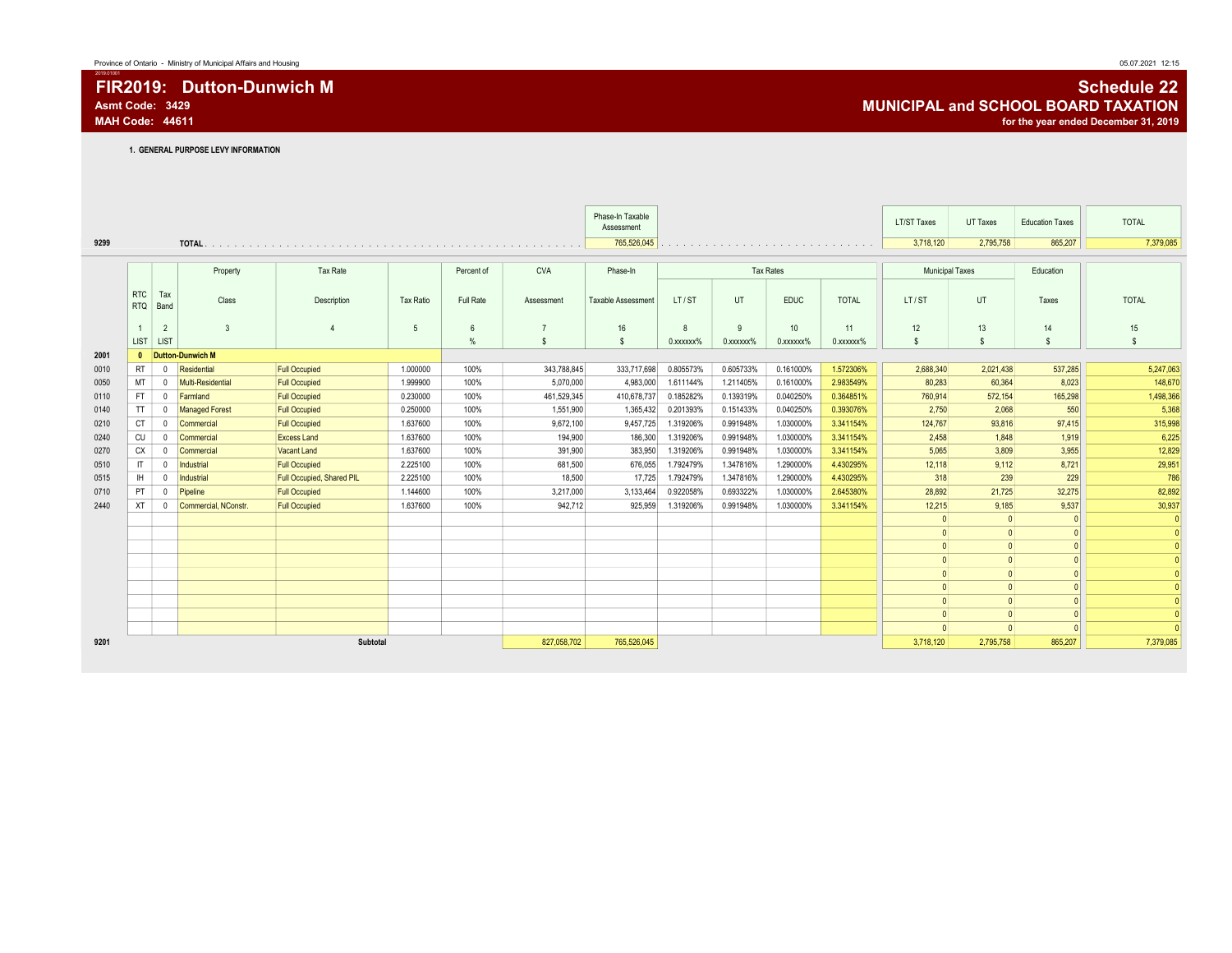FIR2019: Dutton-Dunwich M Schedule 22 Associated a control of the Schedule 22 Associated a control of the Schedule 22 Associated a control of the Schedule 22 Associated a control of the Schedule 22 Associated and SCHOOL BO Asmt Code: 3429 **MUNICIPAL and SCHOOL BOARD TAXATION**<br>MAH Code: 44611 **MUNICIPAL and SCHOOL BOARD TAXATION** for the year ended December 31, 2019

2. LOWER-TIER / SINGLE-TIER SPECIAL AREA LEVY INFORMATION

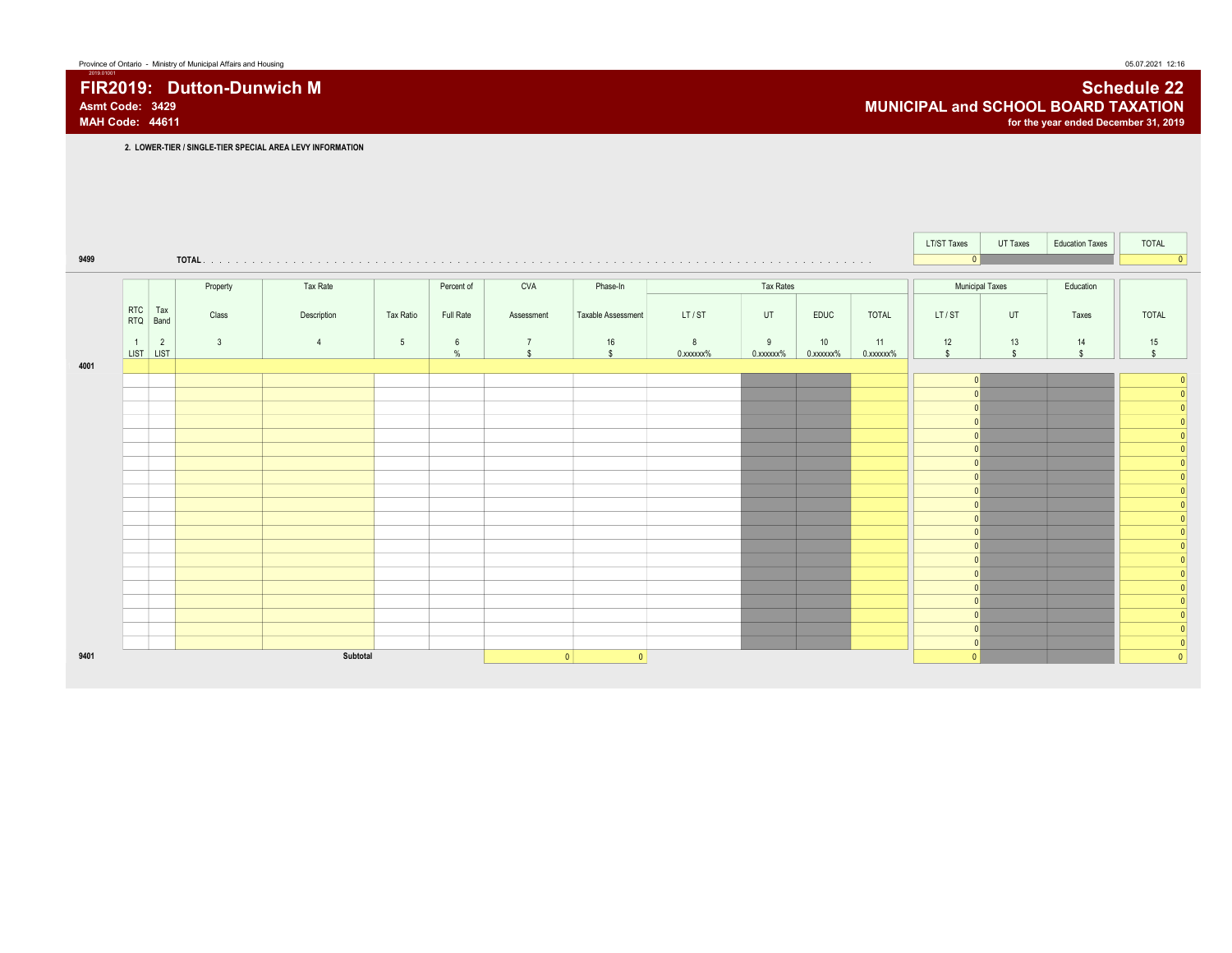### FIR2019: Dutton-Dunwich M Schedule 22<br>Asmt Code: 3429 Asmt Code: 3429 **MUNICIPAL and SCHOOL BOARD TAXATION** MAH Code: 44611 for the year ended December 31, 2019

3. UPPER-TIER SPECIAL AREA LEVY INFORMATION

|      |                                               |                |                |                 |                         |                                      |                    |                |                |                 |                 | LT/ST Taxes            | UT Taxes           | <b>Education Taxes</b>   | <b>TOTAL</b>       |
|------|-----------------------------------------------|----------------|----------------|-----------------|-------------------------|--------------------------------------|--------------------|----------------|----------------|-----------------|-----------------|------------------------|--------------------|--------------------------|--------------------|
| 9699 |                                               |                |                |                 |                         |                                      |                    |                |                |                 |                 |                        | $\mathbf{0}$       |                          | $\sqrt{ }$         |
|      |                                               | Property       | Tax Rate       |                 | Percent of              | <b>CVA</b>                           | Phase-In           |                |                | Tax Rates       |                 | <b>Municipal Taxes</b> |                    | Education                |                    |
|      | RTC<br>Tax<br><b>RTQ</b><br>Band              | Class          | Description    | Tax Ratio       | Full Rate               | Assessment                           | Taxable Assessment | LT/ST          | UT             | EDUC            | <b>TOTAL</b>    | LT/ST                  | UT                 | Taxes                    | <b>TOTAL</b>       |
|      | $\overline{2}$<br>$\overline{1}$<br>LIST LIST | $\overline{3}$ | $\overline{4}$ | $5\phantom{.0}$ | $6\overline{6}$<br>$\%$ | $\overline{7}$<br>$\mathbf{\hat{s}}$ | 16<br>$\mathbf{s}$ | 8<br>0.xxxxxx% | 9<br>0.xxxxxx% | 10<br>0.xxxxxx% | 11<br>0.xxxxxx% | 12<br>$\mathsf{s}$     | 13<br>$\mathbb{S}$ | 14<br>$\mathbf{\hat{s}}$ | 15<br>$\mathbb{S}$ |
| 6001 |                                               |                |                |                 |                         |                                      |                    |                |                |                 |                 |                        |                    |                          |                    |
|      |                                               |                |                |                 |                         |                                      |                    |                |                |                 |                 |                        |                    |                          |                    |
|      |                                               |                |                |                 |                         |                                      |                    |                |                |                 |                 |                        |                    |                          |                    |
|      |                                               |                |                |                 |                         |                                      |                    |                |                |                 |                 |                        |                    |                          |                    |
|      |                                               |                |                |                 |                         |                                      |                    |                |                |                 |                 |                        |                    |                          |                    |
|      |                                               |                |                |                 |                         |                                      |                    |                |                |                 |                 |                        |                    |                          |                    |
|      |                                               |                |                |                 |                         |                                      |                    |                |                |                 |                 |                        |                    |                          |                    |
|      |                                               |                |                |                 |                         |                                      |                    |                |                |                 |                 |                        |                    |                          |                    |
|      |                                               |                |                |                 |                         |                                      |                    |                |                |                 |                 |                        |                    |                          |                    |
|      |                                               |                |                |                 |                         |                                      |                    |                |                |                 |                 |                        |                    |                          |                    |
|      |                                               |                |                |                 |                         |                                      |                    |                |                |                 |                 |                        |                    |                          |                    |
|      |                                               |                |                |                 |                         |                                      |                    |                |                |                 |                 |                        |                    |                          |                    |
|      |                                               |                |                |                 |                         |                                      |                    |                |                |                 |                 |                        |                    |                          |                    |
|      |                                               |                |                |                 |                         |                                      |                    |                |                |                 |                 |                        |                    |                          |                    |
|      |                                               |                |                |                 |                         |                                      |                    |                |                |                 |                 |                        |                    |                          |                    |
|      |                                               |                |                |                 |                         |                                      |                    |                |                |                 |                 |                        |                    |                          |                    |
| 9601 |                                               |                | Subtotal       |                 |                         | $\mathbf{0}$                         | $\Omega$           |                |                |                 |                 |                        | $\Omega$           |                          |                    |
|      |                                               |                |                |                 |                         |                                      |                    |                |                |                 |                 |                        |                    |                          |                    |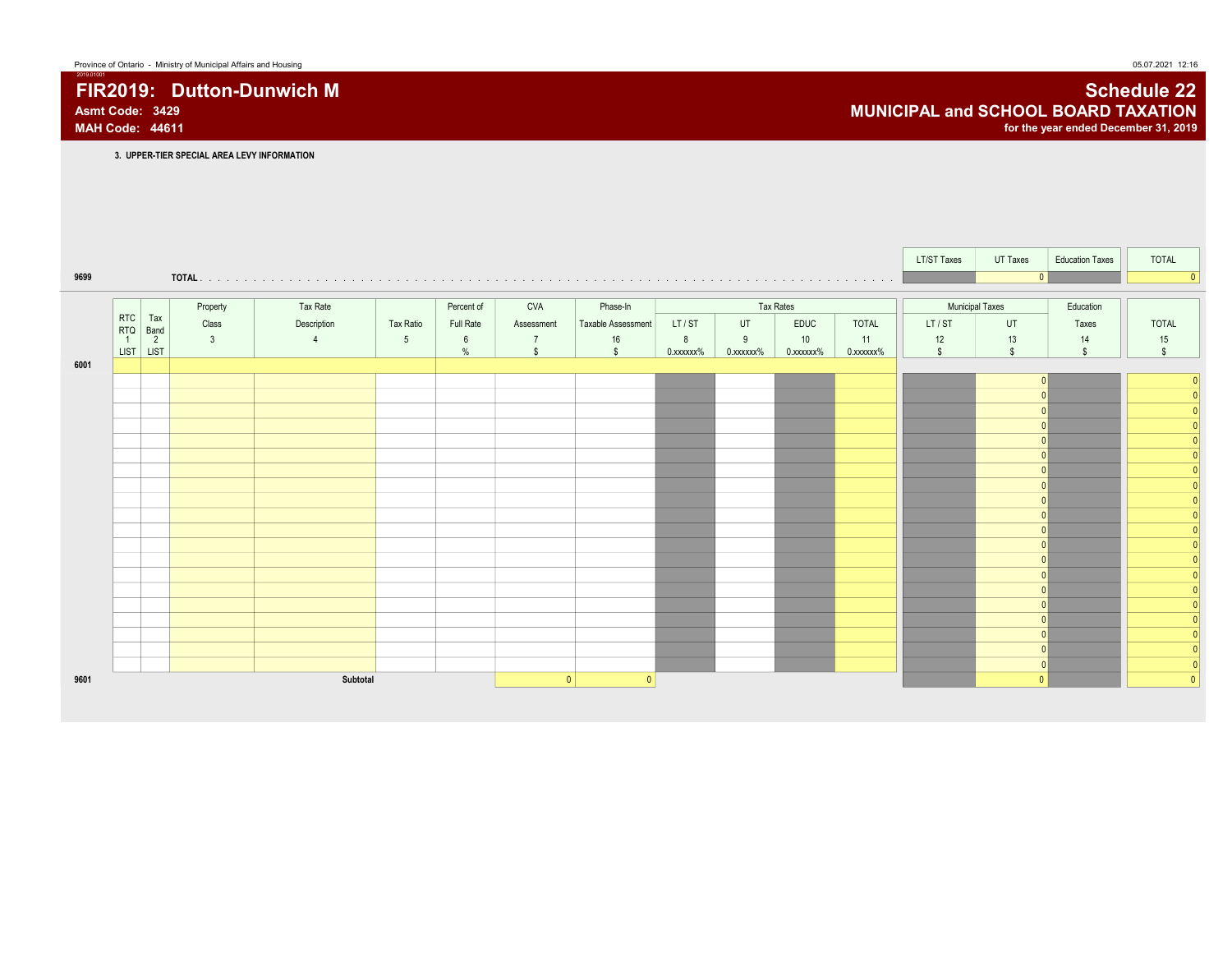for the year ended December 31, 2019

|      |                                               | <b>Municipal Taxes</b><br>LT/ST | UT             | Education<br>Taxes | <b>TOTAL</b>       |
|------|-----------------------------------------------|---------------------------------|----------------|--------------------|--------------------|
|      | 4. ADJUSTMENTS TO TAXATION                    | 12                              | 13             | 14                 | 15                 |
|      |                                               | $\hat{\mathbf{S}}$              | $\mathfrak{L}$ | \$                 | $\mathbf{\hat{s}}$ |
| 7010 |                                               | 26.143                          |                | $-26.143$          |                    |
|      | 5. SUPPLEMENTARY TAXES                        |                                 |                |                    |                    |
| 9799 |                                               | 75,347                          | 56,528         | 31,268             | 163,143            |
|      | 6. AMOUNT LEVIED BY TAX RATE                  |                                 |                |                    |                    |
| 9910 | <b>TOTAL Levied by Tax Rate</b>               | 3,819,610                       | 2,852,286      | 870,332            | 7,542,228          |
|      | 7. AMOUNTS ADDED TO TAX BILL                  |                                 |                |                    |                    |
| 8005 |                                               | 44,504                          |                |                    | 44,504             |
| 8010 |                                               | 17.433                          |                |                    | 17,433             |
| 8015 |                                               |                                 |                |                    | $\Omega$           |
| 8020 |                                               |                                 |                |                    | $\Omega$           |
| 8025 |                                               |                                 |                |                    | $\Omega$           |
| 8030 |                                               | 200                             |                |                    | 200                |
| 8035 |                                               |                                 |                |                    | $\Omega$           |
| 8040 |                                               |                                 |                |                    | $\Omega$           |
| 8097 | Drain Mtce<br>Other                           | 380.637                         |                |                    | 380,637            |
| 9890 | Subtotal                                      | 442,774                         | $\mathbf{0}$   | $\Omega$           | 442,774            |
|      | 8. OTHER TAXATION AMOUNTS                     |                                 |                |                    |                    |
| 8045 | Railway rights-of-way (RTC = W).              |                                 |                |                    | $\mathbf{0}$       |
| 8050 |                                               | 24,166                          | 5,197          |                    | 29,363             |
| 8098 | Other                                         |                                 |                |                    | $\Omega$           |
| 9892 | Subtotal                                      | 24.166                          | 5.197          | $\Omega$           | 29,363             |
|      |                                               |                                 |                |                    |                    |
| 9990 | 9. TOTAL AMOUNT LEVIED<br><b>TOTAL Levies</b> | 4.286.550                       | 2,857,483      | 870,332            | 8,014,365          |
|      |                                               |                                 |                |                    |                    |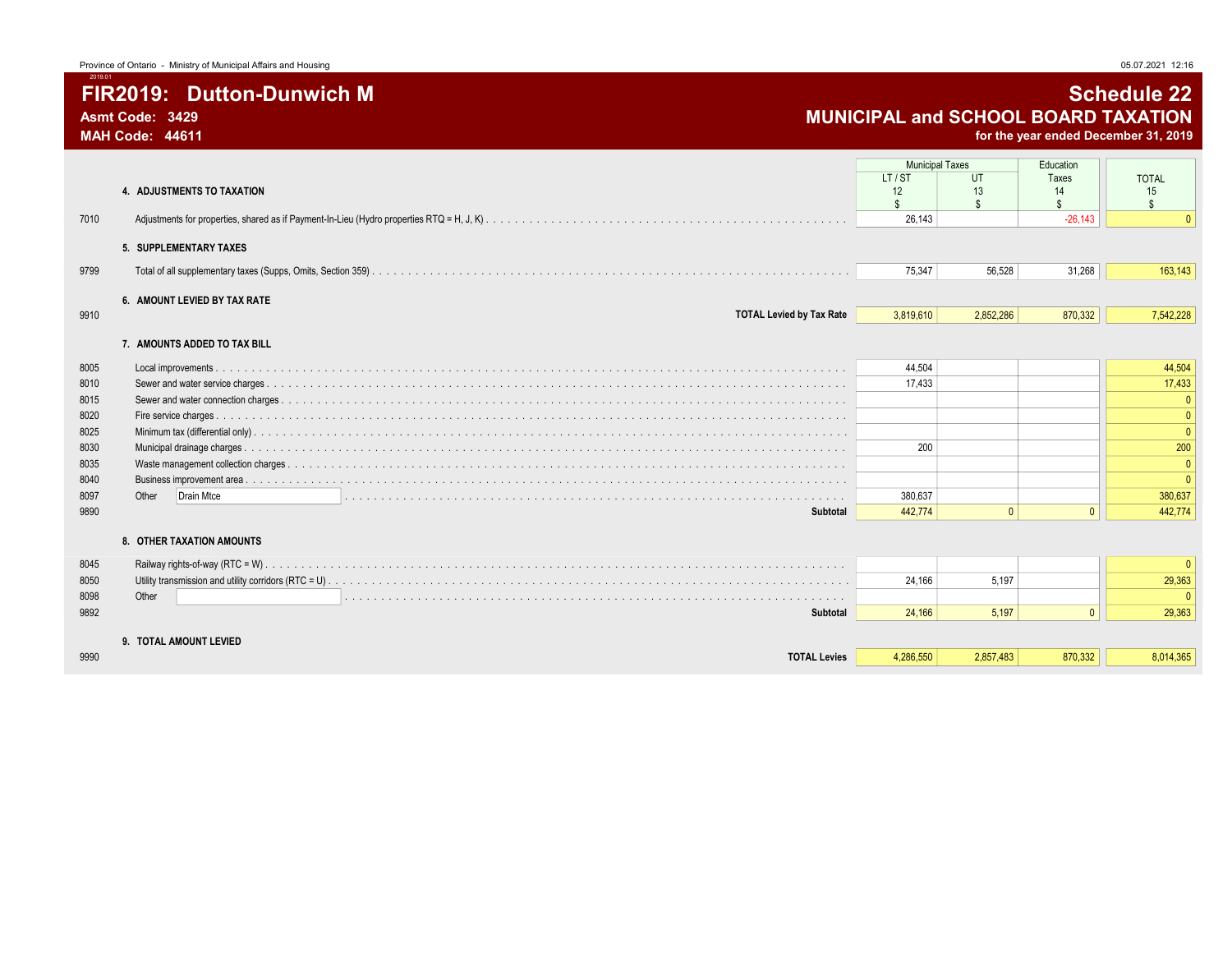# FIR2019: Dutton-Dunwich M Schedule 24<br>Asmt Code: 3429 PAYMENTS-IN-LIEU of TAXATION Asmt Code: 3429 **PAYMENTS-IN-LIEU of TAXATION**<br>MAH Code: 44611 for the year ended December 31, 2019

1. GENERAL PURPOSE PAYMENTS-IN-LIEU

|      |                   |                 |                      |                                                                       |                  |            |            | PIL Phased-In<br>Assessment |                 |                 |                  |              | LT/ST PILS     | UT PILS | <b>Education PILS</b> | <b>TOTAL</b> |
|------|-------------------|-----------------|----------------------|-----------------------------------------------------------------------|------------------|------------|------------|-----------------------------|-----------------|-----------------|------------------|--------------|----------------|---------|-----------------------|--------------|
| 9299 |                   |                 |                      |                                                                       |                  |            |            | 11,655,846                  |                 |                 |                  |              | 142,440        | 97,401  | 85,347                | 325,188      |
|      |                   |                 |                      |                                                                       |                  |            |            |                             |                 |                 |                  |              |                |         |                       |              |
|      |                   |                 | Property             | Tax Rate                                                              |                  | Percent of | PIL CVA    | PIL Phased-In               |                 |                 | <b>Tax Rates</b> |              | Municipal PILS |         | Education             |              |
|      | KIU<br><b>DTO</b> | <b>Tax</b><br>D | Class                | Description                                                           | <b>Tax Ratio</b> | Full Rate  | Assessment | Assessment                  | LT/ST           | UT              | <b>EDUC</b>      | <b>TOTAL</b> | LT/ST          | UT.     | PILS                  | <b>TOTAL</b> |
|      |                   | $\overline{2}$  | 3                    |                                                                       | -5               | 6          | -7         | 16                          | 8               | 9               | 10               | 11           | 12             | 13      | 14                    | 15           |
|      | LIST              | <b>LIST</b>     |                      |                                                                       |                  | %          | <b>S</b>   | -S                          | $0.$ xxxxxx $%$ | $0.$ xxxxxx $%$ | $0.$ xxxxxx $%$  | 0.xxxxxx%    | s              | \$      | s                     | \$           |
| 2001 | $\mathbf{0}$      |                 | Dutton-Dunwich M     |                                                                       |                  |            |            |                             |                 |                 |                  |              |                |         |                       |              |
| 1120 | FP                | $\mathbf{0}$    | Farmland             | PIL: Full Occupied, Taxable Tenant of Province                        | 0.230000         | 100%       | 26,700     | 23,225                      | 0.185282%       | 0.139319%       | 0.040250%        | 0.364851%    | 43             | 32      |                       | 84           |
| 1210 | CF                | $\mathbf{0}$    | Commercial           | <b>PIL: Full Occupied</b>                                             | 1.637600         | 100%       | 1,063,800  | 978,121                     | 1.319206%       | 0.000000%       | 0.000000%        | 1.319206%    | 12,903         |         |                       | 12,903       |
| 1220 | CG                | $\mathbf{0}$    | Commercial           | PIL: 'General' Only (No Educ.)                                        | 1.637600         | 100%       | 1,444,000  | 1,364,000                   | 1.319206%       | 0.991948%       | 0.000000%        | 2.311154%    | 17,994         | 13,530  |                       | 31,524       |
| 1290 | CZ                | 0               | Commercial           | PIL: Vacant Land, 'General' Only                                      | 1.637600         | 100%       | 180,000    | 166,750                     | 1.319206%       | 0.991948%       | 0.000000%        | 2.311154%    | 2,200          | 1,654   |                       | 3,854        |
| 4415 | XP                | $\mathbf 0$     |                      | Commercial, NConstr.   PIL: Full Occupied, Taxable Tenant of Province | 1.637600         | 100%       | 7,859,900  | 7,853,175                   | 1.319206%       | 0.991948%       | 1.030000%        | 3.341154%    | 103,600        | 77,899  | 80,888                | 262,387      |
| 4420 | XQ                | $^{\circ}$      | Commercial, NConstr. | PIL: Excess Land, Taxable Tenant of Province                          | 1.637600         | 100%       | 467,100    | 432,075                     | 1.319206%       | 0.991948%       | 1.030000%        | 3.341154%    | 5,700          | 4,286   | 4,450                 | 14,436       |
| 5010 | <b>HF</b>         | $^{\circ}$      | Landfill             | PIL: Full Occupied                                                    | 33.389897        | 100%       | 941.000    | 838,500                     | 0.000001%       | 0.000000%       | 0.000000%        | 0.000001%    | $\Omega$       |         | $\Omega$              | $\Omega$     |
|      |                   |                 |                      |                                                                       |                  |            |            |                             |                 |                 |                  |              | $\Omega$       |         | $\Omega$              |              |
|      |                   |                 |                      |                                                                       |                  |            |            |                             |                 |                 |                  |              |                |         | $\Omega$              |              |
|      |                   |                 |                      |                                                                       |                  |            |            |                             |                 |                 |                  |              | $\Omega$       |         | $\Omega$              |              |
|      |                   |                 |                      |                                                                       |                  |            |            |                             |                 |                 |                  |              |                |         |                       |              |
|      |                   |                 |                      |                                                                       |                  |            |            |                             |                 |                 |                  |              | $\Omega$       |         | $\Omega$              |              |
|      |                   |                 |                      |                                                                       |                  |            |            |                             |                 |                 |                  |              | $\Omega$       |         |                       |              |
|      |                   |                 |                      |                                                                       |                  |            |            |                             |                 |                 |                  |              |                |         |                       |              |
|      |                   |                 |                      |                                                                       |                  |            |            |                             |                 |                 |                  |              |                |         |                       |              |
|      |                   |                 |                      |                                                                       |                  |            |            |                             |                 |                 |                  |              |                |         |                       |              |
|      |                   |                 |                      |                                                                       |                  |            |            |                             |                 |                 |                  |              | $\sqrt{ }$     |         | $\Omega$              |              |
|      |                   |                 |                      |                                                                       |                  |            |            |                             |                 |                 |                  |              |                |         |                       |              |
|      |                   |                 |                      |                                                                       |                  |            |            |                             |                 |                 |                  |              |                |         |                       |              |
|      |                   |                 |                      |                                                                       |                  |            |            |                             |                 |                 |                  |              |                |         |                       |              |
| 9201 |                   |                 |                      | Subtotal                                                              |                  |            | 11,982,500 | 11,655,846                  |                 |                 |                  |              | 142,440        | 97,401  | 85,347                | 325,188      |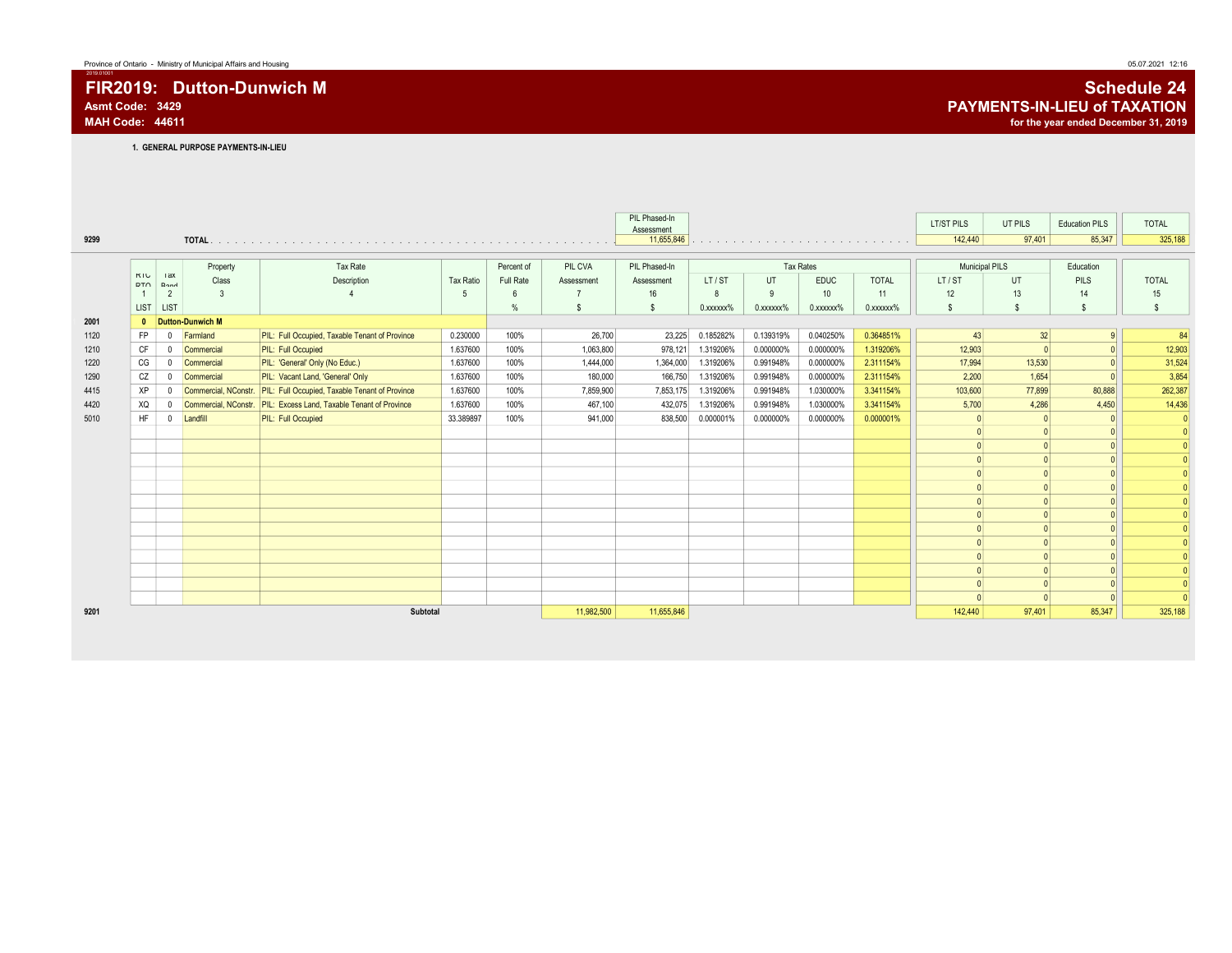# FIR2019: Dutton-Dunwich M Schedule 24<br>Asmt Code: 3429 PAYMENTS-IN-LIEU of TAXATION

|      |                             |                |              |                |                 |                         |                                |                        |                |                |                 |                 | LT/ST PILS         | UT PILS            | <b>Education PILS</b> | <b>TOTAL</b>       |
|------|-----------------------------|----------------|--------------|----------------|-----------------|-------------------------|--------------------------------|------------------------|----------------|----------------|-----------------|-----------------|--------------------|--------------------|-----------------------|--------------------|
| 9499 |                             |                |              |                |                 |                         |                                |                        |                |                |                 |                 | 0                  |                    |                       |                    |
|      |                             |                | Property     | Tax Rate       |                 | Percent of              | PIL CVA                        | PIL Phase-In           |                |                | Tax Rates       |                 | Municipal PILS     |                    | Education             |                    |
|      |                             |                |              |                |                 |                         |                                |                        |                |                |                 |                 |                    |                    |                       |                    |
|      | <b>RTC</b><br><b>RTQ</b>    | Tax<br>Band    | Class        | Description    | Tax Ratio       | Full Rate               | Assessment                     | Assessment             | LT/ST          | UT             | EDUC            | <b>TOTAL</b>    | LT/ST              | UT                 | PILS                  | <b>TOTAL</b>       |
|      | $\overline{1}$<br>LIST LIST | $\overline{2}$ | $\mathbf{3}$ | $\overline{4}$ | $5\overline{)}$ | $6\phantom{.}6$<br>$\%$ | $\overline{7}$<br>$\mathbf{s}$ | $16\,$<br>$\mathbf{s}$ | 8<br>0.xxxxxx% | 9<br>0.xxxxxx% | 10<br>0.xxxxxx% | 11<br>0.xxxxxx% | 12<br>$\mathbb{S}$ | 13<br>$\mathbb{S}$ | 14<br>$\mathsf{s}$    | 15<br>$\mathbf{s}$ |
| 4001 |                             |                |              |                |                 |                         |                                |                        |                |                |                 |                 |                    |                    |                       |                    |
|      |                             |                |              |                |                 |                         |                                |                        |                |                |                 |                 |                    |                    |                       |                    |
|      |                             |                |              |                |                 |                         |                                |                        |                |                |                 |                 |                    |                    |                       |                    |
|      |                             |                |              |                |                 |                         |                                |                        |                |                |                 |                 |                    |                    |                       |                    |
|      |                             |                |              |                |                 |                         |                                |                        |                |                |                 |                 |                    |                    |                       |                    |
|      |                             |                |              |                |                 |                         |                                |                        |                |                |                 |                 |                    |                    |                       |                    |
|      |                             |                |              |                |                 |                         |                                |                        |                |                |                 |                 |                    |                    |                       |                    |
|      |                             |                |              |                |                 |                         |                                |                        |                |                |                 |                 |                    |                    |                       |                    |
|      |                             |                |              |                |                 |                         |                                |                        |                |                |                 |                 |                    |                    |                       |                    |
|      |                             |                |              |                |                 |                         |                                |                        |                |                |                 |                 |                    |                    |                       |                    |
|      |                             |                |              |                |                 |                         |                                |                        |                |                |                 |                 |                    |                    |                       |                    |
|      |                             |                |              |                |                 |                         |                                |                        |                |                |                 |                 |                    |                    |                       |                    |
|      |                             |                |              |                |                 |                         |                                |                        |                |                |                 |                 |                    |                    |                       |                    |
|      |                             |                |              |                |                 |                         |                                |                        |                |                |                 |                 |                    |                    |                       |                    |
|      |                             |                |              |                |                 |                         |                                |                        |                |                |                 |                 |                    |                    |                       |                    |
|      |                             |                |              |                |                 |                         |                                |                        |                |                |                 |                 |                    |                    |                       |                    |
|      |                             |                |              |                |                 |                         |                                |                        |                |                |                 |                 |                    |                    |                       |                    |
| 9401 |                             |                |              | Subtotal       |                 |                         | $\overline{0}$                 | $\mathbf{0}$           |                |                |                 |                 | $\mathbf{0}$       |                    |                       |                    |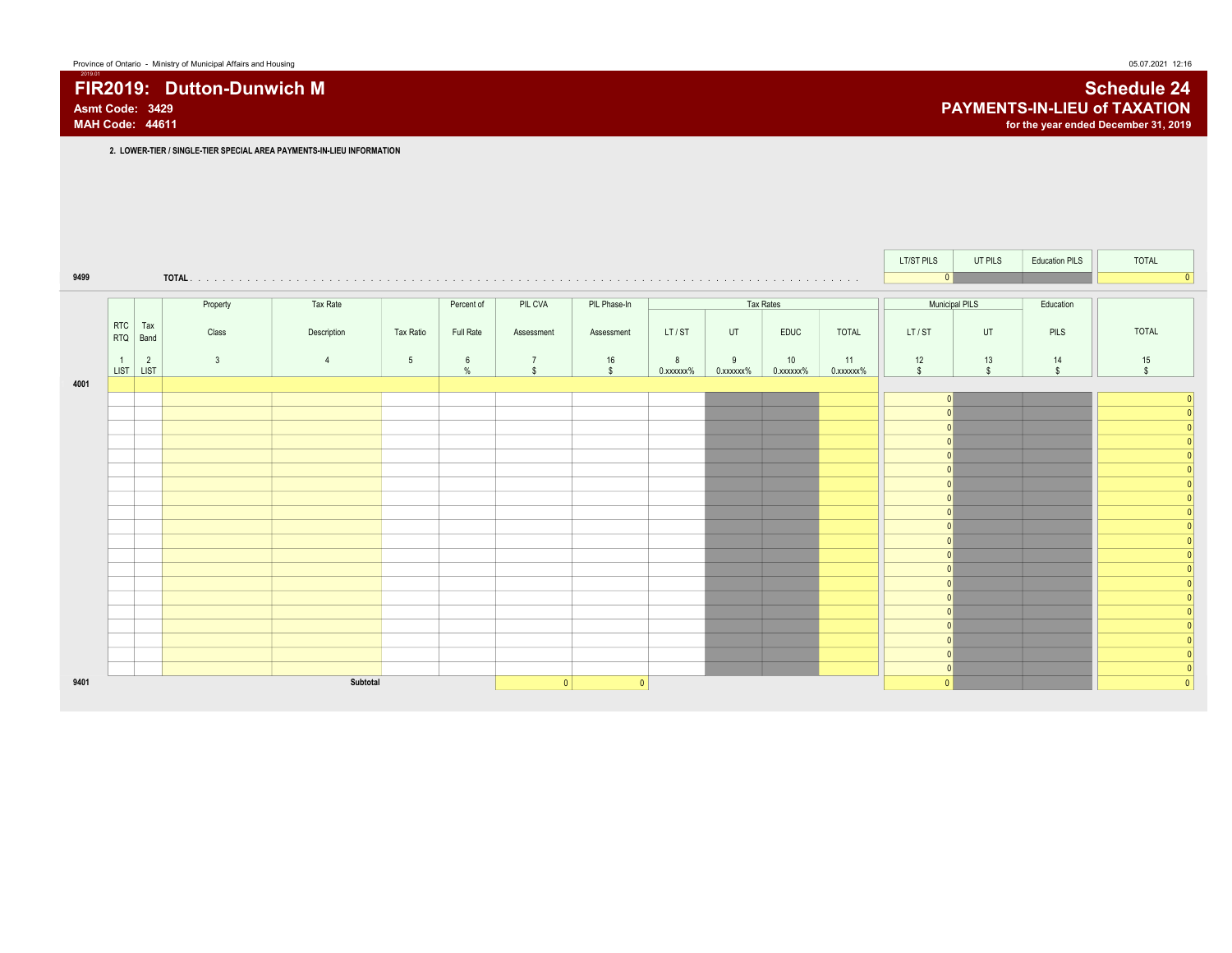3. UPPER-TIER SPECIAL AREA PAYMENTS-IN-LIEU INFORMATION LT/ST PILS UT PILS Education PILS TOTAL 9699 TOTAL . . . . . . . . . . . . . . . . . . . . . . . . . . . . . . . . . . . . . . . . . . . . . . . . . . . . . . . . . . . . . . . . . . . . . . . . . . . . . . . . . . 0 0 Property Rate Percent of PIL CVA PIL Phased-In Tax Rates Tax Rates Nunicipal PILS Education RTC Tax RTQ Band <sup>Tax</sup> Class | Description | Tax Ratio | Full Rate | Assessment | Assessment | LT/ST | UT | EDUC | TOTAL || LT/ST | UT | PILS || TOTAL 1 2 3 4 5 6 7 16 8 9 10 11 1 12 13 14 15 LIST LIST % \$ \$ 0.xxxxxx% 0.xxxxxx% 0.xxxxxx% 0.xxxxxx% \$ \$ \$ \$ 1 6001 0 0 0 0 0 0 0 0 0 0 0 0 0 0 0 0 0 0 0 0 0 0 0 0 0 0  $\overline{0}$  $\boxed{0}$ 0 0 0 0 0 0 0 0  $\boxed{0}$ 9601 Subtotal 0 0 0 0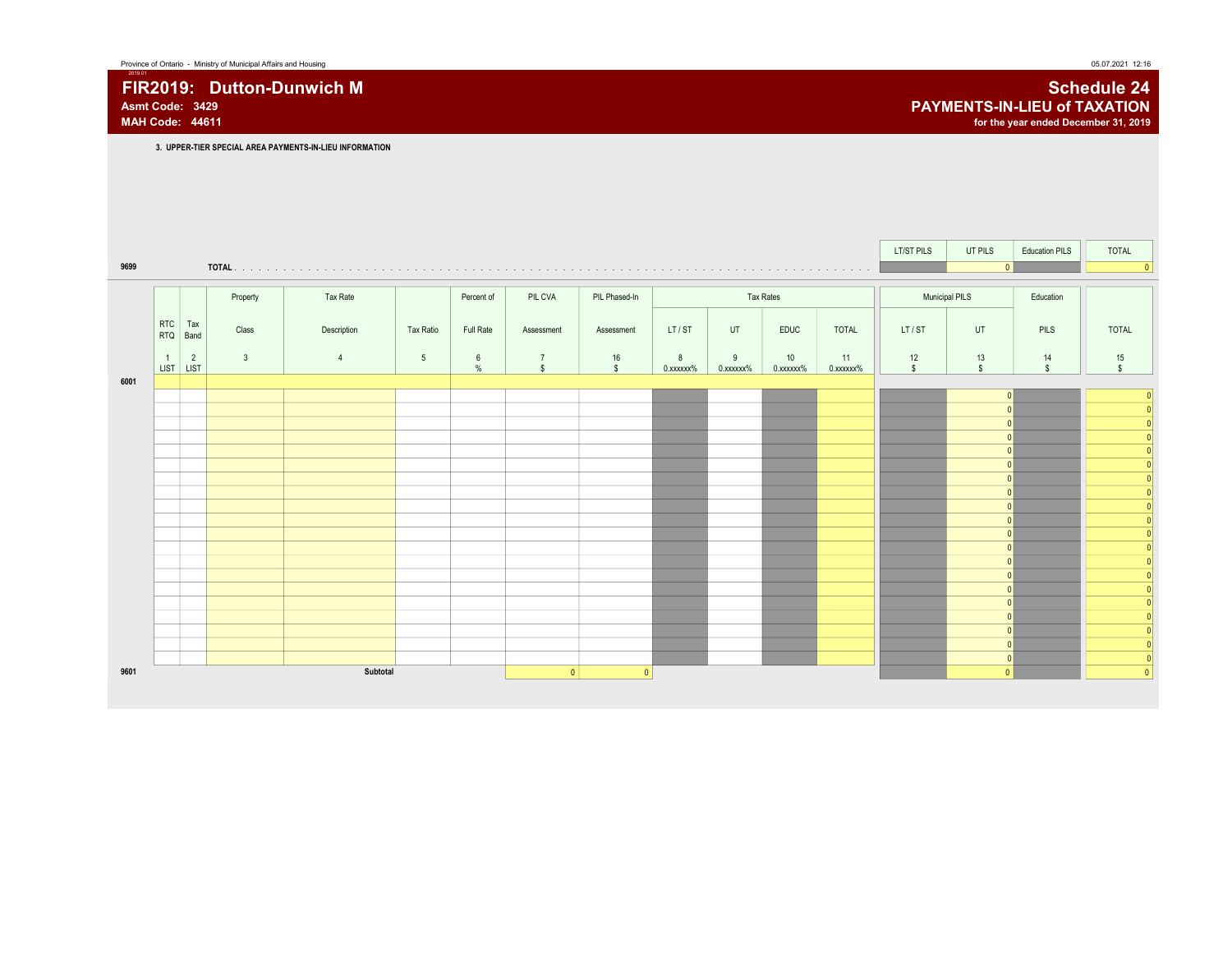# FIR2019: Dutton-Dunwich M Schedule 24 Asmt Code: 3429 **PAYMENTS-IN-LIEU of TAXATION**<br>MAH Code: 44611 **PAYMENTS-IN-LIEU of TAXATION**

for the year ended December 31, 2019

|      | 4. SUPPLEMENTARY PAYMENTS-IN-LIEU      | <b>Municipal PILS</b><br>LT/ST<br>12<br>\$ | UT<br>13<br>$\mathfrak{L}$ | Education<br><b>PILS</b><br>14<br>$\mathbb{S}$ | <b>TOTAL</b><br>15<br>\$ |
|------|----------------------------------------|--------------------------------------------|----------------------------|------------------------------------------------|--------------------------|
| 9799 |                                        |                                            |                            |                                                |                          |
|      | 5. PAYMENTS-IN-LIEU LEVIED BY TAX RATE |                                            |                            |                                                |                          |
| 9910 | <b>TOTAL PILS Levied by Tax Rate</b>   | 142,440                                    | 97.401                     | 85,347                                         | 325,188                  |
|      | 6. AMOUNTS ADDED TO PAYMENTS-IN-LIEU   |                                            |                            |                                                |                          |
| 8005 |                                        |                                            |                            |                                                | $\Omega$                 |
| 8010 |                                        |                                            |                            |                                                |                          |
| 8015 |                                        |                                            |                            |                                                |                          |
| 8020 |                                        |                                            |                            |                                                |                          |
| 8030 |                                        |                                            |                            |                                                |                          |
| 8035 |                                        |                                            |                            |                                                |                          |
| 8040 |                                        |                                            |                            |                                                |                          |
| 8097 | Other                                  |                                            |                            |                                                |                          |
| 9890 | Subtotal                               | $\Omega$                                   | $\mathbf{0}$               | $\Omega$                                       | $\mathbf{0}$             |
|      | 7. OTHER PAYMENTS-IN-LIEU AMOUNTS      |                                            |                            |                                                |                          |
| 8045 |                                        |                                            |                            |                                                | $\Omega$                 |
| 8046 |                                        |                                            |                            |                                                |                          |
| 8050 |                                        |                                            |                            |                                                |                          |
| 8051 |                                        |                                            |                            |                                                |                          |
| 8055 |                                        |                                            |                            |                                                |                          |
| 8060 |                                        |                                            |                            |                                                |                          |
| 8098 | Other                                  |                                            |                            |                                                |                          |
| 9892 | Subtotal                               | $\Omega$                                   | $\mathbf{0}$               | $\Omega$                                       | $\Omega$                 |
|      | 8. TOTAL PAYMENTS-IN-LIEU LEVIED       |                                            |                            |                                                |                          |
| 9990 | <b>TOTAL PILS Levied</b>               | 142,440                                    | 97.401                     | 85.347                                         | 325,188                  |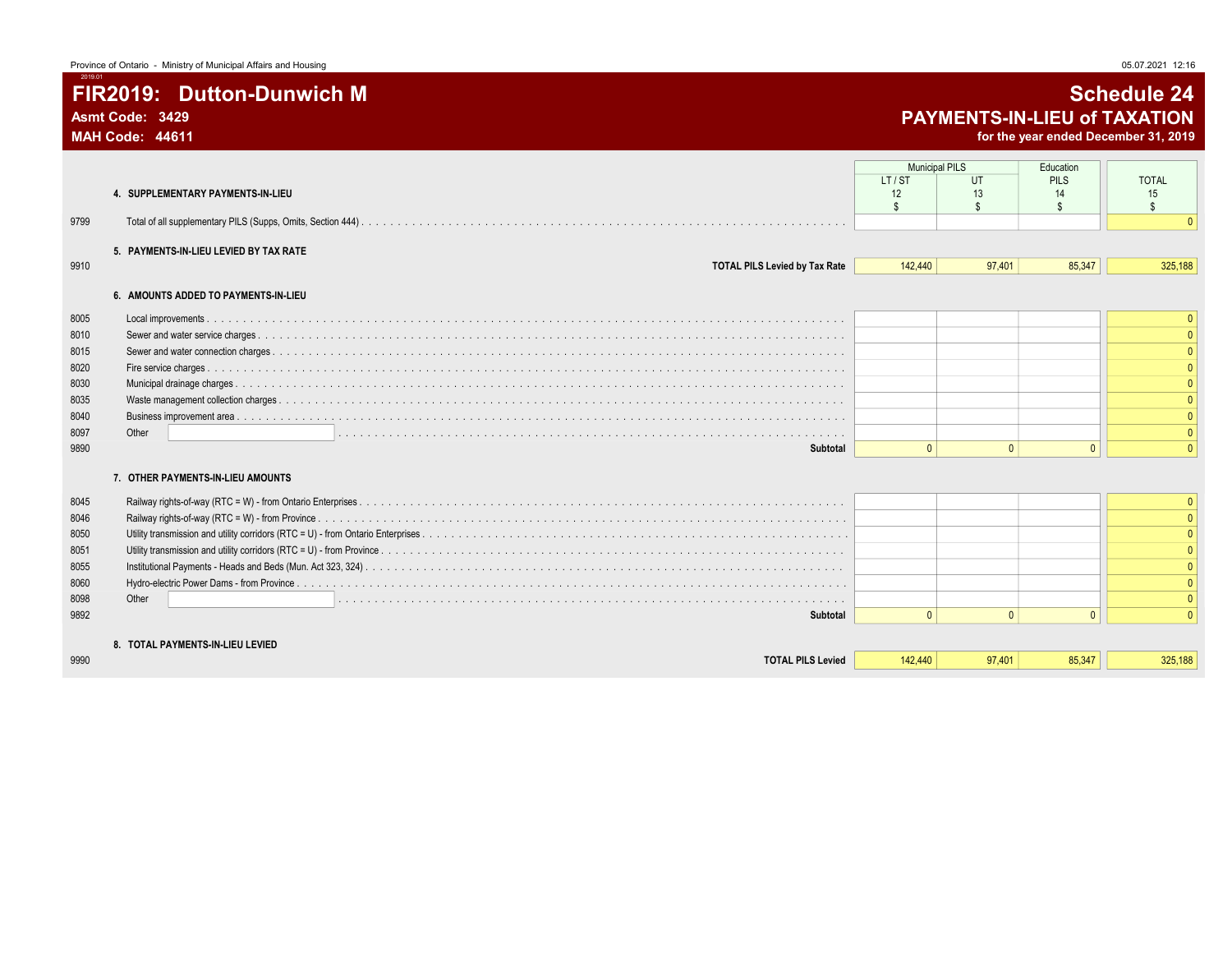# FIR2019: Dutton-Dunwich M Schedule 26 Asmt Code: 3429 **Asmt Code: 3429** TAXATION and PAYMENTS-IN-LIEU SUMMARY<br>MAH Code: 44611 **TAXATION and PAYMENTS-IN-LIEU SUMMARY**

for the year ended December 31, 2019

|      | 1. Municipal and School Board Taxation |               |                  |                        |                                   |                    |                        |              | <b>TOTAL</b>           | ENG - Public | FRE - Public | ENG - Separate                                              | FRE - Separate | Other        |
|------|----------------------------------------|---------------|------------------|------------------------|-----------------------------------|--------------------|------------------------|--------------|------------------------|--------------|--------------|-------------------------------------------------------------|----------------|--------------|
|      |                                        |               |                  |                        |                                   |                    |                        |              | 100.000%               | 77.590%      | 0.870%       | 19.887%                                                     | 1.653%         | 0.000%       |
|      |                                        | Taxable Asmt. | Taxable Asmt.    | Phase-In               | Phase-In                          |                    | <b>Municipal Taxes</b> |              |                        |              |              | Distribution of Education Taxes in column 6 by School Board |                |              |
|      |                                        | (CVA)         | (Wtd & Disc CVA) | Taxable Asmt.<br>(CVA) | Taxable Asmt.<br>(Wtd & Disc CVA) | <b>TOTAL Taxes</b> | LT/ST                  | UT           | <b>Education Taxes</b> | ENG - Public | FRE - Public | ENG - Separate                                              | FRE - Separate | Other        |
|      | <b>Property Class Group</b>            | 16            |                  | 18                     | 17                                | 3                  |                        |              |                        |              |              |                                                             |                | 11           |
|      |                                        |               |                  |                        |                                   |                    |                        |              |                        |              |              |                                                             |                | $\mathbf{s}$ |
|      | 0010 Residential.<br>.                 | 343,788,845   | 343,788,845      | 333,717,698            | 333.717.698                       | 5,247,063          | 2,688,340              | 2,021,438    | 537,285                | 494.016      | 41.774       | 1.269                                                       | 226            |              |
| 0050 | Multi-residential                      | 5,070,000     | 10,139,493       | 4,983,000              | 9,965,502                         | 148,670            | 80,283                 | 60,364       | 8,023                  | 7,950        | 73           |                                                             |                |              |
|      | 0110 Farmland<br>.                     | 461,529,345   | 106, 151, 749    | 410,678,737            | 94,456,110                        | 1,498,366          | 760,914                | 572,154      | 165,298                | 154,265      | 11,033       |                                                             |                |              |
| 0140 | Managed Forests                        | 1,551,900     | 387,975          | 1.365.432              | 341.358                           | 5,368              | 2.750                  | 2.068        | 550                    | 505          | 45           |                                                             |                |              |
| 9110 | Subtotal                               | 811,940,090   | 460,468,062      | 750,744,867            | 438,480,667                       | 6,899,467          | 3,532,287              | 2,656,024    | 711,156                | 656,736      | 52,925       | 1.269                                                       | 226            | $\Omega$     |
| 0210 | Commercial.<br>.                       | 10,258,900    | 16,799,975       | 10,027,975             | 16,421,812                        | 335,052            | 132,290                | 99,473       | 103,289                | 80,142       | 899          | 20,541                                                      | 1,707          |              |
| 0215 | Commercial New Construction.           | 942,712       | 1,543,785        | 925,959                | 1,516,350                         | 30,937             | 12,215                 | 9,185        | 9,537                  | 7,400        | 83           | 1,897                                                       | 158            |              |
| 0310 | Parking Lot.                           | $\Omega$      |                  |                        |                                   | $\Omega$           |                        | $\Omega$     | $\Omega$               | $\mathbf{0}$ |              | $\Omega$                                                    |                |              |
| 0320 | Office Building                        | $\mathbf{0}$  |                  | $\Omega$               |                                   | $\Omega$           |                        | $\mathbf{0}$ |                        | $\Omega$     |              |                                                             |                |              |
| 0325 | Office Building New Constructio        | $\mathbf{0}$  |                  |                        |                                   | $\mathbf{0}$       | $\Omega$               | $\mathbf{0}$ |                        | $\Omega$     |              |                                                             | $\mathbf{0}$   |              |
| 0340 | Shopping Centre<br>.                   | $\mathbf{0}$  |                  |                        |                                   | $\mathbf{0}$       | $\Omega$               | $\mathbf{0}$ | $\Omega$               | $\Omega$     |              |                                                             | $\Omega$       |              |
| 0345 | Shopping Centre New Construe           | $\Omega$      |                  |                        |                                   | $\Omega$           | $\Omega$               | $\Omega$     | $\Omega$               | $\Omega$     | $\Omega$     |                                                             | $\Omega$       |              |
| 9120 | Subtotal                               | 11,201,612    | 18,343,760       | 10,953,934             | 17,938,162                        | 365,989            | 144,505                | 108,658      | 112,826                | 87,542       | 982          | 22.438                                                      | 1,865          |              |
| 0510 | Industrial<br>.                        | 700,000       | 1,557,570        | 693,780                | 1,543,730                         | 30,737             | 12,436                 | 9,351        | 8,950                  | 6,944        | 78           | 1,780                                                       | 148            |              |
| 0515 | Industrial New Construction.           | $\Omega$      |                  | $\Omega$               |                                   | $\Omega$           | $\Omega$               | $\Omega$     | $\Omega$               | $\Omega$     | $\Omega$     | $\Omega$                                                    |                |              |
| 0610 | Large Industrial<br>.                  | $\Omega$      |                  |                        |                                   | $\mathbf{0}$       | $\Omega$               | $\mathbf{0}$ |                        | $\mathbf{0}$ |              |                                                             | $\mathbf{0}$   |              |
| 0615 | Large Industrial New Construct         | $\Omega$      |                  |                        |                                   |                    |                        | $\Omega$     |                        | $\Omega$     |              |                                                             | $\overline{a}$ |              |
| 9130 | Subtotal                               | 700,000       | 1,557,570        | 693,780                | 1,543,730                         | 30,737             | 12,436                 | 9,351        | 8,950                  | 6.944        | 78           | 1.780                                                       | 148            | $\Omega$     |
| 0705 | Landfill<br>.                          | $\Omega$      | $\Omega$         | $\Omega$               |                                   | $\Omega$           | $\Omega$               | $\Omega$     | $\Omega$               | $\Omega$     | $\Omega$     | $\Omega$                                                    | $\Omega$       | $\Omega$     |
| 0710 | Pipelines                              | 3,217,000     | 3,682,178        | 3,133,464              | 3,586,563                         | 82,892             | 28,892                 | 21,725       | 32,275                 | 25,042       | 281          | 6.419                                                       | 534            | $\Omega$     |
|      | 0810 Other Property Classes            | $\Omega$      |                  |                        |                                   | $\Omega$           |                        | $\Omega$     | $\Omega$               |              |              |                                                             |                |              |
|      | 9160 Adj. for shared PIL properties    |               |                  |                        |                                   |                    | 26,143                 |              | $-26,143$              |              |              |                                                             |                |              |
|      | 9170 Supplementary Taxes               |               |                  |                        |                                   | 163,143            | 75,347                 | 56,528       | 31,268                 |              |              |                                                             |                |              |
| 9180 | <b>Total Levied by Rate</b>            |               |                  |                        |                                   | 7,542,228          | 3.819.610              | 2.852.286    | 870.332                | 776.264      | 54.265       | 31,905                                                      | 2.772          | $\mathbf{0}$ |
|      | 9190 Amts Added to Tax Bill.           |               |                  |                        |                                   | 442,774            | 442,774                | $\Omega$     | $\Omega$               |              |              |                                                             |                |              |
|      | 9192 Other Taxation Amounts            |               |                  |                        |                                   | 29,363             | 24,166                 | 5,197        |                        |              |              |                                                             |                |              |
| 9199 | <b>TOTAL before Adj.</b>               | 827,058,702   | 484,051,570      | 765,526,045            | 461,549,122                       | 8,014,365          | 4,286,550              | 2,857,483    | 870,332                | 776,264      | 54,265       | 31,905                                                      | 2,772          | $\Omega$     |
|      |                                        |               |                  |                        |                                   |                    |                        |              |                        |              |              |                                                             |                |              |

#### 2. Payments-In-Lieu of Taxation

|      |                                    | PIL Asmt.          | PIL Asmt.        | Phase-In           | Phase-In                      |                          |                | <b>Municipal PILS</b> |                       |                                                       |
|------|------------------------------------|--------------------|------------------|--------------------|-------------------------------|--------------------------|----------------|-----------------------|-----------------------|-------------------------------------------------------|
|      |                                    | (CVA)              | (Wtd & Disc CVA) | PIL Asmt.<br>(CVA) | PIL Asmt.<br>(Wtd & Disc CVA) | <b>Total PILS Levied</b> | LT/ST          | UT                    | <b>Education PILS</b> |                                                       |
|      | <b>Property Class Group</b>        | 16                 |                  | 18                 |                               |                          |                |                       |                       |                                                       |
|      |                                    | $\mathbf{\hat{S}}$ |                  |                    |                               |                          |                |                       |                       |                                                       |
|      | 1010 Residential                   |                    |                  |                    |                               |                          |                |                       |                       |                                                       |
| 1050 | Multi-residential                  |                    |                  |                    |                               |                          |                |                       |                       |                                                       |
|      | 1110 Farmland.<br>.                | 26,700             | 6,141            | 23,225             | 5,342                         | 84                       | 43             | 32                    |                       |                                                       |
| 1140 | Managed Forests.<br>.              |                    | $\Omega$         | $\Omega$           |                               |                          |                | $\Omega$              |                       |                                                       |
| 9210 | Subtotal                           | 26,700             | 6,141            | 23,225             | 5,342                         | 84                       | 43             | 32                    |                       |                                                       |
| 1210 | Commercial<br>.                    | 2,687,800          | 4,401,541        | 2,508,871          | 4,108,527                     | 48,281                   | 33,097         | 15,184                |                       |                                                       |
| 1215 | <b>Commercial New Construction</b> | 8,327,000          | 13,636,295       | 8,285,250          | 13,567,925                    | 276,823                  | 109,300        | 82,185                | 85,338                |                                                       |
| 1310 | Parking Lot.                       |                    |                  |                    |                               |                          |                |                       |                       |                                                       |
| 1320 | Office Building                    |                    |                  |                    |                               |                          |                |                       |                       |                                                       |
| 1325 | Office Building New Constructio    | $\Omega$           | $\Omega$         | $\Omega$           |                               | $\Omega$                 |                | $\sqrt{ }$            |                       |                                                       |
| 1340 | Shopping Centre<br>.               |                    |                  |                    |                               |                          |                |                       |                       | Part 3 contains Distribution of PILS by School Boards |
| 1345 | Shopping Centre New Construe       | $\Omega$           | $\Omega$         |                    |                               |                          |                |                       |                       |                                                       |
| 9220 | Subtotal                           | 11,014,800         | 18,037,836       | 10,794,121         | 17,676,453                    | 325,104                  | 142,397        | 97,369                | 85,338                |                                                       |
| 1510 | Industrial                         | $\mathbf{0}$       | $\Omega$         | $\Omega$           | $\mathbf{0}$                  | $\mathbf{0}$             | $\Omega$       | $\Omega$              |                       |                                                       |
| 1515 | Industrial New Construction. .     | $\mathbf{0}$       | $\mathbf{0}$     | $\Omega$           | $\mathbf{0}$                  | $\Omega$                 |                | $\Omega$              |                       |                                                       |
| 1610 | Large Industrial.<br>.             |                    | $\Omega$         |                    |                               | $\Omega$                 |                |                       |                       |                                                       |
| 1615 | Large Industrial New Construct     | $\mathbf{0}$       | $\Omega$         | $\Omega$           |                               | $\Omega$                 | $\mathbf{0}$   | $\Omega$              |                       |                                                       |
| 9230 | Subtotal                           | $\Omega$           | $\Omega$         | $\Omega$           | $\overline{a}$                | $\Omega$                 | $\Omega$       | $\Omega$              |                       |                                                       |
| 1705 | Landfill<br>.                      | 941,000            | 31,419,893       | 838,500            | 27,997,429                    | $\mathbf{0}$             |                | $\Omega$              |                       |                                                       |
|      | 1718 Pipelines                     |                    |                  | $\Omega$           |                               | $\Omega$                 | $\overline{0}$ | $\Omega$              |                       |                                                       |
|      | 1810 Other Property Classes        | $\Omega$           | $\Omega$         | $\Omega$           |                               | $\mathbf{0}$             |                | $\Omega$              |                       |                                                       |
|      | 9270 Supplementary PILS.           |                    |                  |                    |                               | $\mathbf{0}$             | $\Omega$       | $\Omega$              |                       |                                                       |
| 9280 | <b>Total Levied by Rate</b>        |                    |                  |                    |                               | 325,188                  | 142,440        | 97,401                | 85,347                |                                                       |
| 9290 | Amts Added to PILs.<br>.           |                    |                  |                    |                               |                          |                |                       |                       |                                                       |
|      | 9292 Other PIL Amounts             |                    |                  |                    |                               |                          |                |                       |                       |                                                       |
| 9299 | <b>TOTAL before Adj.</b>           | 11,982,500         | 49.463.871       | 11,655,846         | 45,679,223                    | 325,188                  | 142,440        | 97,401                | 85,347                |                                                       |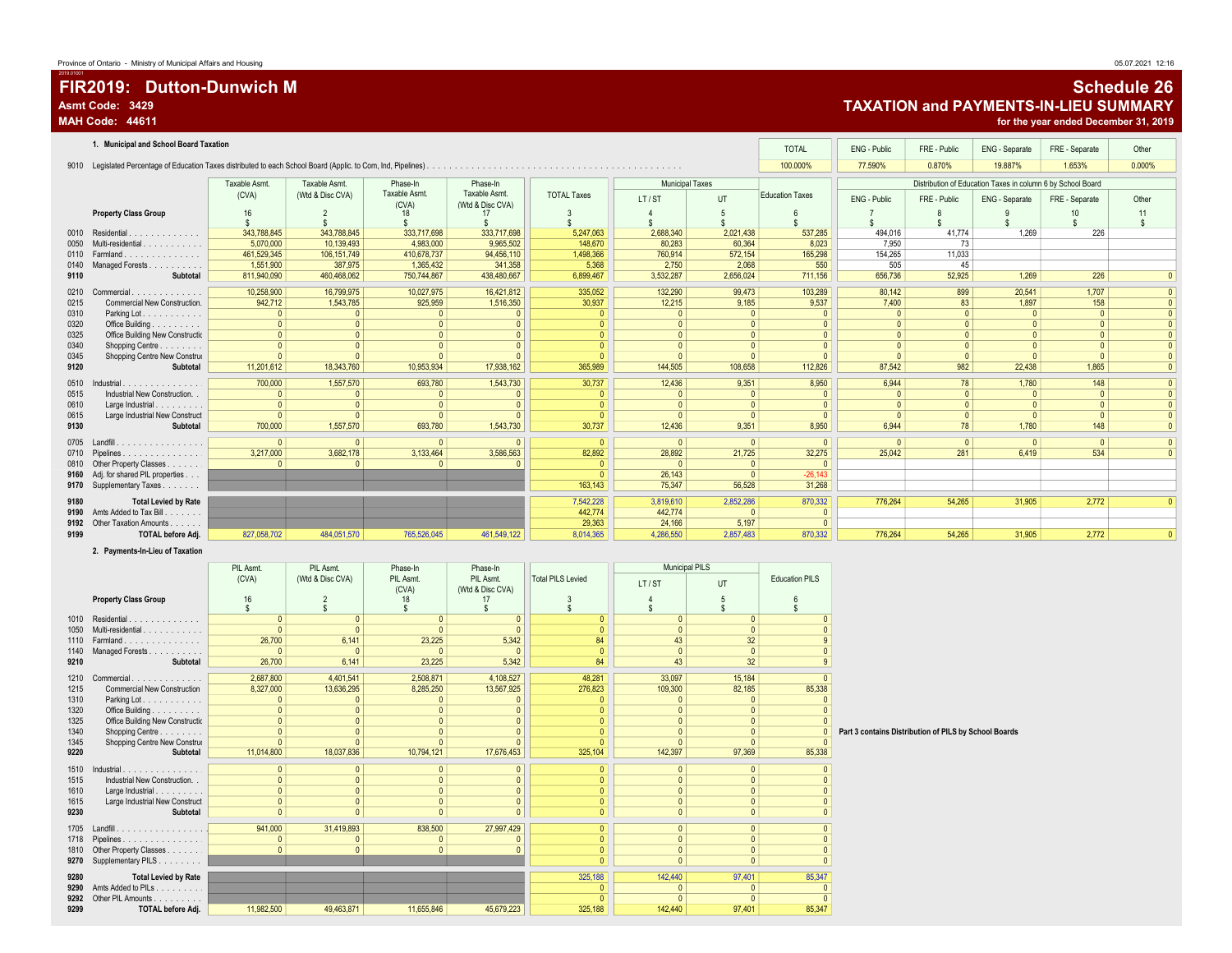# FIR2019: Dutton-Dunwich M Schedule 26 Asmt Code: 3429 **Asmt Code: 3429**<br>MAH Code: 44611 **TAXATION and PAYMENTS-IN-LIEU SUMMARY**

for the year ended December 31, 2019

3. Payments-In-Lieu of Taxation: Distribution of Entitlements

|      |                                                    |              | <b>PILS Levied</b> |           | <b>TOTAL PILS</b> | Adjustment      | <b>TOTAL PIL</b> |         | Distrib. of PIL Entitlement in Col. 7 |           |        | Distribution of Education PILS in column 10 by School Board |                       |                      |       |
|------|----------------------------------------------------|--------------|--------------------|-----------|-------------------|-----------------|------------------|---------|---------------------------------------|-----------|--------|-------------------------------------------------------------|-----------------------|----------------------|-------|
|      | Source of PILS                                     | LT/ST        | UT                 | Education | Levied            | to PILS Levied  | Entitlement      | LT/ST   | UT                                    | Education |        | English - Public French - Public                            | English -<br>Separate | French -<br>Separate | Other |
|      |                                                    | $\mathbf{3}$ |                    |           | $\overline{2}$    | $6\overline{6}$ |                  | 8       | 9                                     | 10        | 11     | 12                                                          | 13                    | 14                   | 15    |
|      |                                                    | \$           |                    |           | $\mathbb{S}$      | -S              | S.               | \$      | \$                                    | \$        |        | \$.                                                         |                       | $\mathfrak{L}$       |       |
| 5010 | Canada.                                            |              |                    |           |                   |                 | $\Omega$         |         |                                       |           |        |                                                             |                       |                      |       |
| 5020 |                                                    |              |                    |           | $\mathbf{0}$      |                 | $\Omega$         |         |                                       |           |        |                                                             |                       |                      |       |
|      | Ontario                                            |              |                    |           |                   |                 |                  |         |                                       |           |        |                                                             |                       |                      |       |
|      | Municipal Tax Assist. Act                          |              |                    |           |                   |                 |                  |         |                                       |           |        |                                                             |                       |                      |       |
| 5210 | Prev. Exempt Properties.<br>.                      |              |                    |           |                   |                 |                  |         |                                       |           |        |                                                             |                       |                      |       |
| 5220 | Other Mun. Tax Asst. Act.                          | 109,300      | 82,186             | 85,338    | 276,824           |                 | 276,824          | 109,300 | 82,186                                | 85,338    | 66,214 | 742                                                         | 16,971                | 1.411                |       |
| 5230 | Inst. Payments - Heads and Beds                    | $\Omega$     |                    |           |                   |                 |                  |         |                                       |           |        |                                                             |                       |                      |       |
| 5232 | Railway Rights-of-way                              |              |                    |           |                   |                 |                  |         |                                       |           |        |                                                             |                       |                      |       |
| 5234 | Utility Corridors/Transmission                     |              |                    |           |                   |                 |                  |         |                                       |           |        |                                                             |                       |                      |       |
| 5236 | Hydro-Electric Power Dams                          |              |                    |           |                   |                 |                  |         |                                       |           |        |                                                             |                       |                      |       |
| 5240 | Other<br>and a series                              |              |                    |           | $\Omega$          |                 | $\Omega$         |         |                                       |           |        |                                                             |                       |                      |       |
|      | <b>Ontario Enterprises</b>                         |              |                    |           |                   |                 |                  |         |                                       |           |        |                                                             |                       |                      |       |
| 5410 | Ontario Mortgage and Housing Corporation.          |              |                    |           |                   |                 |                  |         |                                       |           |        |                                                             |                       |                      |       |
| 5430 | Liquor Control Board of Ont.                       |              |                    |           |                   |                 |                  |         |                                       |           |        |                                                             |                       |                      |       |
| 5432 | Railway Rights-of-way                              | $\mathbf{0}$ |                    |           |                   |                 |                  |         |                                       |           |        |                                                             |                       |                      |       |
| 5434 | Utility Corridors/Transmission                     |              |                    |           |                   |                 |                  |         |                                       |           |        |                                                             |                       |                      |       |
| 5437 | Ontario Lottery and Gaming Corp.                   |              |                    |           |                   |                 |                  |         |                                       |           |        |                                                             |                       |                      |       |
| 5460 | Other<br>$\alpha$ , $\alpha$ , $\alpha$ , $\alpha$ |              |                    |           |                   |                 |                  |         |                                       |           |        |                                                             |                       |                      |       |
| 5610 | <b>Municipal Enterprises.</b><br>.                 | 4.435        | 3.335              | 3.192     | 10.962            | $-10.962$       |                  |         |                                       |           |        |                                                             |                       |                      |       |
| 5910 | Other Muns and Enterprises                         |              |                    |           |                   |                 |                  |         |                                       |           |        |                                                             |                       |                      |       |
| 5950 | <b>Amounts Added to PIL</b>                        |              |                    |           |                   |                 |                  |         |                                       |           |        |                                                             |                       |                      |       |
| 9599 | <b>TOTAL</b>                                       | 113,735      | 85,521             | 88,530    | 287,786           | $-10,962$       | 276,824          | 109,300 | 82,186                                | 85,338    | 66,214 | 742                                                         | 16,971                | 1,411                |       |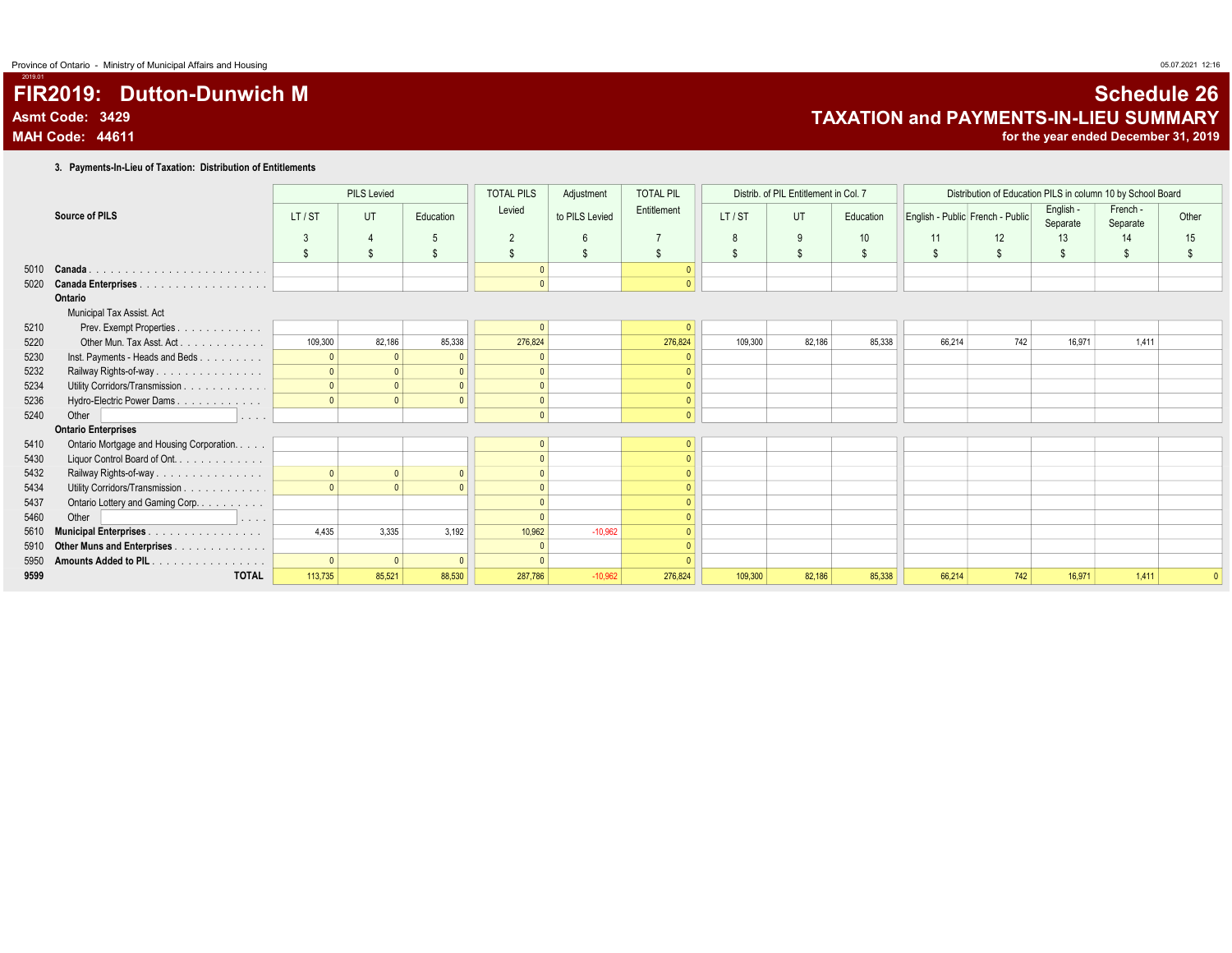### FIR2019: Dutton-Dunwich M Schedule 40<br>Asmt Code: 3429 Asmt Code: 3429 Asmt Code: 3429 CONSOLIDATED STATEMENT OF OPERATIONS: EXPENSES MAH Code: 44611 for the year ended December 31, 2019

|              |                                                                                                                                                                                                                                                                                                                                                                                                                                 | Salaries, Wages and      | Interest on                      | <b>Materials</b>                   | Contracted               | Rents and Financial        | External            | Amortization | <b>Total Expenses</b>                | Inter-Functional   | Allocation of   | <b>Total Expenses</b>   |
|--------------|---------------------------------------------------------------------------------------------------------------------------------------------------------------------------------------------------------------------------------------------------------------------------------------------------------------------------------------------------------------------------------------------------------------------------------|--------------------------|----------------------------------|------------------------------------|--------------------------|----------------------------|---------------------|--------------|--------------------------------------|--------------------|-----------------|-------------------------|
|              |                                                                                                                                                                                                                                                                                                                                                                                                                                 | <b>Employee Benefits</b> | Long Term Debt                   |                                    | Services                 | Expenses                   | Transfers           |              | <b>Before Adjustments</b>            | Adjustments        | Program Support | After Adjustments       |
|              |                                                                                                                                                                                                                                                                                                                                                                                                                                 | s                        | $\overline{2}$<br>$$\mathbb{S}$$ | $\mathbf{3}$<br>$\mathbf{\hat{S}}$ | $\Delta$<br>$\mathbf{s}$ | $\sqrt{5}$<br>$\mathbf{s}$ | $\mathsf{f}$<br>\$. | 16<br>s      | $\overline{7}$<br>$\hat{\mathbf{s}}$ | 12<br>$\mathbf{s}$ | 13<br>s.        | 11<br><b>S</b>          |
|              | General government                                                                                                                                                                                                                                                                                                                                                                                                              |                          |                                  |                                    |                          |                            |                     |              |                                      |                    |                 |                         |
| 0240<br>0250 | $\textbf{Government} \textbf{.} \textbf{.} \textbf{.} \textbf{.} \textbf{.} \textbf{.} \textbf{.} \textbf{.} \textbf{.} \textbf{.} \textbf{.} \textbf{.} \textbf{.} \textbf{.} \textbf{.} \textbf{.} \textbf{.} \textbf{.} \textbf{.} \textbf{.} \textbf{.} \textbf{.} \textbf{.} \textbf{.} \textbf{.} \textbf{.} \textbf{.} \textbf{.} \textbf{.} \textbf{.} \textbf{.} \textbf{.} \textbf{.} \textbf{.} \textbf{.} \textbf{$ | 74.123<br>476,793        | 3,052                            | 8.941<br>212,499                   | 13,790                   | 4.874                      |                     | 38.413       | 121,477<br>711,008                   |                    |                 | 121,477<br>711,008      |
| 0260         |                                                                                                                                                                                                                                                                                                                                                                                                                                 | 158,931                  |                                  | 70,833                             | 4,596                    | 1,624                      |                     |              | 235,984                              |                    | $-235,984$      |                         |
| 0299         | Subtotal                                                                                                                                                                                                                                                                                                                                                                                                                        | 709.847                  | 3,052                            | 292,273                            | 18,386                   | 6,498                      | $\mathbf{0}$        | 38,413       | 1,068,469                            | $\mathbf{0}$       | $-235,984$      | 832,485                 |
|              | <b>Protection services</b>                                                                                                                                                                                                                                                                                                                                                                                                      |                          |                                  |                                    |                          |                            |                     |              |                                      |                    |                 |                         |
| 0410         |                                                                                                                                                                                                                                                                                                                                                                                                                                 | 140.937                  | 716                              | 104.066                            | 35.054                   |                            |                     | 53,728       | 334.501                              |                    | 9.902           | 344,403                 |
| 0420<br>0421 |                                                                                                                                                                                                                                                                                                                                                                                                                                 |                          |                                  |                                    | 556,662                  |                            |                     |              | 556,662<br>$\overline{0}$            |                    |                 | 556,662<br>$\sqrt{ }$   |
| 0422         |                                                                                                                                                                                                                                                                                                                                                                                                                                 |                          |                                  |                                    |                          |                            |                     |              | $\mathbf{0}$                         |                    |                 |                         |
| 0430         |                                                                                                                                                                                                                                                                                                                                                                                                                                 |                          |                                  | 380                                | 51,487<br>20,522         |                            |                     |              | 51,487<br>20,902                     |                    | 677             | 51,487<br>21,579        |
| 0440<br>0445 | Protective inspection and control<br>Building permit and inspection services                                                                                                                                                                                                                                                                                                                                                    | 113,973                  |                                  | 13,082                             |                          |                            |                     |              | 127,055                              |                    | 4.691           | 131,746                 |
| 0450         |                                                                                                                                                                                                                                                                                                                                                                                                                                 | 5.000                    |                                  | 3,492                              |                          |                            |                     |              | 8,492                                |                    |                 | 8,492                   |
| 0460         | Provincial Offences Act (POA)                                                                                                                                                                                                                                                                                                                                                                                                   |                          |                                  |                                    |                          |                            |                     |              | $\overline{0}$<br>$\mathbf{0}$       |                    |                 | $\sqrt{2}$              |
| 0498<br>0499 | Other<br><b>Subtotal</b>                                                                                                                                                                                                                                                                                                                                                                                                        | 259,910                  | 716                              | 121.020                            | 663,725                  | $\mathbf{0}$               | $\sqrt{2}$          | 53,728       | 1,099,099                            | $\mathbf{0}$       | 15,270          | 1,114,369               |
|              |                                                                                                                                                                                                                                                                                                                                                                                                                                 |                          |                                  |                                    |                          |                            |                     |              |                                      |                    |                 |                         |
| 0611         | <b>Transportation services</b>                                                                                                                                                                                                                                                                                                                                                                                                  | 271,557                  | 17,063                           | 366,554                            |                          |                            |                     | 171,578      | 826,752                              |                    | 29,244          | 855,996                 |
| 0612         |                                                                                                                                                                                                                                                                                                                                                                                                                                 | 387,940                  | 24,376                           | 523,650                            |                          |                            |                     | 245,112      | 1,181,078                            |                    | 41,777          | 1,222,855               |
| 0613         |                                                                                                                                                                                                                                                                                                                                                                                                                                 | 77,588                   | 4,875                            | 104,730                            |                          |                            |                     | 49,022       | 236,215                              |                    | 8,355           | 244,570                 |
| 0614<br>0621 | Roads - Traffic Operations & Roadside<br>Winter Control - Except sidewalks, Parking Lots                                                                                                                                                                                                                                                                                                                                        | 38.794                   | 2,438                            | 52.365                             |                          |                            |                     | 24.511       | $\overline{0}$<br>118,108            |                    | 4.177           | 122,285                 |
| 0622         | Winter Control - Sidewalks, Parking Lots Only                                                                                                                                                                                                                                                                                                                                                                                   |                          |                                  |                                    |                          |                            |                     |              | $\overline{0}$                       |                    |                 | $\Omega$                |
| 0631         |                                                                                                                                                                                                                                                                                                                                                                                                                                 |                          |                                  |                                    |                          |                            |                     |              | $\overline{0}$                       |                    |                 | $\sqrt{2}$              |
| 0632<br>0640 | Transit - Disabled & special needs                                                                                                                                                                                                                                                                                                                                                                                              |                          |                                  |                                    |                          |                            |                     |              | $\overline{0}$<br>$\overline{0}$     |                    |                 | $\sqrt{2}$<br>$\Omega$  |
| 0650         |                                                                                                                                                                                                                                                                                                                                                                                                                                 |                          | 3.493                            | 16,395                             | 3,858                    |                            |                     | 20,212       | 43,958                               |                    | 1,120           | 45,078                  |
| 0660         |                                                                                                                                                                                                                                                                                                                                                                                                                                 |                          |                                  |                                    |                          |                            |                     |              | $\overline{0}$                       |                    |                 | $\sqrt{2}$              |
| 0698<br>0699 | Other<br><b>Subtotal</b>                                                                                                                                                                                                                                                                                                                                                                                                        | 775,879                  | 52,245                           | 1,063,694                          | 3.858                    | $\overline{0}$             | 0                   | 510,435      | $\overline{0}$<br>2,406,111          | $\Omega$           | 84,673          | 2,490,784               |
|              |                                                                                                                                                                                                                                                                                                                                                                                                                                 |                          |                                  |                                    |                          |                            |                     |              |                                      |                    |                 |                         |
|              | <b>Environmental services</b>                                                                                                                                                                                                                                                                                                                                                                                                   |                          |                                  |                                    |                          |                            |                     |              |                                      |                    |                 |                         |
| 0811<br>0812 | Wastewater collection/conveyance.<br>Wastewater treatment & disposal                                                                                                                                                                                                                                                                                                                                                            | 76,974                   | 24,056                           | 131,340                            | 20,372                   |                            |                     | 146,789      | $\overline{0}$<br>399,531            |                    | 15,602          | 415,133                 |
| 0821         |                                                                                                                                                                                                                                                                                                                                                                                                                                 |                          |                                  |                                    |                          |                            |                     |              | $\overline{0}$                       |                    |                 | $\Omega$                |
| 0822         |                                                                                                                                                                                                                                                                                                                                                                                                                                 |                          |                                  |                                    |                          |                            |                     |              | $\overline{0}$                       |                    |                 | $\mathbf{0}$            |
| 0831<br>0832 | Water distribution/transmission                                                                                                                                                                                                                                                                                                                                                                                                 | 278.051                  | 46.939                           | 787.748                            | 39,269                   |                            |                     | 202.447      | $\overline{0}$<br>1,354,454          |                    | 56,446          | $\sqrt{2}$<br>1,410,900 |
| 0840         |                                                                                                                                                                                                                                                                                                                                                                                                                                 |                          |                                  |                                    | 307,583                  |                            |                     |              | 307,583                              |                    | 10,032          | 317,615                 |
| 0850         |                                                                                                                                                                                                                                                                                                                                                                                                                                 | 13.123                   | 480                              | 81.824                             | 11.177                   |                            |                     | 492          | 107.096                              |                    | 6.389           | 113,485                 |
| 0860<br>0898 | Other<br><b>Consolidated Water Boards</b>                                                                                                                                                                                                                                                                                                                                                                                       | 8.344                    | 3.672                            | 1,440<br>192.648                   | 22,852<br>121.675        | 726                        |                     | 212.101      | 24,292<br>539,166                    |                    | 687             | 24,979<br>539,166       |
| 0899         | Subtotal                                                                                                                                                                                                                                                                                                                                                                                                                        | 376,492                  | 75,147                           | 1,195,000                          | 522,928                  | 726                        | $\sqrt{2}$          | 561,829      | 2,732,122                            | $\overline{0}$     | 89,156          | 2,821,278               |
|              |                                                                                                                                                                                                                                                                                                                                                                                                                                 |                          |                                  |                                    |                          |                            |                     |              |                                      |                    |                 |                         |
| 1010         | <b>Health services</b>                                                                                                                                                                                                                                                                                                                                                                                                          | 221.851                  | 2,432                            | 67.933                             | 3.558                    |                            |                     | 6,600        | 302,374                              |                    | 9.656           | 312,030                 |
| 1020         |                                                                                                                                                                                                                                                                                                                                                                                                                                 |                          |                                  |                                    |                          |                            |                     |              | $\overline{0}$                       |                    |                 | $\overline{0}$          |
| 1030         |                                                                                                                                                                                                                                                                                                                                                                                                                                 |                          |                                  |                                    |                          |                            |                     |              | 0                                    |                    |                 | $\sqrt{2}$              |
| 1035<br>1040 |                                                                                                                                                                                                                                                                                                                                                                                                                                 |                          | 73                               | 875                                | 17.325                   |                            |                     | 565          | $\overline{0}$<br>18,838             |                    | 647             | $\sqrt{2}$<br>19,485    |
| 1098         | Other                                                                                                                                                                                                                                                                                                                                                                                                                           |                          |                                  |                                    |                          |                            |                     |              | $\overline{0}$                       |                    |                 |                         |
| 1099         | Subtotal                                                                                                                                                                                                                                                                                                                                                                                                                        | 221,851                  | 2,505                            | 68,808                             | 20,883                   | $\overline{0}$             | 0                   | 7,165        | 321,212                              | $\overline{0}$     | 10,303          | 331,515                 |
|              | Social and family services                                                                                                                                                                                                                                                                                                                                                                                                      |                          |                                  |                                    |                          |                            |                     |              |                                      |                    |                 |                         |
| 1210         |                                                                                                                                                                                                                                                                                                                                                                                                                                 |                          |                                  |                                    |                          |                            |                     |              | $\mathbf{0}$                         |                    |                 |                         |
| 1220<br>1230 |                                                                                                                                                                                                                                                                                                                                                                                                                                 |                          |                                  |                                    |                          |                            |                     |              | $\mathbf{0}$<br>$\overline{0}$       |                    |                 | $\mathbf{0}$            |
| 1298         | Other                                                                                                                                                                                                                                                                                                                                                                                                                           |                          |                                  |                                    |                          |                            |                     |              | $\mathbf{0}$                         |                    |                 |                         |
| 1299         | Subtotal                                                                                                                                                                                                                                                                                                                                                                                                                        | $\sqrt{2}$               | $\mathbf{a}$                     | $\sqrt{2}$                         | $\sqrt{2}$               | $\mathbf{a}$               | $\sqrt{2}$          | $\sqrt{2}$   | $\sqrt{2}$                           | $\sqrt{2}$         | $\sqrt{2}$      |                         |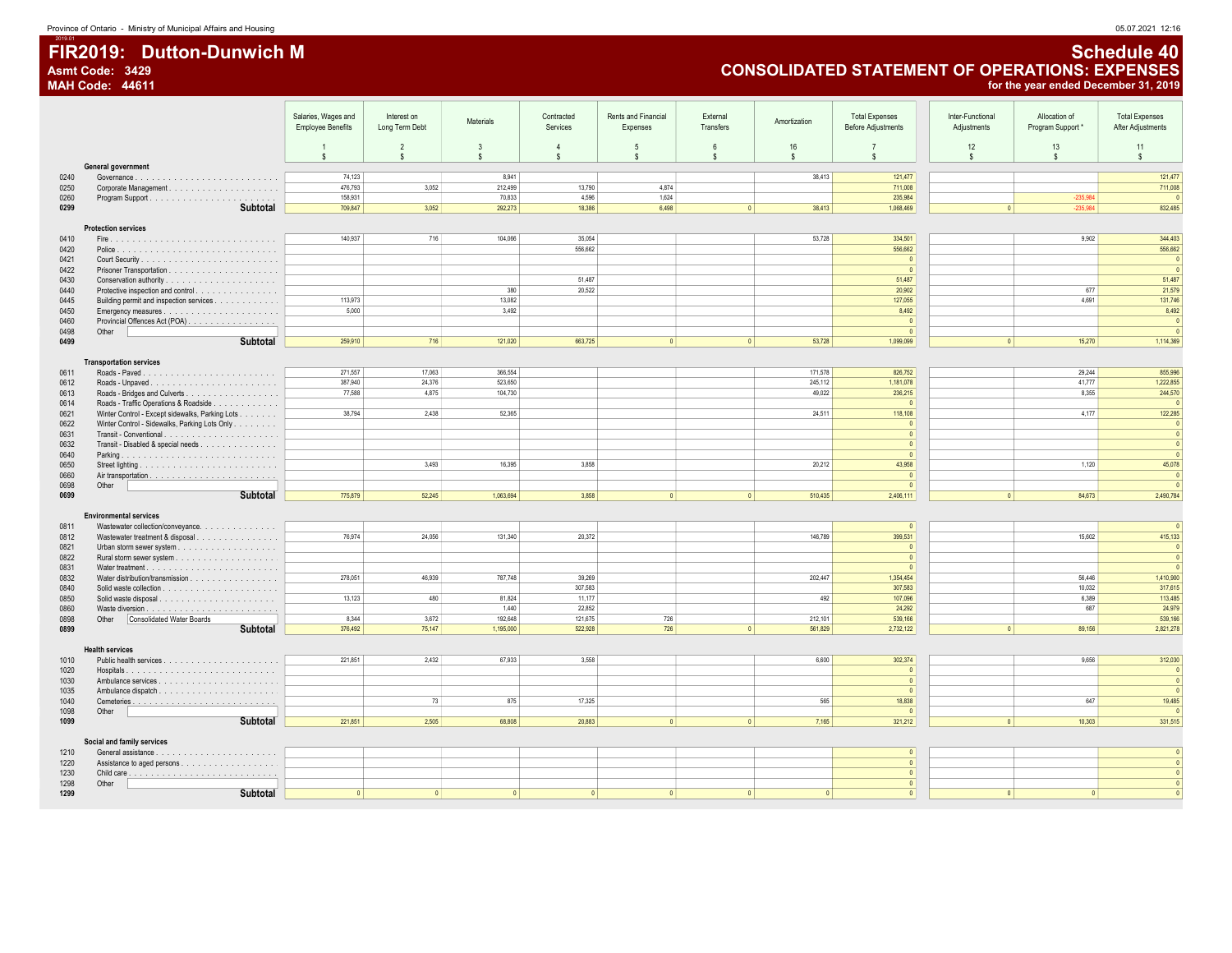### FIR2019: Dutton-Dunwich M<br>Asmt Code: 3429 Schedule 40<br>CONSOLIDATED STATEMENT OF OPERATIONS: EXPENSES Asmt Code: 3429 CONSOLIDATED STATEMENT OF OPERATIONS: EXPENSES MAH Code: 44611 for the year ended December 31, 2019

| Services<br>Transfers<br><b>Employee Benefits</b><br>Long Term Debt<br><b>Before Adjustments</b><br>Expenses<br>Adjustments<br>12<br>$\overline{2}$<br>16<br>3<br>$\overline{4}$<br>5<br>6<br>$\hat{\mathbf{s}}$<br>$\mathbf{s}$<br>$\mathbf{s}$<br>$\mathbf{\hat{s}}$<br>$\hat{\mathbf{s}}$<br>$\hat{\mathbf{s}}$<br><b>Social Housing</b><br>1410<br>$\Omega$<br>Non-Profit/Cooperative Housing<br>1420<br>$\Omega$ | Program Support*<br>After Adjustments<br>13<br>11<br>s. |
|-----------------------------------------------------------------------------------------------------------------------------------------------------------------------------------------------------------------------------------------------------------------------------------------------------------------------------------------------------------------------------------------------------------------------|---------------------------------------------------------|
|                                                                                                                                                                                                                                                                                                                                                                                                                       |                                                         |
|                                                                                                                                                                                                                                                                                                                                                                                                                       |                                                         |
|                                                                                                                                                                                                                                                                                                                                                                                                                       |                                                         |
|                                                                                                                                                                                                                                                                                                                                                                                                                       |                                                         |
|                                                                                                                                                                                                                                                                                                                                                                                                                       |                                                         |
|                                                                                                                                                                                                                                                                                                                                                                                                                       |                                                         |
| 1430<br>$\sqrt{2}$                                                                                                                                                                                                                                                                                                                                                                                                    |                                                         |
| 1497<br>Other<br>$\Omega$                                                                                                                                                                                                                                                                                                                                                                                             |                                                         |
| 1498<br>Other<br>$\overline{0}$                                                                                                                                                                                                                                                                                                                                                                                       |                                                         |
| Subtotal<br>1499<br>$\sqrt{2}$<br>$\Omega$<br>$\Omega$<br>$\Omega$<br>$\Omega$<br>$\Omega$<br>$\sqrt{2}$                                                                                                                                                                                                                                                                                                              | $\sqrt{2}$                                              |
|                                                                                                                                                                                                                                                                                                                                                                                                                       |                                                         |
| <b>Recreation and cultural services</b>                                                                                                                                                                                                                                                                                                                                                                               |                                                         |
| 2,008<br>28,036<br>1,928<br>53,438<br>21,466<br>1610                                                                                                                                                                                                                                                                                                                                                                  | 54,793<br>1,355                                         |
| 5,313<br>11,722<br>17,035<br>1620                                                                                                                                                                                                                                                                                                                                                                                     | 867<br>17,902                                           |
| Rec. Fac. - Golf Crs, Marina, Ski Hill<br>1631<br>$\overline{0}$                                                                                                                                                                                                                                                                                                                                                      |                                                         |
| 208,223<br>7.331<br>55,269<br>475,092<br>187,151<br>17,118<br>1634                                                                                                                                                                                                                                                                                                                                                    | 492,634<br>17,542                                       |
| 1640<br>$\sqrt{0}$                                                                                                                                                                                                                                                                                                                                                                                                    |                                                         |
| 1645<br>$\overline{0}$                                                                                                                                                                                                                                                                                                                                                                                                |                                                         |
| 1650<br>$\sqrt{2}$                                                                                                                                                                                                                                                                                                                                                                                                    |                                                         |
| 1698<br>Other<br>$\sqrt{2}$                                                                                                                                                                                                                                                                                                                                                                                           |                                                         |
| Subtotal<br>1699<br>208,223<br>9,339<br>226,909<br>24,359<br> 0 <br>76,735<br>545,565<br>$\sqrt{2}$<br>$\sqrt{2}$                                                                                                                                                                                                                                                                                                     | 19,764<br>565,329                                       |
|                                                                                                                                                                                                                                                                                                                                                                                                                       |                                                         |
| Planning and development                                                                                                                                                                                                                                                                                                                                                                                              |                                                         |
| 1810<br>49,031<br>15,522<br>64,553                                                                                                                                                                                                                                                                                                                                                                                    | 66,624<br>2,071                                         |
| 1820<br> 0 <br>$\sqrt{2}$                                                                                                                                                                                                                                                                                                                                                                                             |                                                         |
| 1830<br>29,704<br>1840<br>274,722<br>304,426                                                                                                                                                                                                                                                                                                                                                                          | 14,604<br>319,030                                       |
| 2,512<br>Tile drainage/shoreline assistance<br>2,512<br>1850                                                                                                                                                                                                                                                                                                                                                          | 2,512                                                   |
| 1898<br>Economic Development<br>Other<br>3,479<br>3,479                                                                                                                                                                                                                                                                                                                                                               | 3,622<br>143                                            |
| Subtotal<br>374,970<br>1899<br>78,735<br>2,512<br>293,723<br>$\vert$<br>$\sqrt{2}$<br>$\sqrt{2}$                                                                                                                                                                                                                                                                                                                      | 391,788<br>16,818                                       |
|                                                                                                                                                                                                                                                                                                                                                                                                                       |                                                         |
| Other<br>1910<br>$\sqrt{0}$                                                                                                                                                                                                                                                                                                                                                                                           | $\sqrt{2}$                                              |
|                                                                                                                                                                                                                                                                                                                                                                                                                       |                                                         |
| 2.630.937<br> 0 <br>1,248,305<br><b>TOTAL</b><br>145,516<br>3,261,427<br>1.254.139<br>7,224<br>8,547,548<br>$\sqrt{2}$<br>9910                                                                                                                                                                                                                                                                                        | 8,547,548                                               |
|                                                                                                                                                                                                                                                                                                                                                                                                                       |                                                         |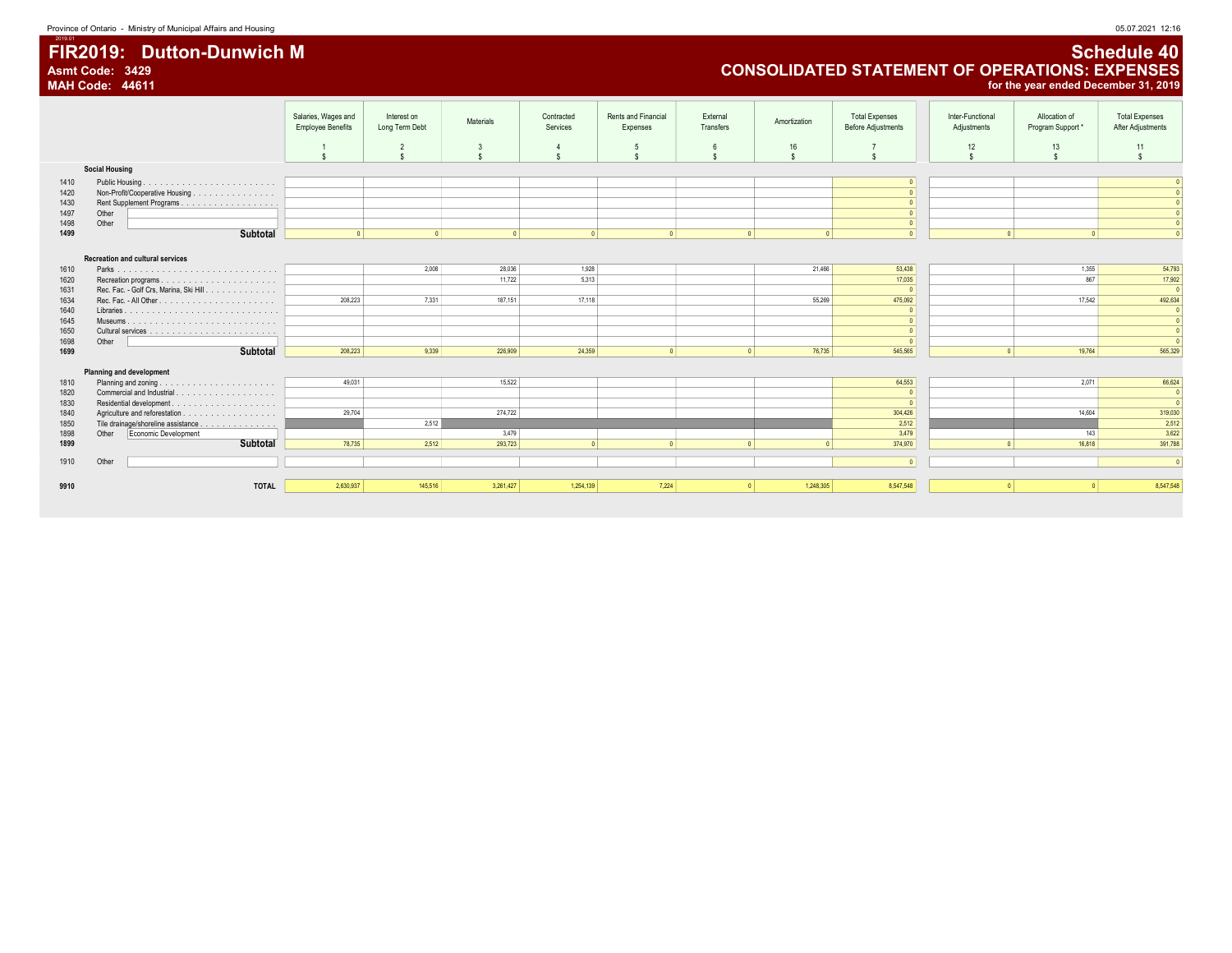### 2019. FIR2019: Dutton-Dunwich M Asmt Code: 3429 MAH Code: 44611

Additional information contained in Schedule 40

|      |                                                                                   | $\mathbf{1}$ |
|------|-----------------------------------------------------------------------------------|--------------|
|      | Total of column 1 includes:                                                       | \$           |
| 5010 |                                                                                   | 2,096,295    |
| 5020 |                                                                                   | 534,642      |
| 5099 |                                                                                   | 2,630,937    |
| 5050 |                                                                                   |              |
| 5098 |                                                                                   | 2,630,937    |
|      | Total of column 3 includes:                                                       |              |
| 5110 |                                                                                   |              |
|      | Total of column 4 includes:                                                       |              |
| 5210 |                                                                                   |              |
|      | Total of column 5 includes:                                                       |              |
| 5610 |                                                                                   | 7,224        |
|      |                                                                                   |              |
|      | Total of column 6 includes:                                                       |              |
| 5810 |                                                                                   |              |
| 5820 |                                                                                   |              |
|      | Contributions to UNCONSOLIDATED joint local boards                                |              |
| 5840 |                                                                                   |              |
| 5850 |                                                                                   |              |
| 5860 |                                                                                   |              |
| 5870 |                                                                                   |              |
| 5880 |                                                                                   |              |
| 5890 |                                                                                   |              |
| 5895 | Other                                                                             |              |
| 5896 | Other                                                                             |              |
| 5897 | Other                                                                             |              |
| 5898 | Other                                                                             |              |
|      | Tourism                                                                           |              |
| 5991 | Specify                                                                           |              |
| 5992 | Specify                                                                           |              |
| 5993 | Specify                                                                           |              |
|      | Total of column 11 includes:                                                      |              |
|      | Payments for long term commitments and liabilities financed from the consolidated |              |
| 6010 |                                                                                   |              |
|      |                                                                                   |              |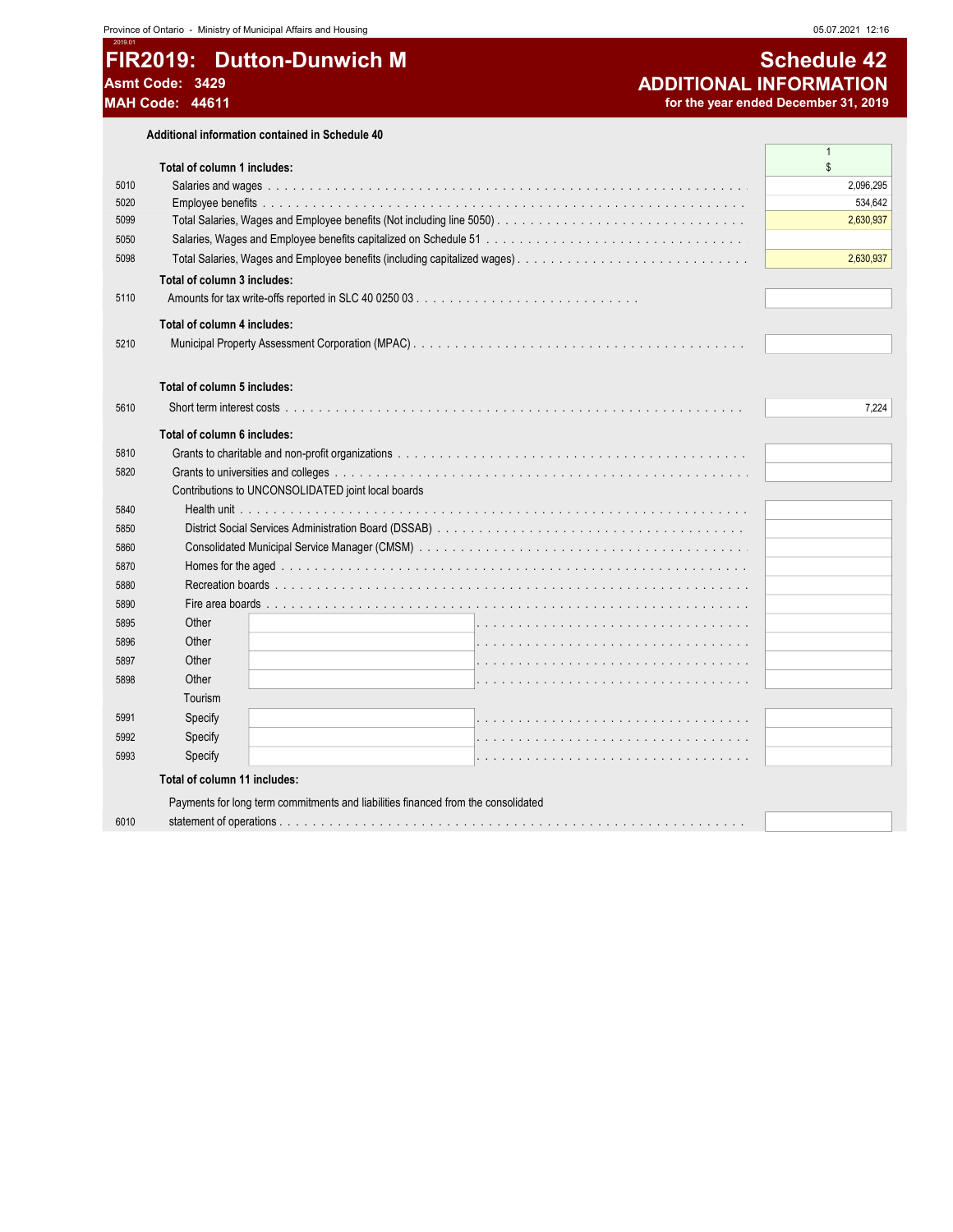# 2019.01 FIR2019: Dutton-Dunwich M Schedule 51

2019 Opening Net Book

#### Asmt Code: 3429 **Asmt Code: 3429**<br>MAH Code: 44611 **ASSETS** for the year ended December 31, 2019 for the year ended December 31, 2019 ANALYSIS BY FUNCTIONAL CLASSIFICATION AND RESERVED BY A RELATION COST AMORTIZATION AMORTIZATION 2019 Opening Cost Balance Additions and Disposals Write Downs 2019 Closing Cost Balance Lo ng |<br>Ter | m T n 2019 Opening Amortization Balance Annual Amortization Amortization **Disposal** 2019 Closing Amortization Balance 2019 Closing Net Book Value

|              |                                                 | Value                 |                |                |                |                    |                       | m              | Balance      |          |                | Balance             |                         |
|--------------|-------------------------------------------------|-----------------------|----------------|----------------|----------------|--------------------|-----------------------|----------------|--------------|----------|----------------|---------------------|-------------------------|
|              |                                                 |                       | $\overline{2}$ | 3              | $\overline{4}$ | 5                  | ĥ                     | $\mathbf{R}$   | 7            | 8        | q              | 10                  | 11                      |
|              |                                                 | £.                    | S.             | $\mathbf{s}$   | \$.            | $\mathbf{\hat{s}}$ | \$.                   | \$             | $\mathbb{S}$ | £.       | $\mathbf{s}$   | S.                  | $\mathbf{s}$            |
| 0299         |                                                 | 974,151               | 1,584,572      |                | 100,172        |                    | 1,484,400             | ###            | 610,421      | 38.413   |                | 648.834             | 835,566                 |
|              | <b>Protection services</b>                      |                       |                |                |                |                    |                       |                |              |          |                |                     |                         |
| 0410         |                                                 | 499,712               | 1,360,219      |                |                |                    | 1,360,219             |                | 860,507      | 53.728   |                | 914,235             | 445.984                 |
| 0420         |                                                 | $\Omega$              |                |                |                |                    | $\Omega$              |                |              |          |                | $\Omega$            |                         |
| 0421         |                                                 | $\overline{0}$        |                |                |                |                    | $\mathbf{0}$          |                |              |          |                | $\mathbf{0}$        |                         |
| 0422         |                                                 | $\overline{0}$        |                |                |                |                    | $\Omega$              |                |              |          |                | $\Omega$            |                         |
| 0430         |                                                 | 0                     |                |                |                |                    | $\sqrt{2}$            |                |              |          |                | $\Omega$            |                         |
| 0440         | Protective inspection and control               | $\overline{0}$        |                |                |                |                    | $\theta$              |                |              |          |                | $\Omega$            |                         |
| 0445         | Building permit and inspection services         | 0                     |                |                |                |                    | $\Omega$              |                |              |          |                | $\Omega$            |                         |
| 0450         |                                                 | 0                     |                |                |                |                    | $\sqrt{2}$            |                |              |          |                | $\Omega$            |                         |
| 0460         | Provincial Offences Act (POA)                   | $\overline{0}$        |                |                |                |                    | $\Omega$              |                |              |          |                | $\Omega$            |                         |
| 0498         | Other                                           | $\overline{0}$        |                |                |                |                    | $\sqrt{2}$            |                |              |          |                | $\Omega$            |                         |
| 0499         | Subtotal                                        | 499,712               | 1,360,219      | $\Omega$       | $\Omega$       | $\mathbf{0}$       | 1,360,219             | $\overline{0}$ | 860,507      | 53,728   | $\overline{0}$ | 914,235             | 445,984                 |
|              | <b>Transportation services</b>                  |                       |                |                |                |                    |                       |                |              |          |                |                     |                         |
| 0611         |                                                 | 2,148,372             | 4,384,231      | 965,494        | 332,479        |                    | 5,017,246             |                | 2,235,859    | 196,090  | 294,013        | 2,137,936           | 2,879,310               |
| 0612         |                                                 | 2,283,254             | 3,278,289      |                |                |                    | 3,278,289             |                | 995,035      | 245,112  |                | 1,240,147           | 2,038,142               |
| 0613         |                                                 | 2,191,314             | 3,743,755      | 685,281        | 362,700        |                    | 4,066,336             |                | 1,552,441    | 49,022   | 172,286        | 1,429,177           | 2,637,159               |
| 0614         | Roads - Traffic Operations & Roadside           | $\Omega$              |                |                |                |                    | $\Omega$              |                |              |          |                | $\Omega$            |                         |
| 0621         | Winter Control - Except sidewalks, Parking Lots | $\mathbf{0}$          |                |                |                |                    | $\Omega$              |                |              |          |                | $\Omega$            |                         |
| 0622         | Winter Control - Sidewalks, Parking Lots Only   | $\overline{0}$        |                |                |                |                    | $\Omega$              |                |              |          |                | $\Omega$            |                         |
| 0631         | Transit - Conventional                          | $\overline{0}$        |                |                |                |                    | $\sqrt{2}$            |                |              |          |                | $\Omega$            |                         |
| 0632         | Transit - Disabled & special needs              | $\Omega$              |                |                |                |                    | $\sqrt{2}$            |                |              |          |                | $\Omega$            |                         |
| 0640         | Parking                                         | $\mathbf{0}$          |                |                |                |                    | $\Omega$              |                |              |          |                | $\Omega$            |                         |
| 0650         |                                                 | 187,067               | 279,448        |                |                |                    | 279,448               |                | 92,381       | 20,212   |                | 112,593             | 166,855                 |
| 0660         |                                                 | $\Omega$              |                |                |                |                    | $\Omega$              |                |              |          |                | $\Omega$            |                         |
| 0698         | Fleet and Equipment<br>Other                    | 1,853,230             | 3,535,118      |                |                |                    | 3,535,118             |                | 1,681,888    |          |                | 1,681,888           | 1,853,230               |
| 0699         | Subtotal                                        | 8,663,237             | 15,220,841     | 1,650,775      | 695,179        | 0                  | 16,176,437            | $\overline{0}$ | 6.557.604    | 510,436  | 466.299        | 6,601,741           | 9.574.696               |
|              | <b>Environmental services</b>                   |                       |                |                |                |                    |                       |                |              |          |                |                     |                         |
| 0811         | Wastewater collection/conveyance.               | 1,510,588             | 2,380,796      |                |                |                    | 2,380,796             |                | 870,208      | 0        |                | 870,208             | 1,510,588               |
| 0812         | Wastewater treatment & disposal                 | 1,852,862<br>$\Omega$ | 2,331,087      |                |                |                    | 2,331,087<br>$\Omega$ |                | 478,225      | 146,789  |                | 625,014<br>$\Omega$ | 1,706,073<br>$\sqrt{ }$ |
| 0821         |                                                 | $\mathbf{0}$          |                |                |                |                    | $\mathbf{0}$          |                |              |          |                | $\mathbf{0}$        | $\sqrt{ }$              |
| 0822         |                                                 | $\Omega$              |                |                |                |                    | $\sqrt{2}$            |                |              |          |                | $\Omega$            |                         |
| 0831         |                                                 | 16,427,010            | 20,833,891     |                |                |                    | 20,833,891            |                | 4,406,881    | 202,446  |                | 4,609,327           | 16,224,564              |
| 0832<br>0840 | Water distribution/transmission                 | $\Omega$              |                |                |                |                    | $\Omega$              |                |              |          |                | $\Omega$            |                         |
| 0850         |                                                 | 96,906                | 105,000        |                |                |                    | 105,000               |                | 8,094        | 492      |                | 8,586               | 96,414                  |
| 0860         |                                                 | $\Omega$              |                |                |                |                    | $\Omega$              |                |              |          |                | $\Omega$            |                         |
| 0898         | Consoldated Water Assets<br>Other               | 2,385,989             | 4,907,693      |                |                |                    | 4,907,693             |                | 2,521,704    | 212,101  |                | 2,733,805           | 2,173,888               |
| 0899         | Subtotal                                        | 22,273,355            | 30.558.467     | $\overline{0}$ | $\Omega$       | $\overline{0}$     | 30.558.467            | $\overline{0}$ | 8,285,112    | 561.828  | $\overline{0}$ | 8,846,940           | 21,711,527              |
|              | <b>Health services</b>                          |                       |                |                |                |                    |                       |                |              |          |                |                     |                         |
| 1010         |                                                 | 330,964               | 436,042        |                |                |                    | 436,042               |                | 105,078      | 6,600    |                | 111,678             | 324,364                 |
| 1020         |                                                 | $\mathbf{0}$          |                |                |                |                    | $\Omega$              |                | $\Omega$     |          |                | $\Omega$            | $\sqrt{ }$              |
| 1030         |                                                 | $\overline{0}$        |                |                |                |                    | $\Omega$              |                |              |          |                | $\Omega$            |                         |
| 1035         |                                                 | $\overline{0}$        |                |                |                |                    | $\Omega$              |                |              |          |                | $\Omega$            |                         |
| 1040         |                                                 | 10,609                | 25,106         |                |                |                    | 25,106                |                | 14,497       | 565      |                | 15,062              | 10,044                  |
| 1098         | Other                                           | $\Omega$              |                |                |                |                    | $\Omega$              |                | $\Omega$     |          |                | $\Omega$            |                         |
| 1099         | Subtotal                                        | 341,573               | 461,148        | $\Omega$       | $\Omega$       | $\mathbf{0}$       | 461,148               | $\mathbf{0}$   | 119,575      | 7,165    | $\Omega$       | 126,740             | 334,408                 |
|              | Social and family services                      |                       |                |                |                |                    |                       |                |              |          |                |                     |                         |
| 1210         |                                                 | 0                     |                |                |                |                    | $\Omega$              |                |              |          |                | $\Omega$            |                         |
| 1220         |                                                 | $\overline{0}$        |                |                |                |                    | $\sqrt{2}$            |                | $\sqrt{2}$   |          |                | $\Omega$            |                         |
| 1230         |                                                 | 0                     |                |                |                |                    | $\theta$              |                |              |          |                | $\Omega$            |                         |
| 1298         | Other                                           | $\Omega$              |                |                |                |                    | $\Omega$              |                |              |          |                | $\Omega$            |                         |
| 1299         | Subtotal                                        | $\Omega$              |                | $\sqrt{ }$     |                | $\Omega$           | $\sqrt{2}$            | $\Omega$       |              | $\Omega$ |                | $\Omega$            |                         |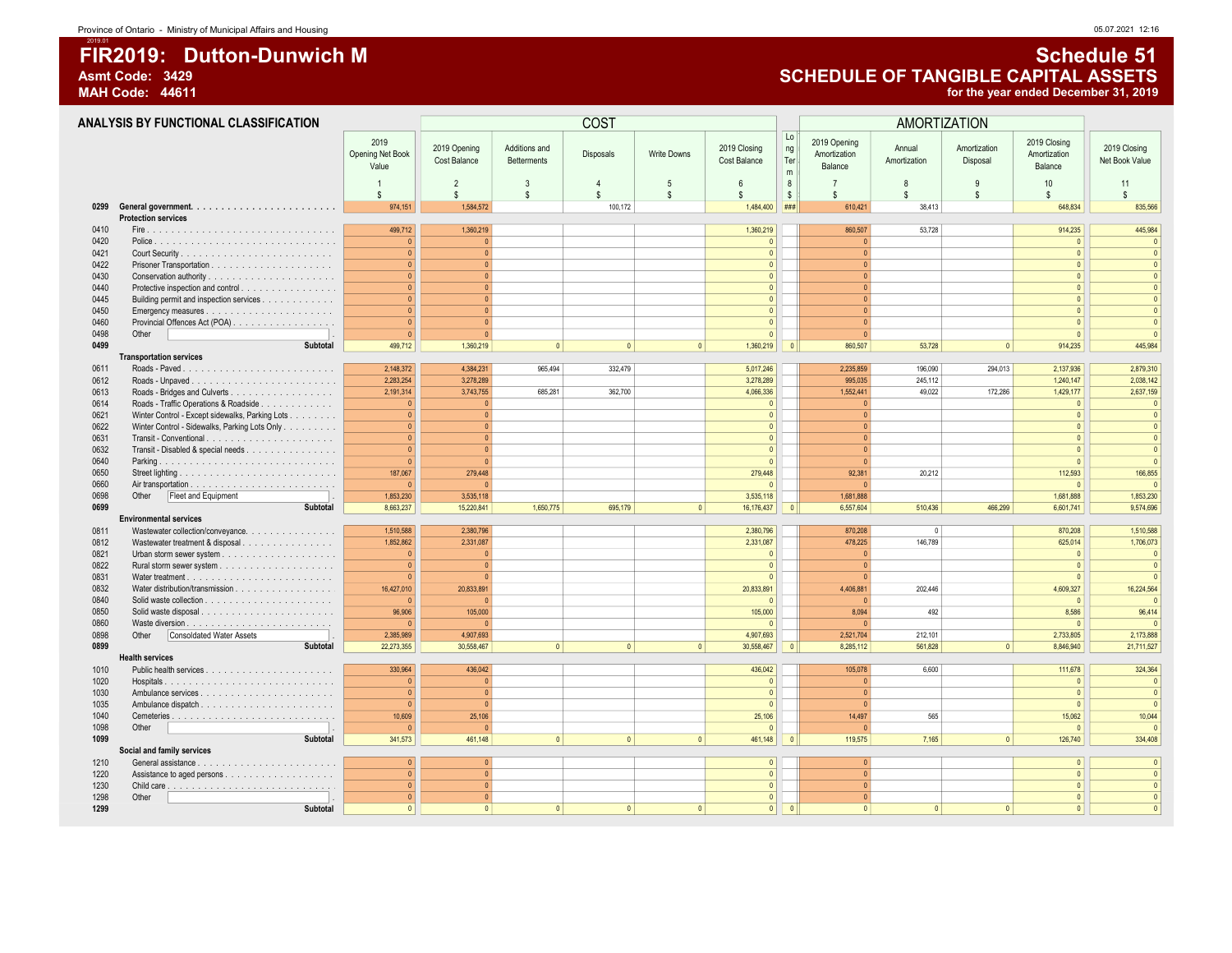# FIR2019: Dutton-Dunwich M Schedule 51

2019.01

#### ANALYSIS BY FUNCTIONAL CLASSIFICATION COST AMORTIZATION 2019 Opening Net Book Value 2019 Opening Cost Balance Additions and Betterments Disposals Write Downs 2019 Closing Cost Balance Lo ng **Ter** m T r a n 2019 Opening Amortization Balance Annual Amortization Amortization Disposal 2019 Closing Amortization Balance 2019 Closing Net Book Value 1 || 2 || 3 || 4 || 5 || 6 || 8||| 7 || 8 || 9 || 10 || 11 \$ \$ \$ \$ \$ \$ \$ \$ \$ \$ \$ \$ \$ Social Housing 1410 Public Housing . . . . . . . . . . . . . . . . . . . . . . . . . . . . . . . . . . . . . . . . . . . . . . . . . . . . . . . . . . . . . . . . . . . . . . . . . . . . . . . . . . . . . . . . . . . . . . . . . . 0 0 0 0 0 0 1420 Non-Profit/Cooperative Housing . . . . . . . . . . . . . . . . . . . . . . . . . . . . . . . . . . . . . . . . . . . . . . . . . . . . . . . . . . . . . . . . . . . . . . . . . . . . . . . . . . . . . . . . . . . . . . . . . . 0 0 0 0 0 0 1430 Rent Supplement Programs . . . . . . . . . . . . . . . . . . . . . . . . . . . . . . . . . . . . . . . . . . . . . . . . . . . . . . . . . . . . . . . . . . . . . . . . . . . . . . . . . . . . . . . . . . . . . . . . . . 0 0 0 0 0 0 1497 Other . . . . . . . . . . . . . . . . . . . 0 0 0 0 0 0 1498 Other . . . . . . . . . . . . . . . . . . . 0 0 0 0 0 0 1499 Subtotal 0 || 0 0 0 0 0 0 0 0 0 0 0 0 0 0 0 0 Recreation and cultural services 1610 Parks . . . . . . . . . . . . . . . . . . . . . . . . . . . . . . . . . . . . . . . . . . . . . . . . . . . . . . . . . . . . . . . . . . . . . . . . . . . . . . . . . . . . . . . . . . . . . . . . . . 375,343 639,285 49,468 688,753 263,942 21,466 285,408 403,345 1620 Recreation programs . . . . . . . . . . . . . . . . . . . . . . . . . . . . . . . . . . . . . . . . . . . . . . . . . . . . . . . . . . . . . . . . . . . . . . . . . . . . . . . . . . . . . . . . . . . . . . . . . . 0 0 0 0 0 0 1631 Rec. Fac. - Golf Crs, Marina, Ski Hill . . . . . . . . . . . . . . . . . . . . . . . . . . . . . . . . . . . . . . . . . . . . . . . . . . . . . . . . . . . . . . . . . . . . . . . . . . . . . . . . . . . . . . . . . . . . . . . . . . 0 0 0 0 0 0 1634 Rec. Fac. - All Other . . . . . . . . . . . . . . . . . . . . . . . . . . . . . . . . . . . . . . . . . . . . . . . . . . . . . . . . . . . . . . . . . . . . . . . . . . . . . . . . . . . . . . . . . . . . . . . . . . 1,296,606 2,356,800 242,434 2,599,234 1,060,194 55,269 1,115,463 1,483,771 1640 Libraries . . . . . . . . . . . . . . . . . . . . . . . . . . . . . . . . . . . . . . . . . . . . . . . . . . . . . . . . . . . . . . . . . . . . . . . . . . . . . . . . . . . . . . . . . . . . . . . . . . 0 0 0 0 0 0 1645 Museums . . . . . . . . . . . . . . . . . . . . . . . . . . . . . . . . . . . . . . . . . . . . . . . . . . . . . . . . . . . . . . . . . . . . . . . . . . . . . . . . . . . . . . . . . . . . . . . . . . 0 0 0 0 0 0 1650 Cultural services . . . . . . . . . . . . . . . . . . . . . . . . . . . . . . . . . . . . . . . . . . . . . . . . . . . . . . . . . . . . . . . . . . . . . . . . . . . . . . . . . . . . . . . . . . . . . . . . . . 0 0 0 0 0 0 1698 Other . . . . . . . . . . . . . . . . . . . 0 0 0 0 0 0 1699 Subtotal 1,671,949 2,996,085 291,902 0 0 3,287,987 0 1,324,136 76,735 0 1,400,871 1,887,116 **Planning and development**<br>Planning and zoning 1810 Planning and zoning . . . . . . . . . . . . . . . . . . . . . . . . . . . . . . . . . . . . . . . . . . . . . . . . . . . . . . . . . . . . . . . . . . . . . . . . . . . . . . . . . . . . . . . . . . . . . . . . . . 0 0 0 0 0 0 1820 Commercial and Industrial . . . . . . . . . . . . . . . . . . . . . . . . . . . . . . . . . . . . . . . . . . . . . . . . . . . . . . . . . . . . . . . . . . . . . . . . . . . . . . . . . . . . . . . . . . . . . . . . . . 0 0 0 0 0 0 1830 Residential development . . . . . . . . . . . . . . . . . . . . . . . . . . . . . . . . . . . . . . . . . . . . . . . . . . . . . . . . . . . . . . . . . . . . . . . . . . . . . . . . . . . . . . . . . . . . . . . . . . 0 0 0 0 0 0 1840 Agriculture and reforestation . . . . . . . . . . . . . . . . . . . . . . . . . . . . . . . . . . . . . . . . . . . . . . . . . . . . . . . . . . . . . . . . . . . . . . . . . . . . . . . . . . . . . . . . . . . . . . . . . . 0 0 0 0 0 0 Tile drainage/shoreline assistance . . . . . . . . . . . . . . . . 1898 Other . . . . . . . . . . . . . . . . . . . 0 0 0 0 0 0 1899 Subtotal 0 0 0 0 0 0 0 0 0 0 0 0 0 0 0 0 1910 Other . . . . . . . . . . . . . . . . . . . 0 0 0 0 0 0

9910 Total Tangible Capital Assets 34,423,977 52,181,332 1,942,677 795,351 0 53,328,658 ### 17,757,355 1,248,305 466,299 18,539,361 34,789,297

### Asmt Code: 3429 **Asmt Code: 3429**<br>MAH Code: 44611 **ASSETS** of the year ended December 31, 2019 for the year ended December 31, 2019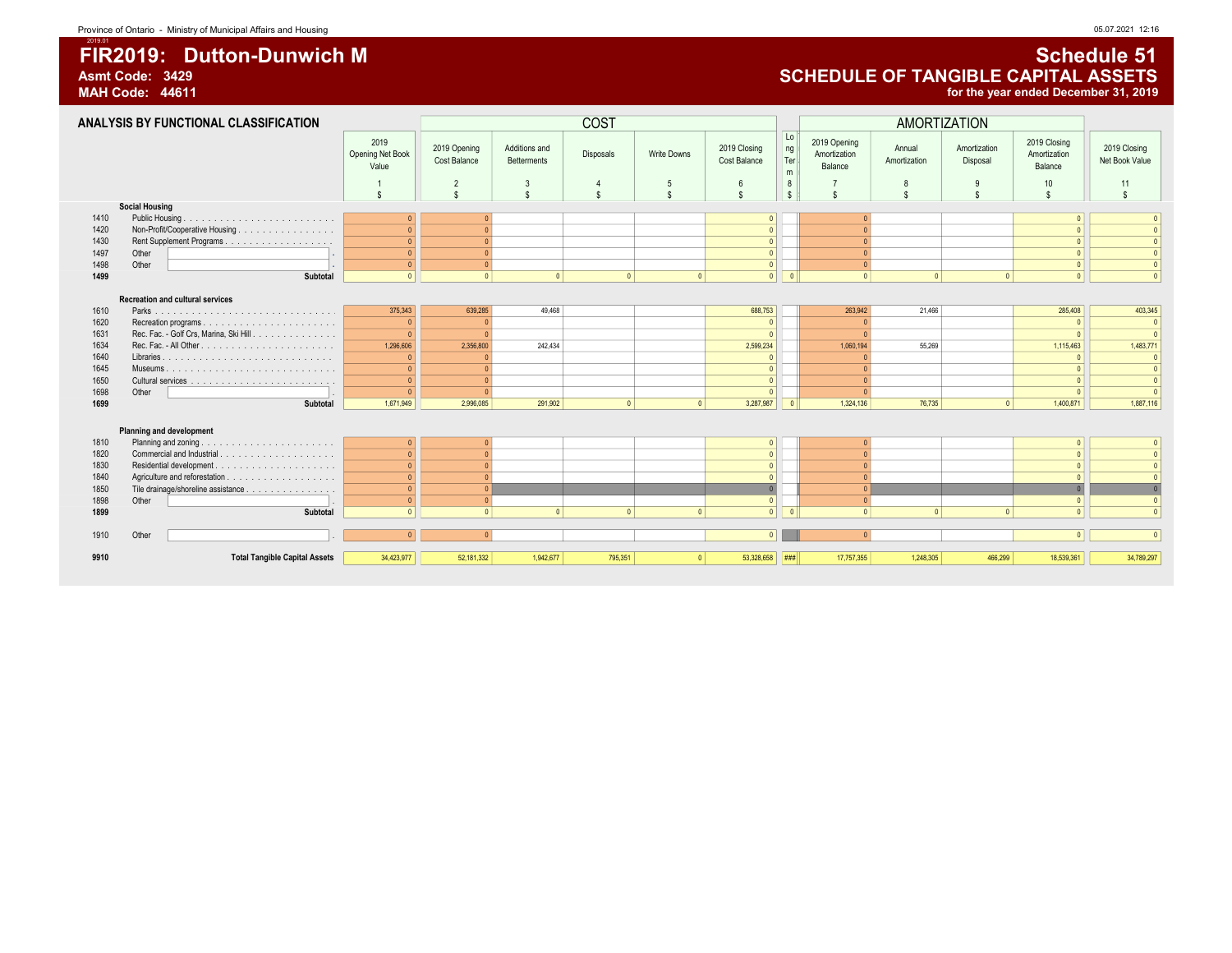# **FIR2019: Dutton-Dunwich M** Asmt Code: 3429 **Schedule 51**<br>SCHEDULE OF TANGIBLE CAPITAL ASSETS<br>MAH Code: 44611 for the year ended December 31, 2019 Asmt Code: 3429 **SCHEDULE OF TANGIBLE CAPITAL ASSETS**

## MAH Code: 44611 for the year ended December 31, 2019

SEGMENTED BY ASSET CLASS

|      |                                                | 2019 Opening<br>Net Book Value | 2019 Closing<br>Net Book Value |
|------|------------------------------------------------|--------------------------------|--------------------------------|
|      |                                                | (NBV)                          | (NBV)                          |
|      |                                                |                                |                                |
|      | <b>General Capital Assets</b>                  |                                |                                |
| 2005 |                                                | 2,319,641                      | 2,219,469                      |
| 2010 |                                                | 242,524                        | 381,052                        |
| 2020 |                                                | 4,561,908                      | 4,402,731                      |
| 2030 |                                                | 855,159                        | 934,890                        |
| 2040 |                                                | 1,718,125                      | 1.848.414                      |
| 2097 | Other<br>and the company's company's company's |                                |                                |
| 2098 | Other<br>and the company's company's company's |                                |                                |
| 2099 | <b>Total General Capital Assets</b>            | 9,697,357                      | 9,786,556                      |

|      |                                                                   | 2019 Opening   | 2019 Closing   |
|------|-------------------------------------------------------------------|----------------|----------------|
|      |                                                                   | Net Book Value | Net Book Value |
|      |                                                                   | (NBV)          | (NBV)          |
|      |                                                                   |                | 11             |
|      | <b>Infrastructure Assets</b>                                      | \$             | £.             |
| 2205 |                                                                   |                |                |
| 2210 |                                                                   |                |                |
| 2220 |                                                                   |                |                |
| 2230 | Machinery & Equipment                                             |                |                |
| 2240 |                                                                   |                |                |
| 2250 |                                                                   | 24,726,620     | 25,002,741     |
| 2297 | Other<br>.                                                        |                |                |
| 2298 | Other<br>.                                                        |                |                |
| 2299 | <b>Total Infrastructure Assets</b>                                | 24,726,620     | 25,002,741     |
|      |                                                                   |                |                |
| 9920 | <b>Total Tangible Capital Assets</b>                              | 34,423,977     | 34,789,297     |
|      |                                                                   |                |                |
| 2405 | <b>Construction-in-progress</b>                                   | 321,077        | 464,899        |
|      |                                                                   |                |                |
| 9921 | <b>Total Tangible Capital Assets and Construction-in-progress</b> | 34,745,054     | 35,254,196     |
|      |                                                                   |                |                |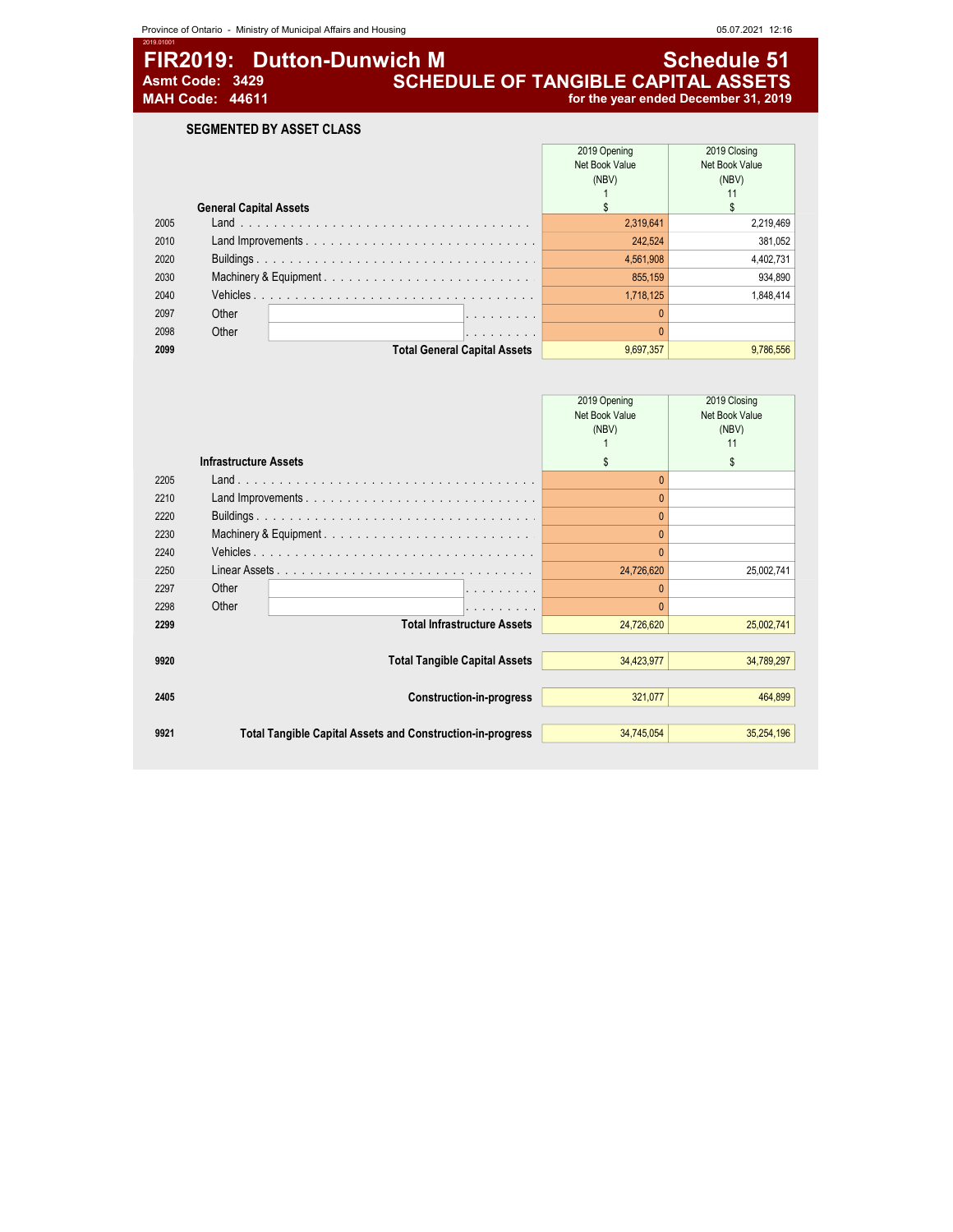### Province of Ontario - Ministry of Municipal Affairs and Housing and South Affairs and Housing and South Affairs and Housing and South Affairs and Housing and South Affairs and Housing and South Affairs and Housing and Affa

# 2019.01 FIR2019: Dutton-Dunwich M Schedule 51

Asmt Code: 3429 SCHEDULE OF TANGIBLE CAPITAL ASSET: CONSTRUCTION-IN-PROGRESS MAH Code: 44611 **for the year ended December 31, 2019 for the year ended December 31, 2019** 

| ANALYSIS BY FUNCTIONAL CLASSIFICATION                                                                                       |                 |                                |                      | COST                         |                                 |
|-----------------------------------------------------------------------------------------------------------------------------|-----------------|--------------------------------|----------------------|------------------------------|---------------------------------|
|                                                                                                                             |                 | 2019 Opening Balance           | Expenditures in 2019 | Less Assets Capitalized      | 2019 Closing Balance            |
| 0299                                                                                                                        |                 | $\mathbf{1}$<br>s.<br>109,502  | $\overline{2}$<br>s. | $\mathbf{3}$<br>$\mathsf{s}$ | $\overline{4}$<br>\$<br>109,502 |
| <b>Protection services</b>                                                                                                  |                 |                                |                      |                              |                                 |
|                                                                                                                             |                 | $\pmb{0}$<br>$\mathbf{0}$      |                      |                              | $\pmb{0}$<br>$\mathbf{0}$       |
|                                                                                                                             |                 | $\mathbf{0}$                   |                      |                              | $\mathbf{0}$                    |
|                                                                                                                             |                 | $\mathbf{0}$<br>$\mathbf{0}$   |                      |                              | $\mathbf{0}$<br>$\mathbf{0}$    |
| Protective inspection and control                                                                                           |                 | $\pmb{0}$                      |                      |                              | $\mathbf{0}$                    |
| Building permit and inspection services                                                                                     |                 | $\overline{0}$                 |                      |                              | $\overline{0}$                  |
|                                                                                                                             |                 | $\mathbf{0}$                   |                      |                              | $\mathbf{0}$                    |
| Other                                                                                                                       |                 | $\mathbf{0}$<br>$\overline{0}$ |                      |                              | $\mathbf{0}$<br>$\mathbf{0}$    |
|                                                                                                                             | <b>Subtotal</b> | $\mathbf{0}$                   | $\overline{0}$       | $\mathbf{0}$                 | $\mathbf{0}$                    |
| <b>Transportation services</b>                                                                                              |                 | $\mathbf{0}$                   |                      |                              | $\overline{0}$                  |
|                                                                                                                             |                 | $\mathbf{0}$                   |                      |                              | $\mathbf{0}$                    |
|                                                                                                                             |                 | 54,610                         | 641,615              | 685,281                      | 10,944                          |
| Roadways - Traffic Operations & Roadside<br>Winter Control - Except sidewalks, Parking Lots                                 |                 | 0<br>$\pmb{0}$                 |                      |                              | $\mathbf{0}$<br>$\mathbf{0}$    |
| Winter Control - Sidewalks, Parking Lots Only                                                                               |                 | $\mathbf{0}$                   |                      |                              | $\mathbf{0}$                    |
| Transit - Disabled & special needs                                                                                          |                 | $\mathbf{0}$<br>$\mathbf{0}$   |                      |                              | $\mathbf{0}$<br>$\Omega$        |
| Parking                                                                                                                     |                 | $\mathbf{0}$                   |                      |                              | $\mathbf{0}$                    |
|                                                                                                                             |                 | $\mathbf{0}$                   |                      |                              | $\Omega$                        |
| Other                                                                                                                       |                 | $\mathbf{0}$<br>$\mathbf{0}$   |                      |                              | $\mathbf{0}$<br>$\mathbf{0}$    |
|                                                                                                                             | Subtotal        | 54,610                         | 641,615              | 685,281                      | 10,944                          |
| <b>Environmental services</b>                                                                                               |                 |                                |                      |                              |                                 |
| Wastewater collection/conveyance.<br>Wastewater treatment & disposal                                                        |                 | 107,787<br>0                   |                      |                              | 107,787<br>$\mathbf{0}$         |
|                                                                                                                             |                 | $\mathbf{0}$                   |                      |                              | $\mathbf{0}$                    |
|                                                                                                                             |                 | $\overline{0}$<br>$\mathbf{0}$ |                      |                              | $\mathbf{0}$<br>$\mathbf{0}$    |
|                                                                                                                             |                 | $\mathbf{0}$                   | 236,666              |                              | 236,666                         |
|                                                                                                                             |                 | $\mathbf{0}$                   |                      |                              | $\theta$                        |
| Solid waste disposal                                                                                                        |                 | $\mathbf{0}$<br>$\overline{0}$ |                      |                              | $\mathbf{0}$<br>$\mathbf{0}$    |
| Other                                                                                                                       |                 | $\mathbf{0}$                   |                      |                              | $\mathbf{0}$                    |
|                                                                                                                             | Subtotal        | 107,787                        | 236,666              | $\overline{0}$               | 344,453                         |
| <b>Health services</b><br>Public health services $\ldots$ , $\ldots$ , $\ldots$ , $\ldots$ , $\ldots$ , $\ldots$ , $\ldots$ |                 | $\mathbf{0}$                   |                      |                              | $\mathbf{0}$                    |
|                                                                                                                             |                 | $\overline{0}$                 |                      |                              | $\mathbf{0}$                    |
|                                                                                                                             |                 | $\mathbf{0}$                   |                      |                              | $\mathbf{0}$                    |
|                                                                                                                             |                 | $\mathbf{0}$<br>$\mathbf{0}$   |                      |                              | $\mathbf{0}$<br>$\mathbf{0}$    |
| Other                                                                                                                       |                 | $\mathbf{0}$                   |                      |                              | $\mathbf 0$                     |
| Social and family services                                                                                                  | Subtotal        | $\overline{0}$                 | $\mathbf{0}$         | $\mathbf{0}$                 | $\pmb{0}$                       |
|                                                                                                                             |                 | $\mathbf{0}$                   |                      |                              | $\pmb{0}$                       |
|                                                                                                                             |                 | $\mathbf{0}$                   |                      |                              | $\mathbf{0}$                    |
| Other                                                                                                                       |                 | $\mathbf{0}$<br>$\overline{0}$ |                      |                              | $\mathbf{0}$<br>$\mathbf{0}$    |
|                                                                                                                             | <b>Subtotal</b> | $\mathbf{0}$                   | $\overline{0}$       | $\mathbf{0}$                 | $\mathbf{0}$                    |
| <b>Social Housing</b>                                                                                                       |                 |                                |                      |                              |                                 |
|                                                                                                                             |                 | $\mathbf{0}$                   |                      |                              | $\mathbf{0}$                    |
|                                                                                                                             |                 | $\overline{0}$                 |                      |                              | $\mathbf{0}$                    |
| Other                                                                                                                       |                 | $\overline{0}$<br>0            |                      |                              | $\Omega$<br>$\mathbf{0}$        |
| Other                                                                                                                       |                 | $\mathbf{0}$                   |                      |                              | $\mathbf{0}$                    |
|                                                                                                                             | Subtotal        | $\mathbf{0}$                   | $\mathbf{0}$         | $\mathbf{0}$                 | $\pmb{0}$                       |
| <b>Recreation and cultural services</b>                                                                                     |                 |                                |                      |                              |                                 |
|                                                                                                                             |                 | $\pmb{0}$                      |                      |                              | $\mathbf{0}$                    |
| Recreation programs<br>Rec. Fac. - Golf Crs, Marina, Ski Hill.                                                              |                 | $\mathbf{0}$<br>$\mathbf{0}$   |                      |                              | $\mathbf{0}$<br>$\mathbf{0}$    |
|                                                                                                                             |                 | 10,338                         | 160,693              | 171,031                      | $\mathbf{0}$                    |
|                                                                                                                             |                 | 38,840                         | 813                  | 39,653                       | $\mathbf{0}$                    |
|                                                                                                                             |                 | 0<br>$\mathbf{0}$              |                      |                              | $\mathbf{0}$<br>$\mathbf{0}$    |
| Other                                                                                                                       |                 | $\mathbf{0}$                   |                      |                              | $\mathbf{0}$                    |
|                                                                                                                             | Subtotal        | 49,178                         | 161,506              | 210,684                      | $\pmb{0}$                       |
|                                                                                                                             |                 |                                |                      |                              |                                 |
| <b>Planning and development</b>                                                                                             |                 | $\pmb{0}$                      |                      |                              | $\pmb{0}$                       |
|                                                                                                                             |                 | $\mathbf{0}$                   |                      |                              | $\mathbf{0}$                    |
|                                                                                                                             |                 | $\mathbf{0}$                   |                      |                              | $\mathbf{0}$                    |
|                                                                                                                             |                 | $\overline{0}$<br>$\mathbf{0}$ |                      |                              | $\mathbf{0}$<br>$\mathbf{0}$    |
| Other                                                                                                                       |                 | $\mathbf{0}$                   |                      |                              | $\mathbf{0}$                    |
|                                                                                                                             | Subtotal        | $\mathbf{0}$                   | $\overline{0}$       | $\mathbf{0}$                 | $\mathbf{0}$                    |
| Other                                                                                                                       |                 | $\overline{0}$                 |                      |                              | $\overline{0}$                  |
|                                                                                                                             |                 |                                |                      |                              |                                 |
| <b>Total Construction-In-Progress</b>                                                                                       |                 | 321,077                        | 1,039,787            | 895,965                      | 464,899                         |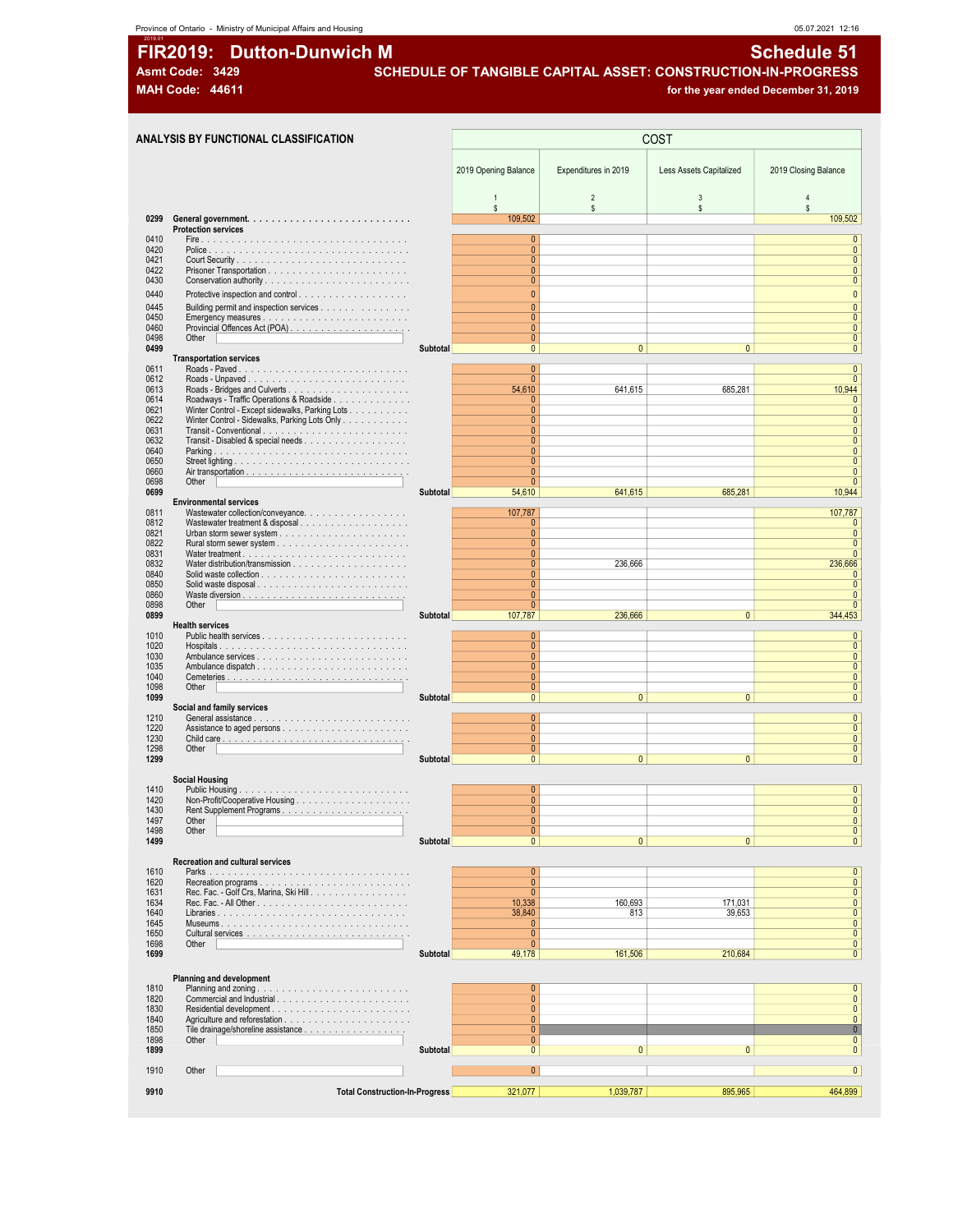| 1020          |          | $-2,087,312$ |
|---------------|----------|--------------|
| 1030          |          | 1,248,305    |
| 1031          |          |              |
| 1032          |          |              |
| 1040          |          | 170,191      |
| 1050          |          | 159,675      |
| 1060          |          |              |
| Other<br>1070 |          |              |
| Other<br>1071 |          |              |
| 1099          | Subtotal | $-509,141$   |
|               |          |              |
| 1210          |          | $-50,546$    |
| 1220          |          |              |
| 1230<br>Other |          |              |
| 1299          | Subtotal | $-50,546$    |
| 1410          |          | 97,237       |
|               |          |              |
| 1420          |          | $-4,380,598$ |
| 1421          |          |              |
| 9910          |          | $-4,283,361$ |
|               |          |              |

#### SOURCES OF FINANCING FOR TCA ACQUISITIONS / DONATIONS

| Long Term Liabilities Incurred<br>$\mathbf{s}$ |              |
|------------------------------------------------|--------------|
| 0205                                           |              |
| 0210                                           |              |
| 0215                                           |              |
| 0220                                           |              |
| 0235                                           |              |
| 0240                                           |              |
| 0245                                           |              |
| 0250                                           |              |
| 0255                                           |              |
| 0260                                           |              |
| 0265                                           |              |
| Other<br>0297                                  |              |
| Other<br>0298                                  |              |
| 0299<br><b>Subtotal</b>                        | $\mathbf{0}$ |
| <b>Financing from Dedicated Revenue</b>        |              |
| 0405                                           | 226,685      |
| 0406                                           | $\Omega$     |
| 0410                                           |              |
| 0415                                           | $\mathbf{0}$ |
| 0416                                           | $\Omega$     |
| 0419                                           |              |
|                                                |              |
| Other<br>0420                                  |              |
| 0446                                           |              |
| 0447                                           |              |
| 0448                                           |              |
| Other<br>0495                                  |              |
| Other<br>0496                                  |              |
| Other<br>0497                                  |              |
| Other<br>0498                                  |              |
| 0501<br>Subtotal                               | 226,685      |
| <b>Government Transfers</b>                    |              |
| 0425                                           | $\Omega$     |
| 0430                                           | 840,674      |
| 0435                                           | $\mathbf{0}$ |
| 0440                                           | 242,816      |
|                                                | $\Omega$     |
| 0445                                           |              |
| 0502<br>Subtotal                               | 1,083,490    |
|                                                |              |
| Subtotal<br>0499                               | 1,310,175    |
| 0610                                           | $\mathbf{0}$ |
|                                                |              |
| <b>Total Capital Financing</b><br>9920         | 1,310,175    |
| 0810                                           | $-777,137$   |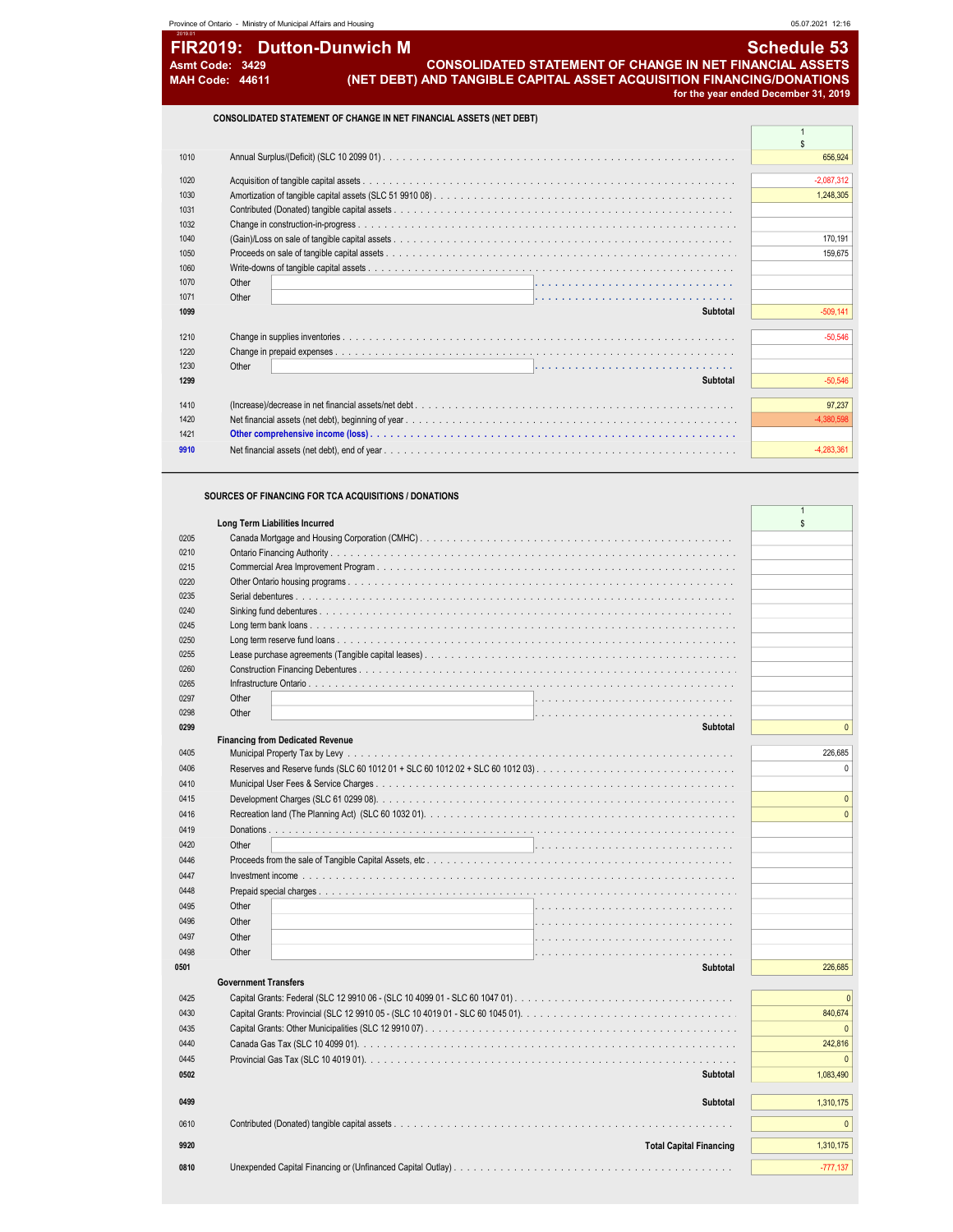|                                                                                                                           | 05.07.2021 12:16                     |
|---------------------------------------------------------------------------------------------------------------------------|--------------------------------------|
| FIR2019: Dutton-Dunwich M                                                                                                 | <b>Schedule 54</b>                   |
| <b>CONSOLIDATED STATEMENT OF CASH FLOW - DIRECT METHOD</b><br>Asmt Code: 3429<br><b>MAH Code: 44611</b>                   | for the year ended December 31, 2019 |
| * Municipalities must choose either the direct or indirect method. If indirect method is chosen, please use Schedule 54B. |                                      |
| <b>CONSOLIDATED STATEMENT OF CASH FLOW - DIRECT METHOD</b>                                                                |                                      |
|                                                                                                                           |                                      |
|                                                                                                                           | 2019<br>Actual                       |
| <b>Operating Transactions</b>                                                                                             | $\overline{1}$                       |
| Cash received from                                                                                                        | $$^{\circ}$                          |
| 0210                                                                                                                      |                                      |
| 0220                                                                                                                      |                                      |
| 0230<br>User Fees                                                                                                         |                                      |
| 0240                                                                                                                      |                                      |
| 0250<br>0260                                                                                                              |                                      |
| $Investments.$<br>0298<br>Other                                                                                           |                                      |
| 0299                                                                                                                      | .<br>Subtotal                        |
|                                                                                                                           |                                      |
| Cash paid for<br>0410                                                                                                     |                                      |
| 0420                                                                                                                      |                                      |
| 0430                                                                                                                      |                                      |
| 0440<br>Financing Charges                                                                                                 |                                      |
| 0450                                                                                                                      |                                      |
| 0498<br>Other                                                                                                             | .                                    |
| 0499                                                                                                                      | Subtotal                             |
|                                                                                                                           |                                      |
| 2099<br>Cash provided by operating transactions                                                                           |                                      |
| <b>Capital Transactions</b>                                                                                               |                                      |
| 0610                                                                                                                      |                                      |
| 0620                                                                                                                      |                                      |
| 0630                                                                                                                      |                                      |
| 0698<br>Other                                                                                                             |                                      |
| 0699<br>Cash applied to capital transactions                                                                              |                                      |
| <b>Investing Transactions</b>                                                                                             |                                      |
| 0810<br>Proceeds from portfolio investments                                                                               |                                      |
| 0820                                                                                                                      |                                      |
| 0898<br>Other                                                                                                             |                                      |
| 0899<br>Cash provided by / (applied to) investing transactions                                                            |                                      |
| <b>Financing Transactions</b>                                                                                             |                                      |
| 1010                                                                                                                      |                                      |
| 1020<br>Principal long term debt repayment                                                                                |                                      |
| 1030                                                                                                                      |                                      |
| 1031                                                                                                                      |                                      |
| 1096<br>Other                                                                                                             |                                      |
| 1097<br>Other                                                                                                             |                                      |
| 1098<br>Other                                                                                                             |                                      |
| 1099<br>Cash applied to financing transactions                                                                            |                                      |
|                                                                                                                           |                                      |
| 1210                                                                                                                      |                                      |
| 1220<br>9920                                                                                                              |                                      |

|      |                                           | 2019   |  |
|------|-------------------------------------------|--------|--|
|      |                                           | Actual |  |
|      |                                           |        |  |
|      | Cash and cash equivalents represented by: |        |  |
| 1401 |                                           |        |  |
| 1402 |                                           |        |  |
| 1403 |                                           |        |  |
| 1404 | Other                                     |        |  |
| 9940 |                                           |        |  |
|      |                                           |        |  |
|      |                                           |        |  |
|      |                                           |        |  |
|      |                                           |        |  |

|      | Cash:       |  |
|------|-------------|--|
| 1501 |             |  |
| 1502 | Restricted. |  |
| 1503 |             |  |
| 9950 |             |  |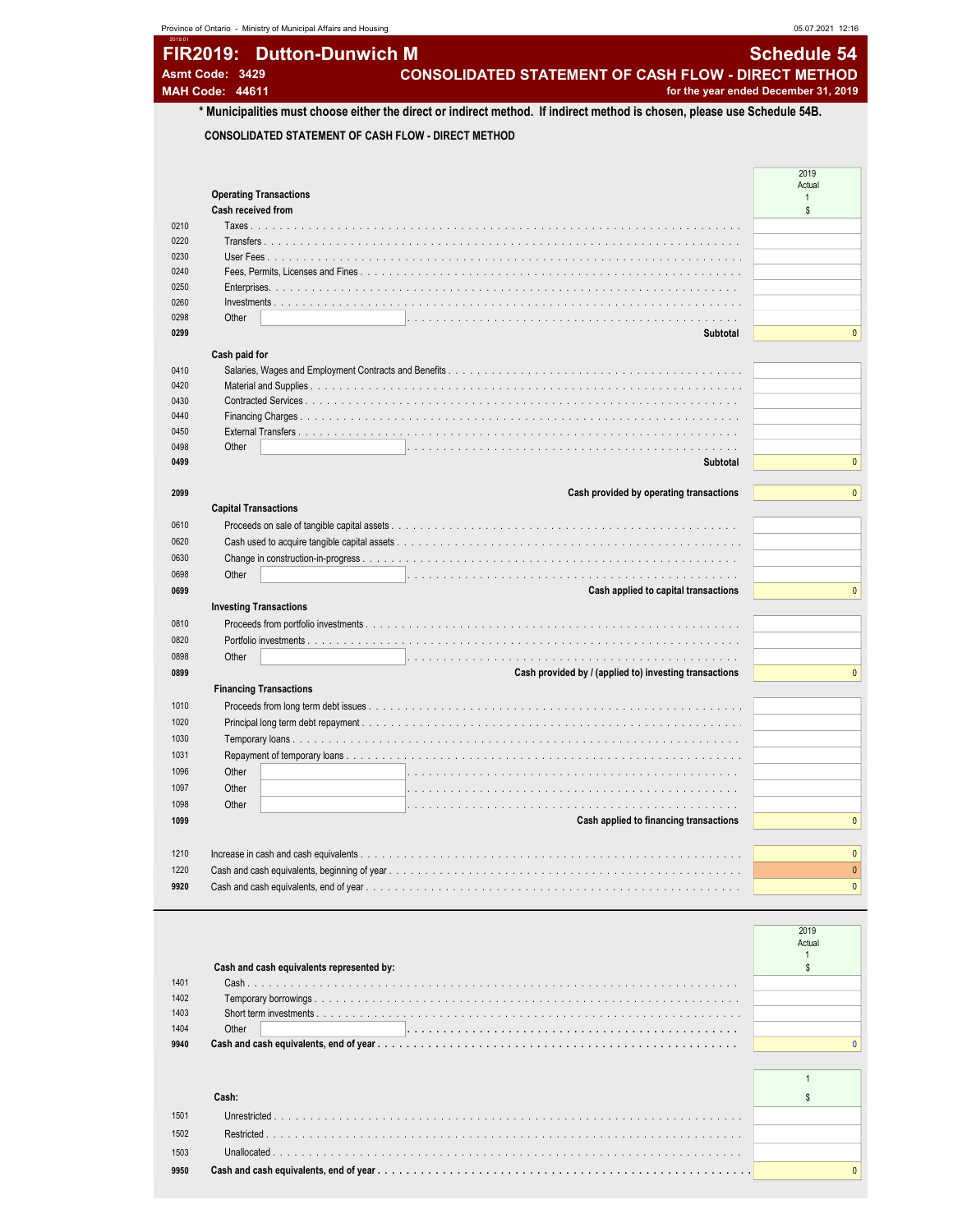## FIR2019: Dutton-Dunwich M Schedule 54 Asmt Code: 3429 **CONSOLIDATED STATEMENT OF CASH FLOW - INDIRECT METHOD**

2019.01

MAH Code: 44611 **for the year ended December 31, 2019 for the year ended December 31, 2019** 

### \* Municipalities must choose either the direct or indirect method. If direct method is chosen, please use Schedule 54A. CONSOLIDATED STATEMENT OF CASH FLOW - INDIRECT METHOD

|                                                                | Actual       |
|----------------------------------------------------------------|--------------|
| <b>Operating Transactions</b>                                  | \$           |
| 2010                                                           | 656,924      |
| 2020                                                           | 1,252,306    |
| 2021                                                           |              |
| 2022                                                           | $-146,834$   |
| 2030                                                           | 36.665       |
| 2040                                                           |              |
| Gain(Loss) disposal of TCA<br>Other<br>2096                    | 170,191      |
| Other<br>2097                                                  |              |
| Other<br>2098                                                  |              |
| Cash provided by operating transactions<br>2099                | 1,969,252    |
| <b>Capital Transactions</b>                                    |              |
| 0610                                                           | 159,675      |
| 0620                                                           | $-2,087,312$ |
| 0630                                                           |              |
| Other<br>0698                                                  |              |
| Cash applied to capital transactions<br>0699                   | $-1,927,637$ |
| <b>Investing Transactions</b>                                  |              |
| 0810                                                           |              |
| 0820                                                           |              |
| Other<br>Proceeds from loan receivable<br>0898                 | 30.843       |
| Cash provided by / (applied to) investing transactions<br>0899 | 30,843       |
| <b>Financing Transactions</b>                                  |              |
| 1010                                                           | $\Omega$     |
| 1020                                                           | $-612,812$   |
| 1030                                                           |              |
|                                                                |              |
| 1031                                                           |              |
| Other<br>1096                                                  |              |
| Other<br>1097                                                  |              |
| Other<br>1098                                                  |              |
| Cash applied to financing transactions<br>1099                 | $-612,812$   |
|                                                                |              |
| 1210                                                           | $-540,354$   |
| 1220                                                           | 160,122      |
| 9920                                                           | $-380,232$   |

|      |                                           | 2019       |
|------|-------------------------------------------|------------|
|      |                                           | Actual     |
|      |                                           |            |
|      | Cash and cash equivalents represented by: |            |
| 1401 |                                           | 46.841     |
| 1402 |                                           | $-427.073$ |
| 1403 |                                           |            |
| 1404 | Other                                     |            |
| 9940 |                                           | $-380.232$ |
|      |                                           |            |
|      |                                           |            |
|      | Cash:                                     |            |
| 1501 | Unrestricted                              | $-380.232$ |
| 1502 | Restricted.                               |            |
| 1503 | Unallocated.                              |            |
| 9950 |                                           | 380.23:    |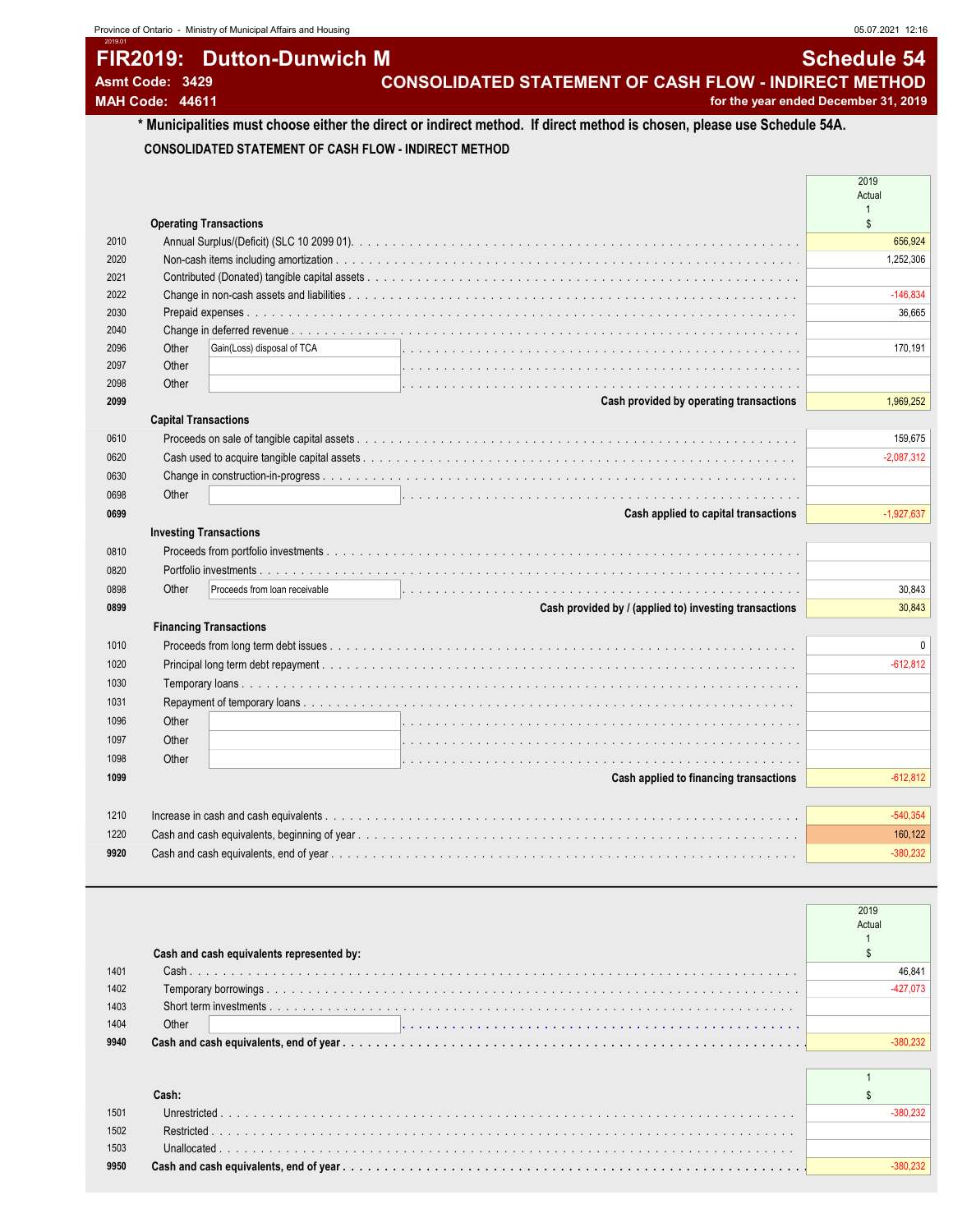### 2019.01 FIR2019: Dutton-Dunwich M Schedule 60

### Asmt Code: 3429 CONTINUITY OF RESERVES AND RESERVE FUNDS<br>MAH Code: 44611 for the year ended December 31, 2019 for the year ended December 31, 2019

|              |                                                                                    | Obligatory Res. Funds,<br>Deferred Rev. | Discretionary Res. Funds | <b>Reserves</b> |
|--------------|------------------------------------------------------------------------------------|-----------------------------------------|--------------------------|-----------------|
|              |                                                                                    | $\mathbf{1}$                            | $\overline{2}$           | $\mathbf{3}$    |
|              |                                                                                    | $\mathbb{S}$<br>$\Omega$                | $\mathbf{s}$             | $\mathbf{s}$    |
| 0299         |                                                                                    |                                         | $\mathbf{0}$             | 1,531,124       |
| 0310         |                                                                                    |                                         | $\mathbf{0}$             |                 |
| 0315         |                                                                                    |                                         |                          |                 |
| 0320         |                                                                                    |                                         |                          |                 |
|              | Development Charges Act                                                            |                                         |                          |                 |
| 0610         |                                                                                    |                                         |                          |                 |
| 0620         |                                                                                    |                                         |                          |                 |
| 0630         |                                                                                    | $\Omega$                                |                          |                 |
| 0699         | Subtotal Development Charges Act                                                   | $\Omega$                                |                          |                 |
| 0810         |                                                                                    |                                         |                          |                 |
| 0820         |                                                                                    |                                         |                          |                 |
| 0830         |                                                                                    |                                         |                          |                 |
| 0841         |                                                                                    |                                         |                          |                 |
| 0860<br>0861 |                                                                                    |                                         |                          |                 |
| 0862         |                                                                                    |                                         |                          |                 |
| 0864         |                                                                                    |                                         |                          |                 |
| 0870         |                                                                                    |                                         |                          | $-78,622$       |
| 0895         | Other                                                                              |                                         |                          |                 |
| 0896         | Other                                                                              |                                         |                          |                 |
| 0897         | Other                                                                              |                                         |                          |                 |
| 0898         | Other                                                                              |                                         |                          |                 |
| 9940         | <b>TOTAL Revenues &amp; Surplus</b>                                                | $\Omega$                                | $\mathbf{0}$             | $-78,622$       |
|              |                                                                                    |                                         |                          |                 |
|              | Less: Utilization of reserve funds and reserves (transfers)                        |                                         |                          |                 |
| 1012         |                                                                                    |                                         |                          |                 |
| 1015         |                                                                                    |                                         |                          |                 |
| 1025         | Development Charges earned to tangible capital asset acquisition (SLC 61 0299 08). | $\Omega$                                |                          |                 |
| 1026         |                                                                                    | $\Omega$                                |                          |                 |
| 1032         | Recreational land (the Planning Act) earned to tangible capital asset acquisition  |                                         |                          |                 |
| 1035         |                                                                                    |                                         |                          |                 |
| 1042         | Deferred revenue earned (Provincial Gas Tax) for Transit (Operations)              |                                         |                          |                 |
| 1045         |                                                                                    |                                         |                          |                 |
| 1047         |                                                                                    |                                         |                          |                 |
| 1055         |                                                                                    | $\Omega$                                |                          |                 |
| 1070         |                                                                                    |                                         |                          |                 |
| 0910         |                                                                                    | $\Omega$                                | $\Omega$                 |                 |
|              |                                                                                    |                                         | $\Omega$                 |                 |
| 2099         |                                                                                    |                                         |                          | 1,452,502       |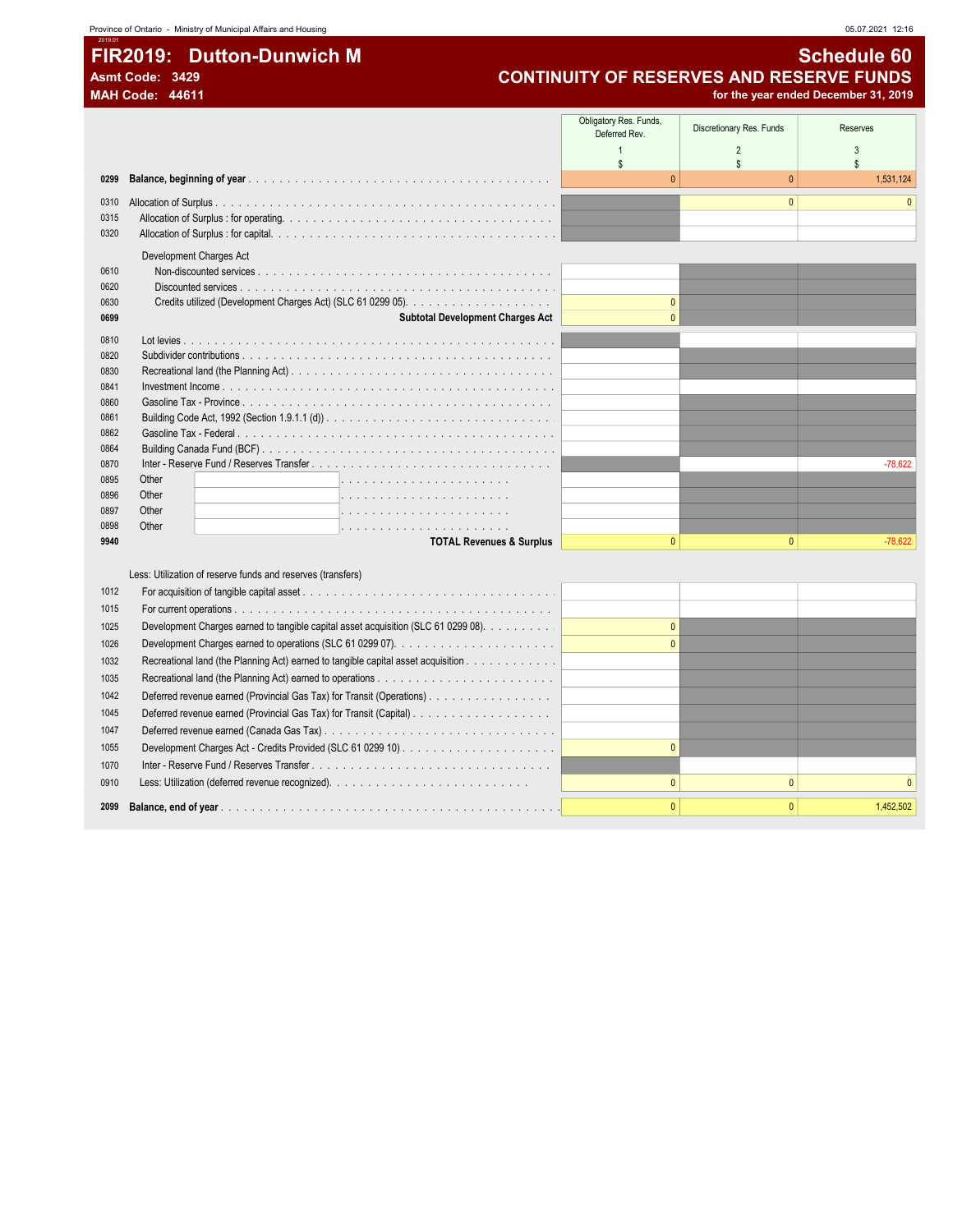## FIR2019: Dutton-Dunwich M Asmt Code: 3429

**MAH Code: 44611** 

### **Schedule 60 CONTINUITY OF RESERVES AND RESERVE FUNDS**

for the year ended December 31, 2019

|              |                                                                                                                                        | Obligatory Res. Funds,<br>Deferred Rev. | Discretionary Res. Funds | Reserves  |
|--------------|----------------------------------------------------------------------------------------------------------------------------------------|-----------------------------------------|--------------------------|-----------|
|              | Totals in line 2099 are analysed as follows:                                                                                           | $\overline{1}$<br>$\mathsf{s}$          | $\overline{2}$<br>\$     | 3<br>\$   |
| 5010         |                                                                                                                                        |                                         |                          | 264,231   |
| 5020         |                                                                                                                                        |                                         |                          | 10,000    |
|              | Asset Replacement funds for: Sewer & Water                                                                                             |                                         |                          |           |
| 5030<br>5040 |                                                                                                                                        |                                         |                          |           |
| 5050         |                                                                                                                                        |                                         |                          |           |
| 5060         |                                                                                                                                        |                                         |                          |           |
| 5070         | $insurance \ldots \ldots \ldots \ldots \ldots \ldots \ldots \ldots \ldots \ldots \ldots$                                               |                                         |                          |           |
| 5080         |                                                                                                                                        |                                         |                          |           |
| 5090         |                                                                                                                                        |                                         |                          |           |
| 5091         |                                                                                                                                        |                                         |                          |           |
| 5630         |                                                                                                                                        |                                         |                          |           |
| 5660         |                                                                                                                                        |                                         |                          |           |
| 5670<br>5680 |                                                                                                                                        |                                         |                          |           |
|              |                                                                                                                                        |                                         |                          |           |
| 5205         | Per Service Purpose:                                                                                                                   |                                         |                          | 5,774     |
| 5210         |                                                                                                                                        |                                         |                          | 176,988   |
|              | Transportation services:                                                                                                               |                                         |                          |           |
| 5215         |                                                                                                                                        |                                         |                          | 168,909   |
| 5216         |                                                                                                                                        |                                         |                          |           |
| 5220         |                                                                                                                                        |                                         |                          |           |
| 5221         |                                                                                                                                        |                                         |                          |           |
| 5222         |                                                                                                                                        |                                         |                          |           |
| 5223         |                                                                                                                                        |                                         |                          |           |
| 5225         | Environmental services:                                                                                                                |                                         |                          | $-30,890$ |
| 5230         |                                                                                                                                        |                                         |                          |           |
| 5235         |                                                                                                                                        |                                         |                          | 326,881   |
| 5240         |                                                                                                                                        |                                         |                          |           |
| 5245         | Solid waste disposal                                                                                                                   |                                         |                          | 10,000    |
| 5246         |                                                                                                                                        |                                         |                          |           |
| 5250         | Health services $\ldots$ , $\ldots$ , $\ldots$ , $\ldots$ , $\ldots$ , $\ldots$ , $\ldots$ , $\ldots$ , $\ldots$ , $\ldots$ , $\ldots$ |                                         |                          |           |
| 5255         |                                                                                                                                        |                                         |                          |           |
| 5260         | Recreation and cultural services:                                                                                                      |                                         |                          |           |
| 5265         |                                                                                                                                        |                                         |                          | 1,753     |
| 5266         |                                                                                                                                        |                                         |                          |           |
| 5271         |                                                                                                                                        |                                         |                          |           |
| 5274         |                                                                                                                                        |                                         |                          | 133,419   |
| 5275         |                                                                                                                                        |                                         |                          |           |
| 5276         |                                                                                                                                        |                                         |                          |           |
| 5277         |                                                                                                                                        |                                         |                          |           |
| 5280<br>5290 | Consolidated Water Board                                                                                                               |                                         |                          | 11,011    |
|              | Other                                                                                                                                  |                                         |                          | 374,426   |
|              | <b>Obligatory Deferred Revenue:</b>                                                                                                    |                                         |                          |           |
| 5610         |                                                                                                                                        |                                         |                          |           |
| 5620         |                                                                                                                                        |                                         |                          |           |
| 5640         |                                                                                                                                        |                                         |                          |           |
| 5650         |                                                                                                                                        |                                         |                          |           |
| 5661         |                                                                                                                                        |                                         |                          |           |
| 5690         |                                                                                                                                        |                                         |                          |           |
| 5691<br>5692 |                                                                                                                                        |                                         |                          |           |
| 5693         |                                                                                                                                        |                                         |                          |           |
| 5695         | Other                                                                                                                                  |                                         |                          |           |
| 5696         | Other                                                                                                                                  |                                         |                          |           |
| 5697         | Other                                                                                                                                  |                                         |                          |           |
| 5698         | Other<br>.                                                                                                                             |                                         |                          |           |
| 5699         | Other<br>distribution of the contract of the contract of the contract of the contract of the contract of the contract of               |                                         |                          |           |
| 9930         | <b>TOTAL</b>                                                                                                                           | $\pmb{0}$                               | $\Omega$                 | 1,452,502 |
|              |                                                                                                                                        |                                         |                          |           |